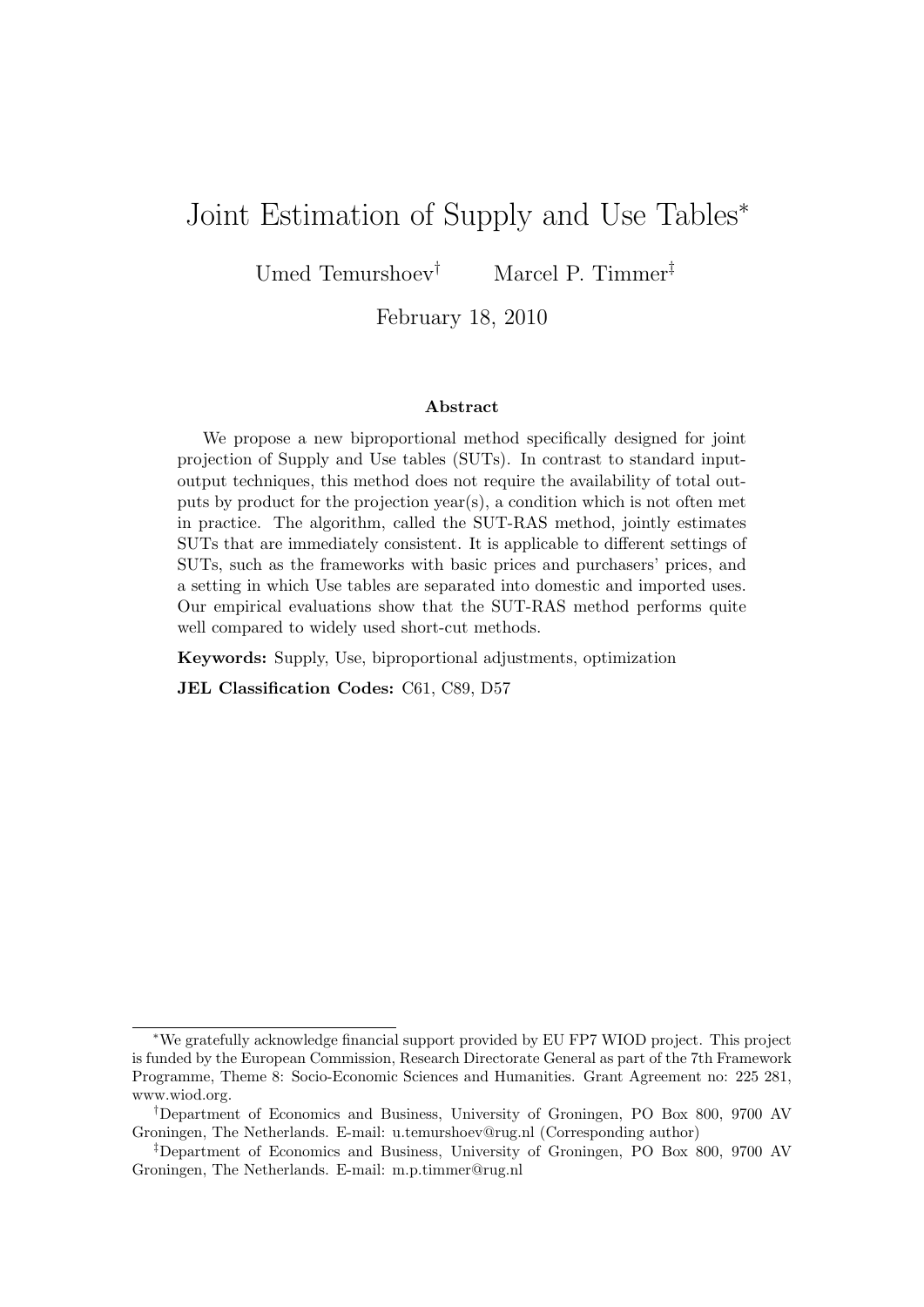### 1 Introduction

Input-output (IO) tables provide a detailed picture of the interactions in an economy, summarizing the production and use of all goods and services, and of income generated in the production process. These tables are extensively used in a wide range of studies ranging from the analysis of international trade, productivity, efficiency, income inequality to ecological and environmental studies (see, for example, ten Raa (2005) and Miller and Blair (2009), and extensive references thereof). These analyses are relied on the use of symmetric input-output tables (SIOTs) either from the product-by-product or industry-by-industry type. An IO-table is often constructed from underlying Supply and Use tables (SUTs) by means of a particular technology assumption. In fact, SUTs provide more detailed and useful information, since they explicitly distinguish between commodities and industries that allows appropriately considering secondary products besides the main products of industries. However, many IO analyses require the linking of an IO table to additional data sets such as international trade and employment statistics. While the first dataset is organised by product, the second is typically collected at an industry basis. Linking these to a SIOT that is either from the product-by-product or industry-by-industry type is problematic. Instead, SUTs being industry-by-product provide a natural link to the additional data sources.

There exists, however, a problem of timeliness of SUTs (and SIOTs), which mainly has to do with the large financial costs and human efforts required to collect the appropriate data. Thus, the majority of countries provide benchmark tables based on the detailed surveys on mainly five years intervals. To fill the gap in-between the benchmark SUTs, it is necessary to use the so-called non-survey methods. Many different non-survey methods have been employed in updating the SIOTs. Jackson and Murray (2004) and Pavia et al. (2009) provide recent overviews and evaluations of the various methods.

The updating procedures for SIOTs could in principle also be used for project-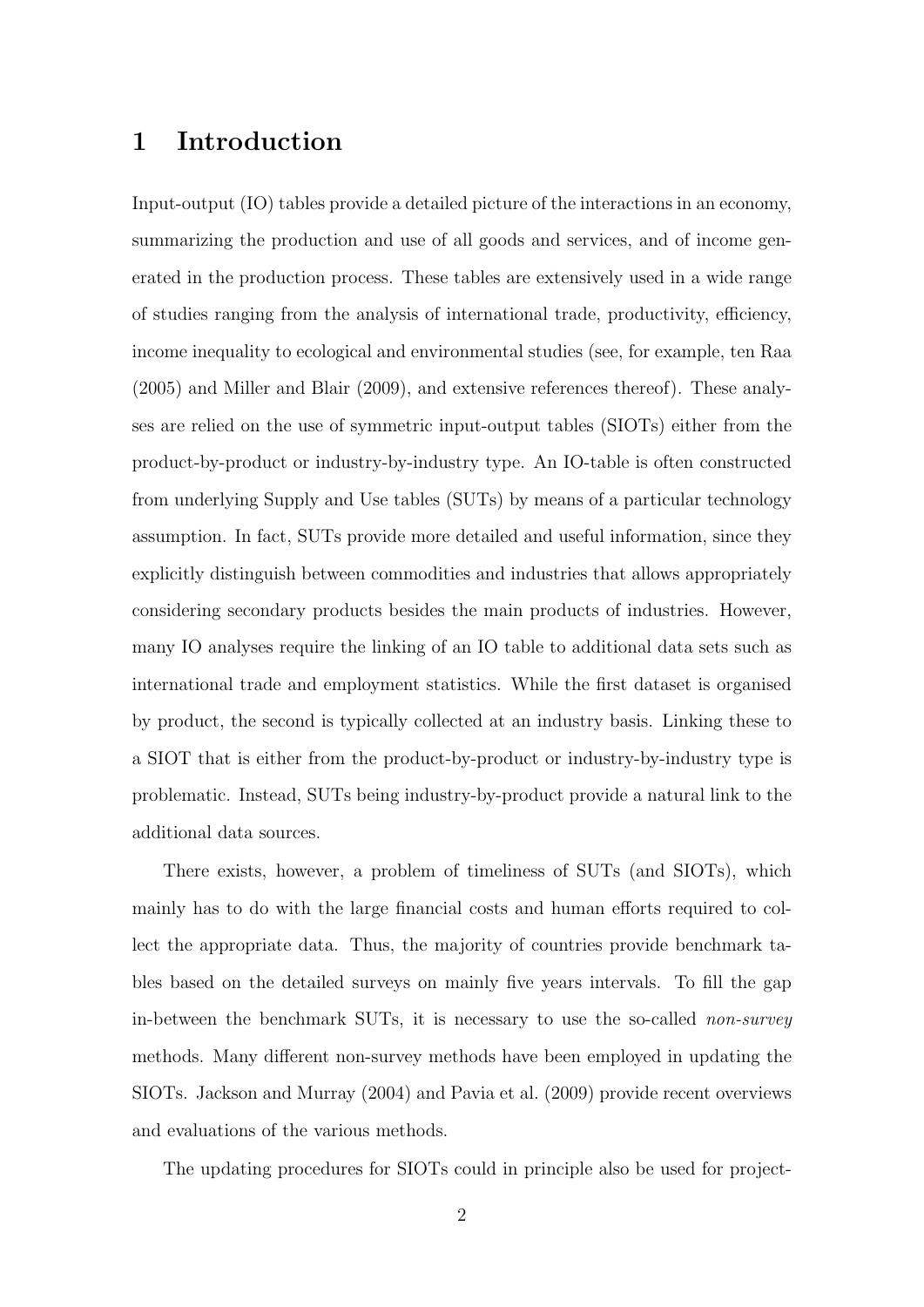ing SUTs. In Temurshoev et al. (2010) eight different methods were studied and evaluated in the estimation of the Dutch and Spanish Use and Supply tables and it was concluded that the well-known (G)RAS algorithm was generally superior (for a recent reference on  $(G)$ RAS see e.g., Lahr and de Mesnard 2004).<sup>1</sup> There is, however, one important drawback of using SIOTs updating methods in order to estimate SUTs: one has to have both the row and column sums of the Use and Supply tables for the projection year(s). This is largely impractical for SUTs estimation because, although outputs by industry are available from other sources (such as national accounts), outputs by product are typically not available for the projection year. One, of course, can project SUTs on the base of only column totals information using, for example, a one-sided RAS method that has to satisfy only one constraint, namely, the column sums condition, rather than both the column sums and row sums conditions. This is the basis of one of the few existing SUT-updating procedures which was used in the construction of intermediate inputs in the EU KLEMS database and known as the EUKLEMS method (Timmer et al.  $2005$ ).<sup>2</sup> It is obvious that such estimation of SUTs is inefficient as it does not use the full potential of the original RAS algorithm, and requires *arbitrary* adjustments to make supply and use tables consistent with respect to the derived outputs by products.

In this paper, we propose a new method for *simultaneous* estimation of SUTs that does not require the availability of the use and supply totals by products, which are, instead, endogenously derived. We apply the traditional RAS procedure not separately to the Use and the Supply tables, but instead write the problem in terms of the joint estimation of SUTs such that the two requirements of the SUT framework are satisfied. These are the identities of total inputs and total outputs by industry, and total supply and total use by products. It is proved that, like the (G)RAS procedure, the estimates of SUTs are derived by biproportional

<sup>1</sup>They also found that two other, less commonly used, methods proposed, respectively, by Harthoorn and van Dalen (1987) and Kuroda (1988) performed as well as (G)RAS. See, e.g., Kalantari et al. (2008) who show the practicality of RAS in terms of its algorithmic complexity.

<sup>2</sup>See O'Mahony and Timmer (2009) for a description of this database.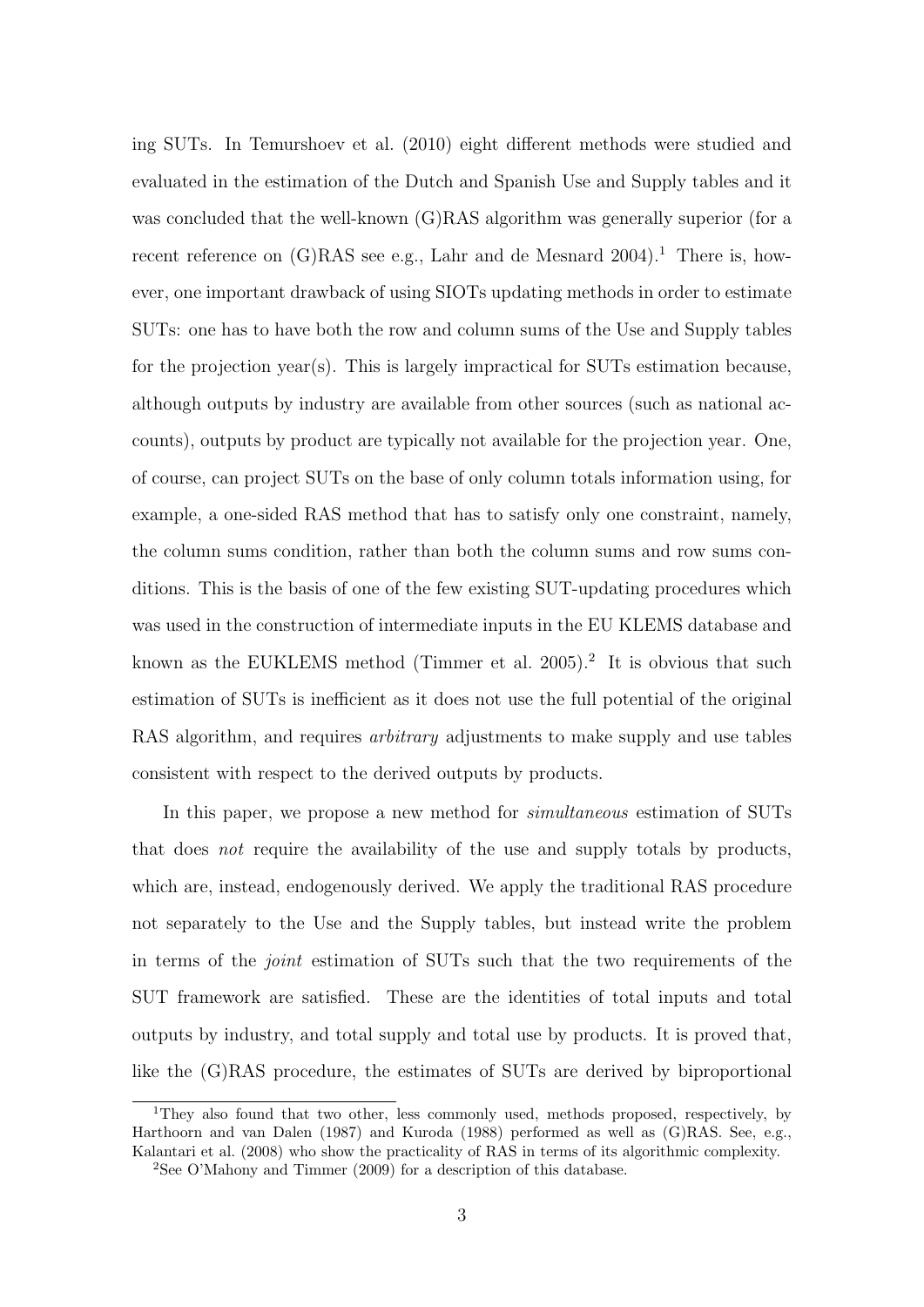adjustments of the original SUTs. However, unlike the (G)RAS algorithm, the process of updating supply and use tables are not independent: only three dependent (and not four pairwise independent) multipliers need to be computed to jointly estimate the Use and Supply tables. Because of its closeness to the original (G)RAS algorithm, we refer to this method as the SUT-RAS approach.

We show that the SUT-RAS method is rather flexible and can be used in a range of settings. In Section 2 we separately consider the situation in which Supply and Use tables are both given in basic prices, and when the Supply table is in basic prices and includes the transformation into purchasers' prices, while the Use table is given at purchasers' prices. The latter setting is most common in available datasets worldwide. Various interesting applications also require series in which the Use table is separated in domestic and imported uses and this is considered as well. Additionally, we also study the possibility of introducing additional projection data, besides the minimum information on the projection year(s) that are needed for the SUT-RAS implementation, including exogenous export and imports statistics, e.g., from international trade sources.

In Section 3 the performance of the SUT-RAS method is tested for a set of SUTs of Spain and Belgium. Comparisons are made with the results obtained from the EUKLEMS method. In addition, results are compared to another SUT-updating technique called the Euro method, widely used in Europe and advocated in the Eurostat handbook for IO table compilation (see Eurostat 2008, Chapter 14).<sup>3</sup> This method relies on two assumptions: first, the shares of industries in the production of commodities remain constant, and second, the fixed input coefficients determine the relations of all product inputs to production of industries (the so-called fixed product sales structure model). In contrast, the SUT-RAS method is a theorybased approach, which minimizes the deviations of the projected Use and Supply

<sup>3</sup>The Euro method was originally devised for updating symmetric input-output tables, but is also used in a SUT-setting, see a report prepared by Joerg Beutel to the European Commission (e.g., contract number 1508302007 FISC-D, April 2008). A detailed description is also provided by Temurshoev et al. (2010).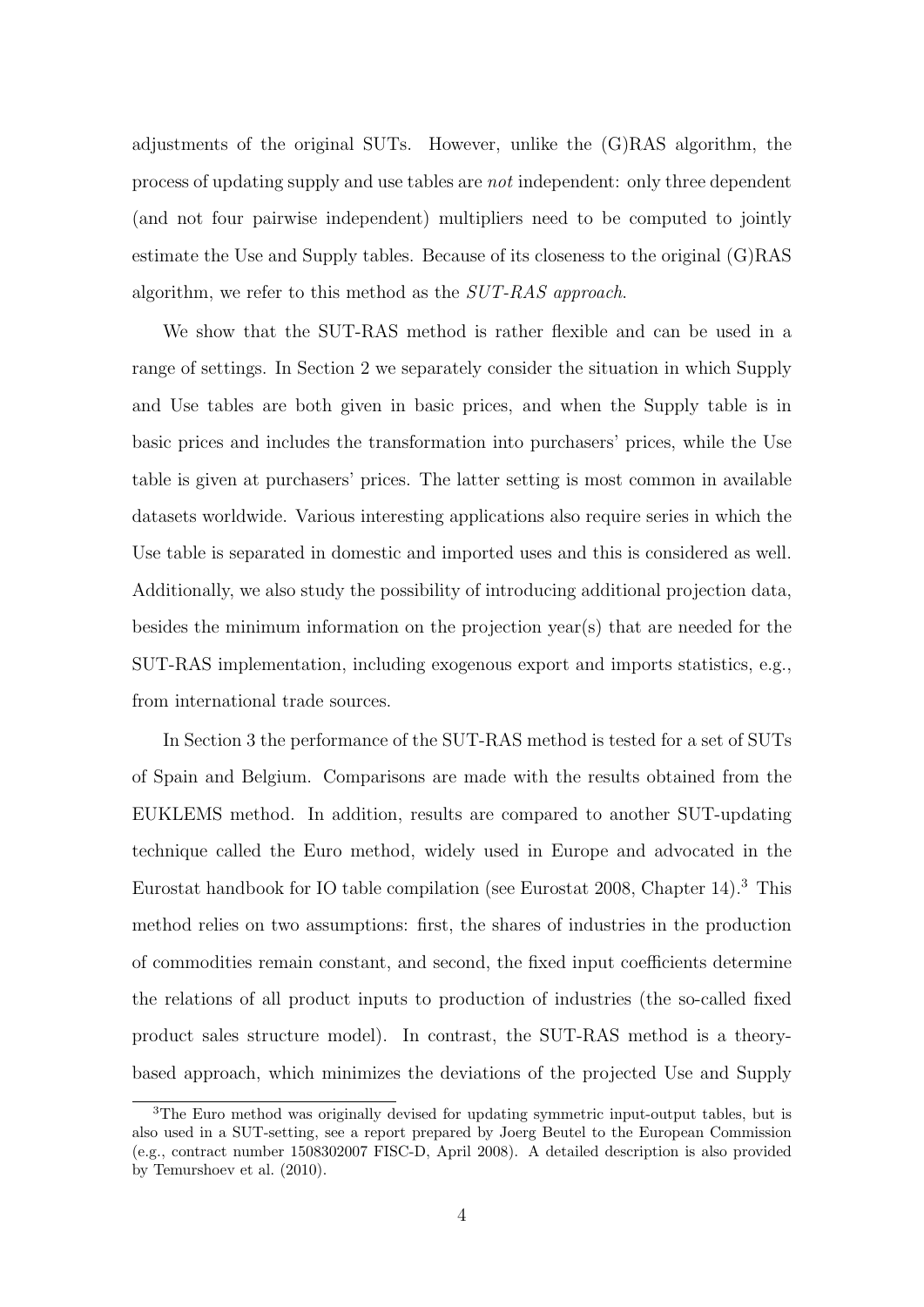tables structure from that of some benchmark year. And while joint estimation in SUT-RAS immediately guarantees the consistency of the SUTs, the Euro needs an ad-hoc assumption of the fixed product sales structure to make SUTs consistent. It is found that the SUT-RAS method generally outperforms the EUKLEMS and Euro methods in estimation of Belgian and Spanish SUTs. Finally, Section 4 gives some concluding remarks.

# 2 The problem of joint estimation of Supply and Use tables

In this section we present the theoretical model of joint estimation of Supply and Use tables (SUTs) and provide its solution. Since Use tables in base year can be available both at basic and purchasers' prices, we consider both cases. Thus, first we give the details of the updating method when the original benchmark SUTs are at basic prices, while the second case is analyzed in one of the later sections.

### 2.1 Estimation of SUTs at basic prices

Let us first consider the case when the benchmark SUTs are both given at basic prices. For the projection year(s) the following data is available:<sup>4</sup> (i)  $x_b$  - output totals by industry, (ii)  $v_b$  - value-added totals by industry, (iii)  $y_b$  - totals of final demand categories, and (iv)  $M$  - overall sum of commodity imports. The subscript b indicates that the corresponding vector/matrix is expressed in basic prices. These data are typically available from the national accounts. The question is how the availability of this minimal information together with some benchmark SUT of the earlier period can be used to estimate the consistent SUTs for the projection year(s).

<sup>4</sup>Matrices are given in bold, capital letters; vectors in bold, lower case letters; and scalars in italicized capital case letters. Vectors are columns by definition, thus row vectors are obtained by transposition, indicated by a prime.  $\hat{\mathbf{x}}$  denotes the  $n \times n$  diagonal matrix with the elements of the vector x on its main diagonal.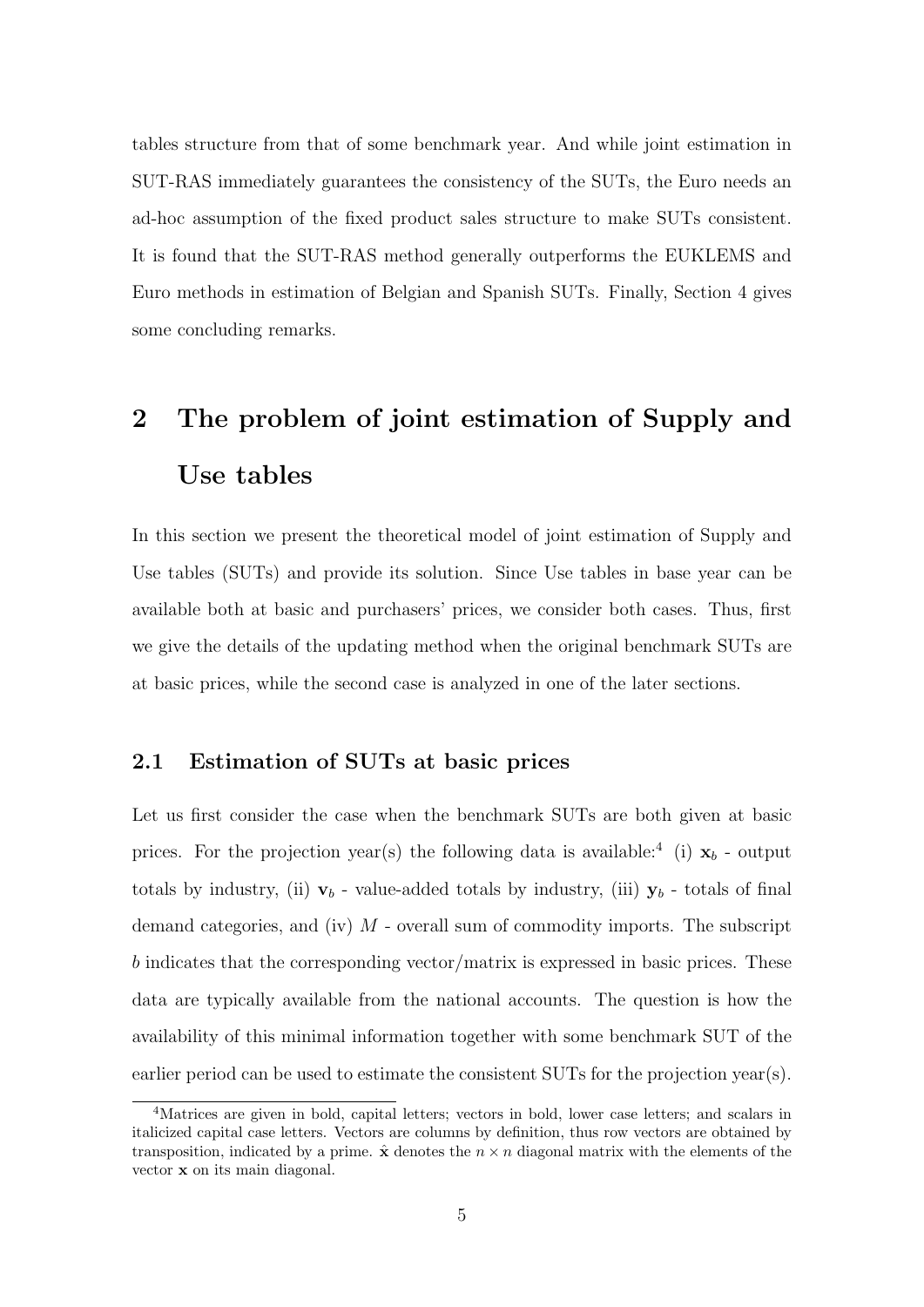|                   |                       | $U_b$ - Intermediate Use   $Y_b$ - Final demand |  |
|-------------------|-----------------------|-------------------------------------------------|--|
| $\mathcal{S}_{0}$ | $V_b$ - Make matrix   |                                                 |  |
| $m\,$             | $m'$ - Imports vector |                                                 |  |
|                   |                       | $\mathbf{u}'_k = \mathbf{x}'_k - \mathbf{v}'_k$ |  |

Table 1: A framework of SUTs at basic prices

To do so, let us first present a framework of SUTs at basic prices. Define the vector of commodity outputs at basic prices by  $q_b$  and the vector of sectoral intermediate use totals by  $\mathbf{u}_b$ . The last vector can be easily derived, since by definition it equals the difference between the vectors  $x_b$  and  $v_b$ . Imports vector **m** is given at CIF prices. The null matrix and null vector of appropriate dimensions are denoted, respectively, by O and 0. Further, the summation vector of ones is denoted by  $\iota$ . Table 1 gives SUTs' framework, where  $p, s, f$  and  $m$  determine a member of, respectively, products, industries (or sectors), final demand categories and total imports sets. This notation will be shown to be useful below. Thus, Table 1 shows that  $U_b \mathbf{i} + \mathbf{Y}_b \mathbf{i} = \mathbf{q}_b = \mathbf{V}_b' \mathbf{i} + \mathbf{m}$ , i.e., total use by product is equal to total supply by product, and  $\mathbf{U}_b' \mathbf{i} + \mathbf{v}_b = \mathbf{x}_b = \mathbf{V}_b \mathbf{i}$ , i.e., total intermediate input and value added by industry is equal to sectoral total output.

Next we define the benchmark year (denoted by the subscript 0) SUTs matrix by

$$
\mathbf{A} = \left( \begin{array}{cc} \mathbf{O} & \overline{\mathbf{U}}_0 \\ \overline{\mathbf{V}}_0 & \mathbf{O} \end{array} \right), \tag{1}
$$

where  $\overline{U}_0 = (U_{b,0}, Y_{b,0})$  and  $\overline{V}_0 = (V'_{b,0}, m_0)'$  are, respectively, the Use table and Supply table at basic prices. The aim is to estimate the corresponding matrix for some projection year that is denoted by  $X$ . Using the traditional RAS objective, we want  $X$  to be as close as possible to  $A$ , but it should satisfy the two identities in the SUT framework. That is in the estimated matrix, total supply by product should be equal to total use by product, and total input by industry should be equal to total output by industry. Further, the overall sum of the estimated imports should match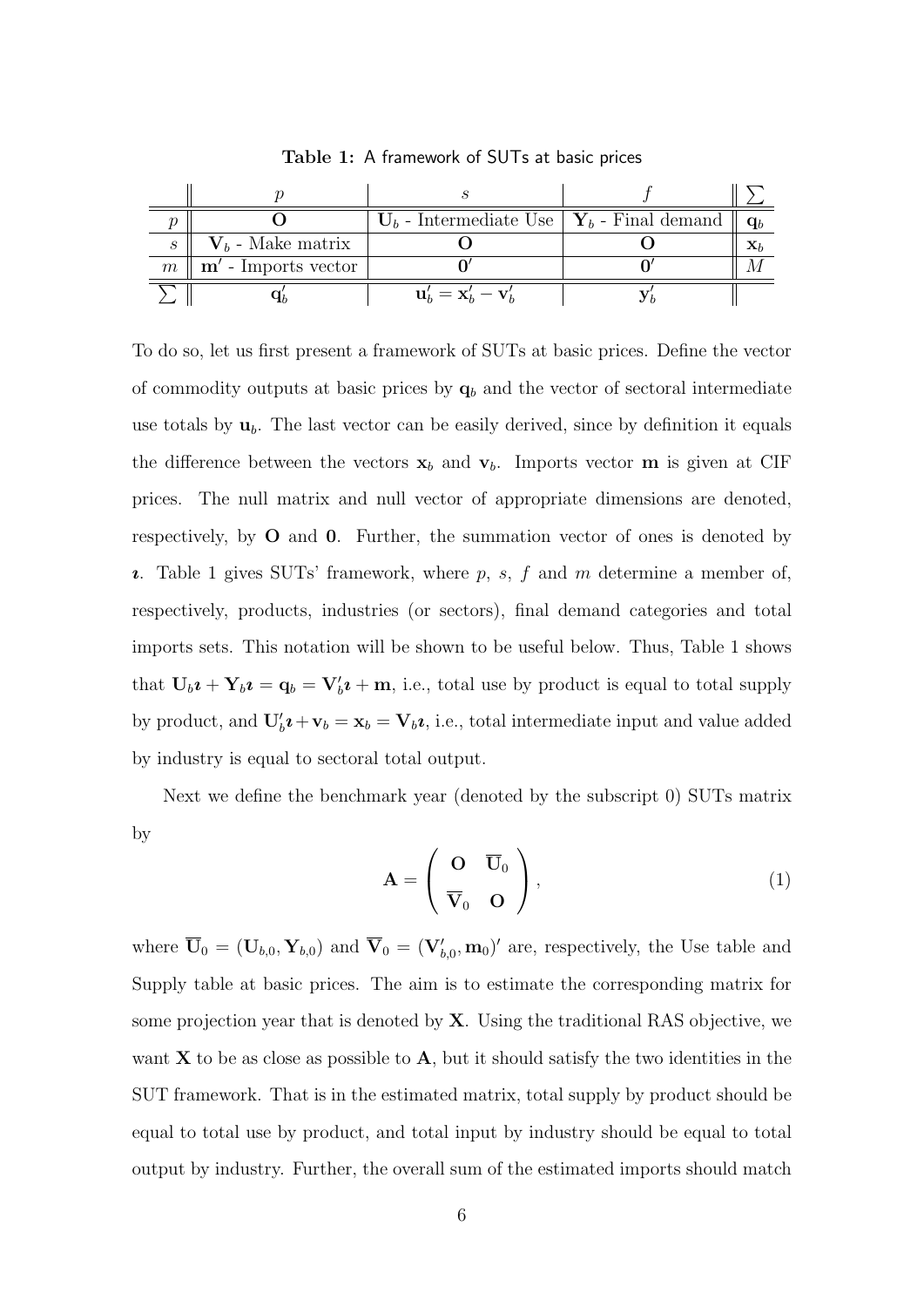the given corresponding value  $M > 0$ . Note that in cases when  $M = 0$ , the entire import vector **m** should be harmlessly deleted from the Supply table  $\overline{V}_0$ , hence will not be considered in the SUTs estimation procedure.

As in Junius and Oosterhaven (2003), we define  $z_{ij} \equiv \frac{x_{ij}}{a_{ij}}$  $\frac{x_{ij}}{a_{ij}}$  whenever  $a_{ij} \neq 0$ , and set  $z_{ij} = 1$  for  $a_{ij} = 0$ . This mathematical trick will be shown to be very useful, since it will allow to preserve signs of the original elements in the estimated matrix. Next, define sets  $I = \{p\}, II = \{\{s\}, \{f\}\},\$  and  $III = \{\{s\}, m\},\$  and the expanded vectors of total outputs and total uses, respectively, as  $\overline{\mathbf{x}} = (\mathbf{x}'_b, M)'$  and  $\overline{\mathbf{u}} = (\mathbf{u}'_b, \mathbf{y}'_b)'$ . We consider the following constrained optimization problem:

$$
\min_{z_{ij}\geq 0} \sum_{i} \sum_{j} |a_{ij}| (z_{ij} \ln(z_{ij}/e) + 1)
$$
 (2)

such that

$$
\sum_{j \in II} a_{pj} z_{pj} - \sum_{k \in III} a_{kp} z_{kp} = 0 \quad \text{for all } p \in I,
$$
 (3)

$$
\sum_{k \in I} a_{kj} z_{kj} = \overline{u}_j \quad \text{for all } j \in II,
$$
\n(4)

$$
\sum_{p \in I} a_{ip} z_{ip} = \overline{x}_i \quad \text{for all } i \in III,
$$
\n(5)

where  $|a_{ij}|$  is the absolute value of  $a_{ij}$  and e is the base of the natural logarithm.

Function (2) is the objective used in the Generalized RAS (GRAS) problem (see Lenzen et al. 2007, Huang et al. 2008). Minimizing this function implies that we want  $x_{ij}$  to be as close as possible to the original element  $a_{ij}$  for all i and all j. This is because for  $z_{ij} = 1$  the value of (2) is zero, which is its minimum possible value. This objective function is the transformation of the well-known informationbased entropy measure. Employing Table 1, let us find the meaning of the three constraints of our problem. Condition  $(3)$  by using the definition of  $z_{ij}$  boils down to  $\sum_{s} x_{ps} + \sum_{f} x_{pf} - \sum_{s} x_{sp} - x_{mp} = 0$  (note that  $x_{mp} = m_p$ ), which in matrix form is  $U_b \mathbf{i} + \mathbf{Y}_b \mathbf{i} = \mathbf{V}'_b \mathbf{i} + \mathbf{m}$ . Thus, this constraint ensures the identity of supply and use by products, and as a result the commodity output vector is endogenously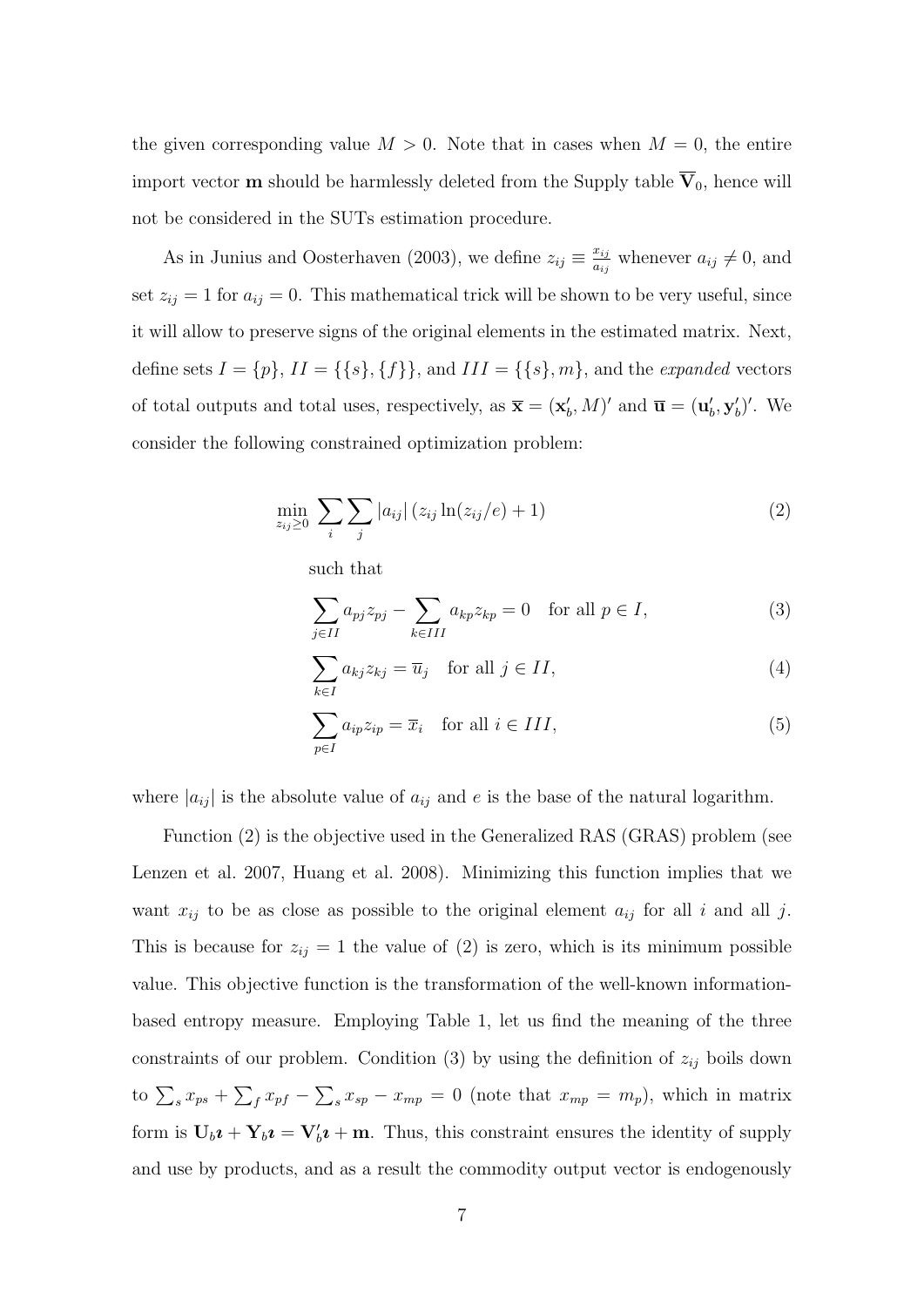determined. Constraint (4) guarantees that the column totals of the estimated intermediate use matrix and final demand matrix are equal to  $\overline{\mathbf{u}}'$ , while (5) requires that the row totals of the Make matrix and commodity imports match their given totals,  $\bar{x}$ . Thus, these two conditions will also guarantee that total input by industry is equal to total output by industry. Note that we do not explicitly consider the zero matrices of **A** in the above problem, since implicitly they are already accounted for. This is because we set  $z_{ij} = 1$  for all  $a_{ij} = 0$ , which implies that any cell that was zero in the original matrix  $\bf{A}$  remains zero in the estimated matrix  $\bf{X}$  as well.

From the SUTs construction we know that the intermediate Use matrix, Make matrix, and imports vector do *not* allow for negative elements, while the final demand matrix allows for negative entries as well. Thus, let us define  $P_0$  as a matrix with all non-negative entries of  $\overline{U}_0$ , and  $N_0 \equiv P_0 - \overline{U}_0$ , which contains absolute values of the negative elements of  $\overline{U}_0$ , that is those of  $Y_{b,0}$ . Then, the associated Lagrangean of our problem is

$$
\mathcal{L} = \sum_{(i,j)\notin\mathbf{N}_0} a_{ij} (z_{ij} \ln(z_{ij}/e) + 1) - \sum_{(i,j)\in\mathbf{N}_0} a_{ij} (z_{ij} \ln(z_{ij}/e) + 1) \n+ \sum_{p\in I} \lambda_p \Big( \sum_{k\in III} a_{kp} z_{kp} - \sum_{j\in II} a_{pj} z_{pj} \Big) + \sum_{j\in II} \tau_j \Big( \overline{u}_j - \sum_{k\in I} a_{kj} z_{kj} \Big) \n+ \sum_{i\in III} \mu_i \Big( \overline{x}_i - \sum_{p\in I} a_{ip} z_{ip} \Big),
$$

where  $\lambda_p$ ,  $\tau_j$  and  $\mu_i$  are the corresponding Lagrange multipliers of the constraints  $(3)-(5)$ . The optimal solutions of this function can be easily derived as:

$$
z_{pj} = \begin{cases} e^{\lambda_p} e^{\tau_j} & \text{if } a_{pj} \ge 0 \text{ for all } p \in I \text{ and all } j \in II, \\ e^{-\lambda_p} e^{-\tau_j} & \text{if } a_{pj} < 0 \text{ for all } p \in I \text{ and all } j \in II, \end{cases}
$$
  

$$
z_{ip} = e^{\mu_i} e^{-\lambda_p} \text{ for all } i \in III \text{ and all } p \in I,
$$
 (7)

Thus, expressions (6) and (7) give, respectively, the estimates of  $\overline{U}$  and  $\overline{V}$ . Note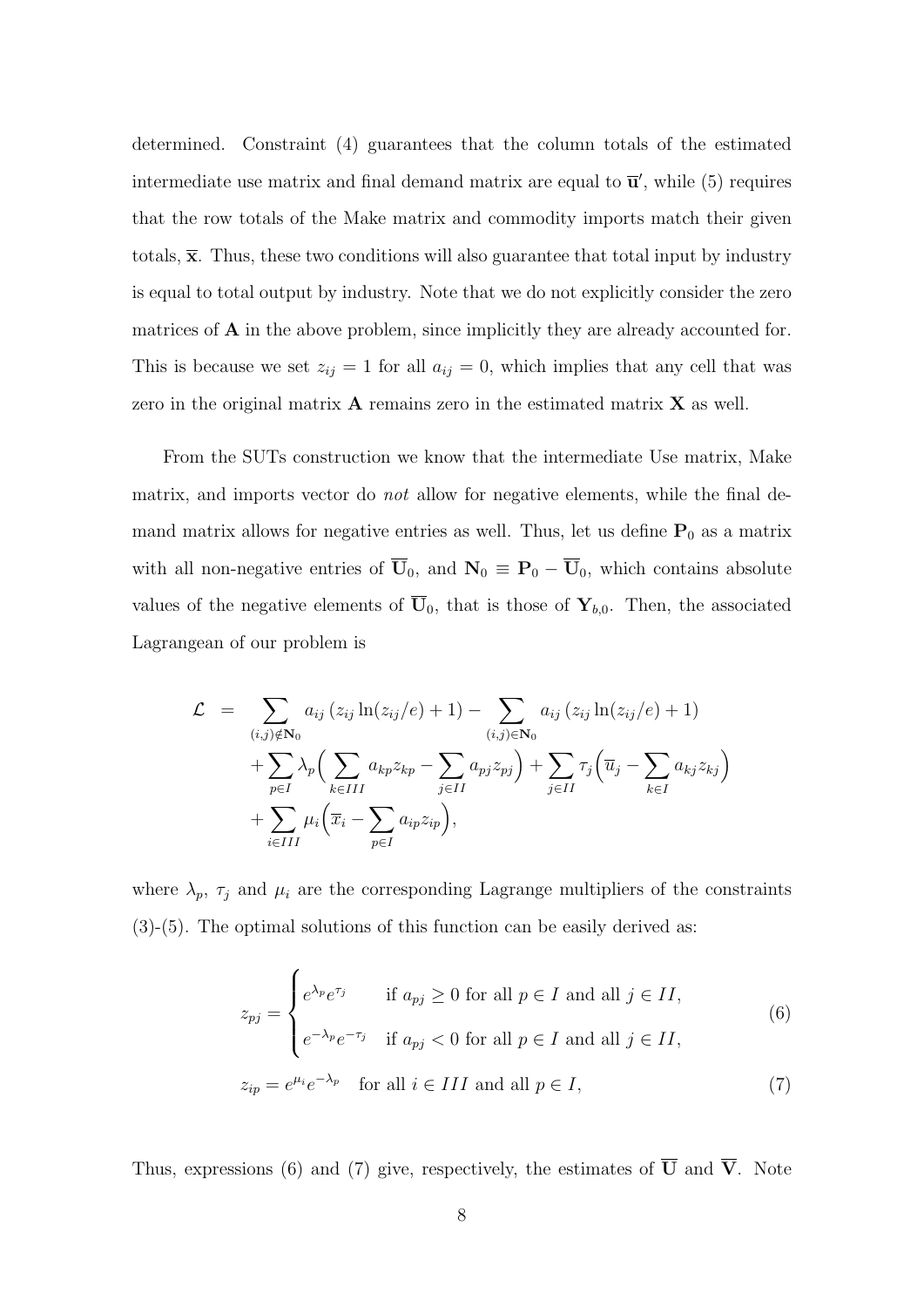that for the solution of the problem (2)-(5) it always holds that  $z_{ij} > 0$ , which means that the estimated matrices will preserve the signs of the original elements. For simplicity, denote  $r_u(p) \equiv e^{\lambda_p}$ ,  $s_u(j) \equiv e^{\tau_j}$  and  $r_v(i) \equiv e^{\mu_i}$ . Then, using the optimal solutions (6)-(7), we thus established the following result.

**Theorem 1.** The solutions of the problem  $(2)$ - $(5)$  of updating SUTs at basic prices are given by  $\overline{\mathbf{U}} = \hat{\mathbf{r}}_u \mathbf{P}_0 \hat{\mathbf{s}}_u - \hat{\mathbf{r}}_u^{-1} \mathbf{N}_0 \hat{\mathbf{s}}_u^{-1}$  and  $\overline{\mathbf{V}} = \hat{\mathbf{r}}_v \overline{\mathbf{V}}_0 \hat{\mathbf{r}}_u^{-1}$ .

Theorem 1 clearly shows the similarity of the joint SUTs updating to the RAS and GRAS solutions: in this case in order to get the corresponding estimates, the semipositive Supply table  $\overline{V}_0$  is scaled row- and column-wise similar to RAS procedure, while the Use table  $\overline{U}_0$  is scaled also row- and column-wise, but the factors are different depending on whether one is updating its non-negative or strictly negative entries similar to the GRAS algorithm. Because of this closeness to the (G)RAS algorithm, we refer to our method as the SUT-RAS approach. However, the main difference now is that we join these two tables according to the SUTs framework from the outset, and do not consider RASing each matrix separately. As a result, the estimates are dependent in the sense that we use only three dependent multipliers (i.e.,  $\mathbf{r}_u$ ,  $\mathbf{s}_u$  and  $\mathbf{r}_v$ ) for the joint estimation of the SUTs components, and not four multipliers, which would be pairwise *independent*, in the case of separate updating of  $\overline{U}_0$  and  $\overline{V}_0$ . The last option, however, is largely unfeasible from the practical perspective, because the totals of outputs by products,  $q_b$ , are not available for the majority of countries around the world (except e.g., for Japan that produces annual symmetric input-output tables by products). But when the components of the SUTs are joined, we need not know this vector, which will be obtained endogenously, and furthermore, the consistency of SUTs is immediately guaranteed. Thus, in contrast, for example, to Euro method (see e.g., Eurostat 2008, Chapter 14), no further steps are needed to equalize sectoral inputs and outputs.<sup>5</sup>

<sup>&</sup>lt;sup>5</sup>The Euro method uses the so-called fixed product sales structure model to make SUTs consistent in the second step of each iterations in its algorithm. This model is based on the assumption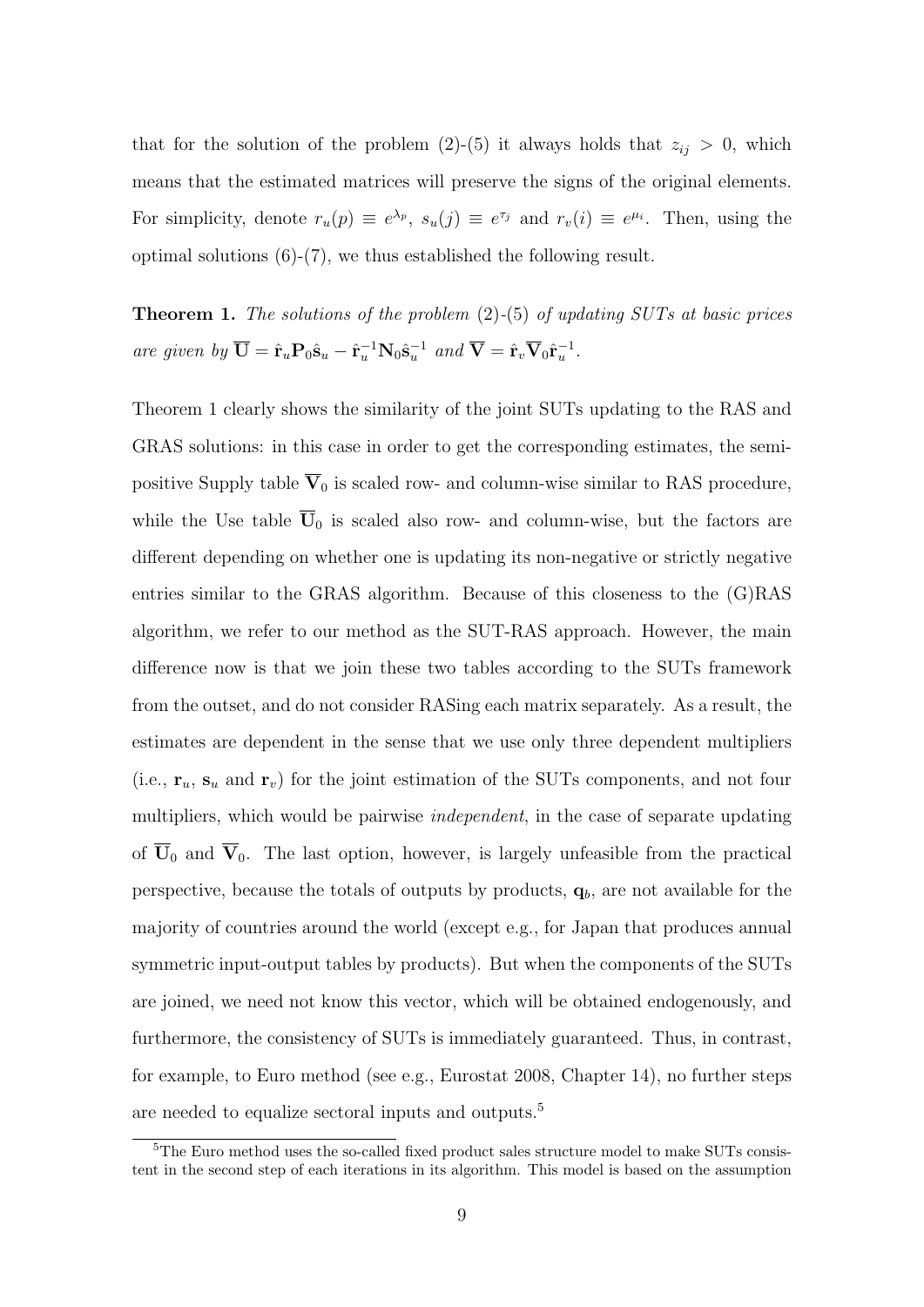Given Theorem 1, our task is now to find out how the row and column multipliers can be computed. By plugging the optimal solutions in the constraints  $(3)-(5)$ , we are able to determine these vectors. First, constraint (3) implies that  $\overline{U}i - \overline{V}'i = 0$ . Using Theorem 1 we thus have  $\hat{\mathbf{r}}_u \mathbf{P}_0 \mathbf{s}_u - \hat{\mathbf{r}}_u^{-1} \mathbf{N}_0 \hat{\mathbf{s}}_u^{-1} \mathbf{\imath} - \hat{\mathbf{r}}_u^{-1} \overline{\mathbf{V}}_0^{\prime}$  $\int_0^{\prime} \mathbf{r}_v = \mathbf{0}$ . Premultiplying the last equation by the diagonal matrix  $\hat{\mathbf{r}}_u$ , yields

$$
\hat{\mathbf{r}}_u^2 \mathbf{P}_0 \mathbf{s}_u - \left(\mathbf{N}_0 \hat{\mathbf{s}}_u^{-1} \boldsymbol{\imath} + \overline{\mathbf{V}}_0' \mathbf{r}_v\right) = \mathbf{0}.
$$

This is a quadratic equation in  $r_u$  without a linear term that admits two solutions, but for our purposes we only need its positive root. Thus,

$$
\mathbf{r}_u = \sqrt{\widehat{\mathbf{P}_0 \mathbf{s}_u}^{-1} \left( \mathbf{N}_0 \hat{\mathbf{s}}_u^{-1} \boldsymbol{\imath} + \overline{\mathbf{V}}_0' \mathbf{r}_v \right)}.
$$
 (8)

Constraint (4) in matrix form is  $\overline{\mathbf{U}}'\mathbf{\imath} = \overline{\mathbf{u}}$ , hence  $\hat{\mathbf{s}}_u \mathbf{P}_0' \mathbf{r}_u - \hat{\mathbf{s}}_u^{-1} \mathbf{N}_0' \hat{\mathbf{r}}_u^{-1} \mathbf{\imath} = \overline{\mathbf{u}}$ . Premultiplying the last expression by  $\hat{\mathbf{s}}_u$ , we obtain  $\hat{\mathbf{s}}_u^2 \mathbf{P}_0' \mathbf{r}_u - \hat{\mathbf{s}}_u \overline{\mathbf{u}} - \mathbf{N}_0' \hat{\mathbf{r}}_u^{-1} \mathbf{z} = \mathbf{0}$ . This is a quadratic equation in  $s_u$ , and as in  $(8)$  we are interested only in its positive root, thus

$$
\mathbf{s}_{u} = 0.5 \times \widehat{\mathbf{P}_{0}' \mathbf{r}_{u}}^{-1} \left( \overline{\mathbf{u}} + \sqrt{\overline{\mathbf{u}} \circ \overline{\mathbf{u}} + 4 \times (\mathbf{P}_{0}' \mathbf{r}_{u}) \circ (\mathbf{N}_{0}' \hat{\mathbf{r}}_{u}^{-1} \mathbf{z})} \right), \tag{9}
$$

where ∘ is the Hadamard product of elementwise multiplication.

Finally, condition (5) states that  $\overline{\mathbf{V}}\mathbf{i} = \overline{\mathbf{x}}$ , thus using again Theorem 1 we obtain  $\hat{\mathbf{r}}_v \overline{\mathbf{V}}_0 \hat{\mathbf{r}}_u^{-1} \mathbf{\imath} = \hat{\overline{\mathbf{x}}}\mathbf{\imath}$ . This can be rewritten as  $\hat{\overline{\mathbf{x}}}^{-1} \overline{\mathbf{V}}_0 \hat{\mathbf{r}}_u^{-1} \mathbf{\imath} = \hat{\mathbf{r}}_v^{-1} \mathbf{\imath}$ , or equivalently

$$
\mathbf{r}_v = \boldsymbol{i} \oslash \left( \hat{\overline{\mathbf{x}}}^{-1} \overline{\mathbf{V}}_0 \hat{\mathbf{r}}_u^{-1} \boldsymbol{i} \right), \tag{10}
$$

where  $\oslash$  is the Hadamard element by element division.

Note from  $(10)$  that it must be always the case that **x** is a strictly positive vector. Also it follows from (9) that  $\bar{u}$  should be a strictly positive vector either, otherwise

that each product has its own specific sales structure, irrespective of the industry where it is produced.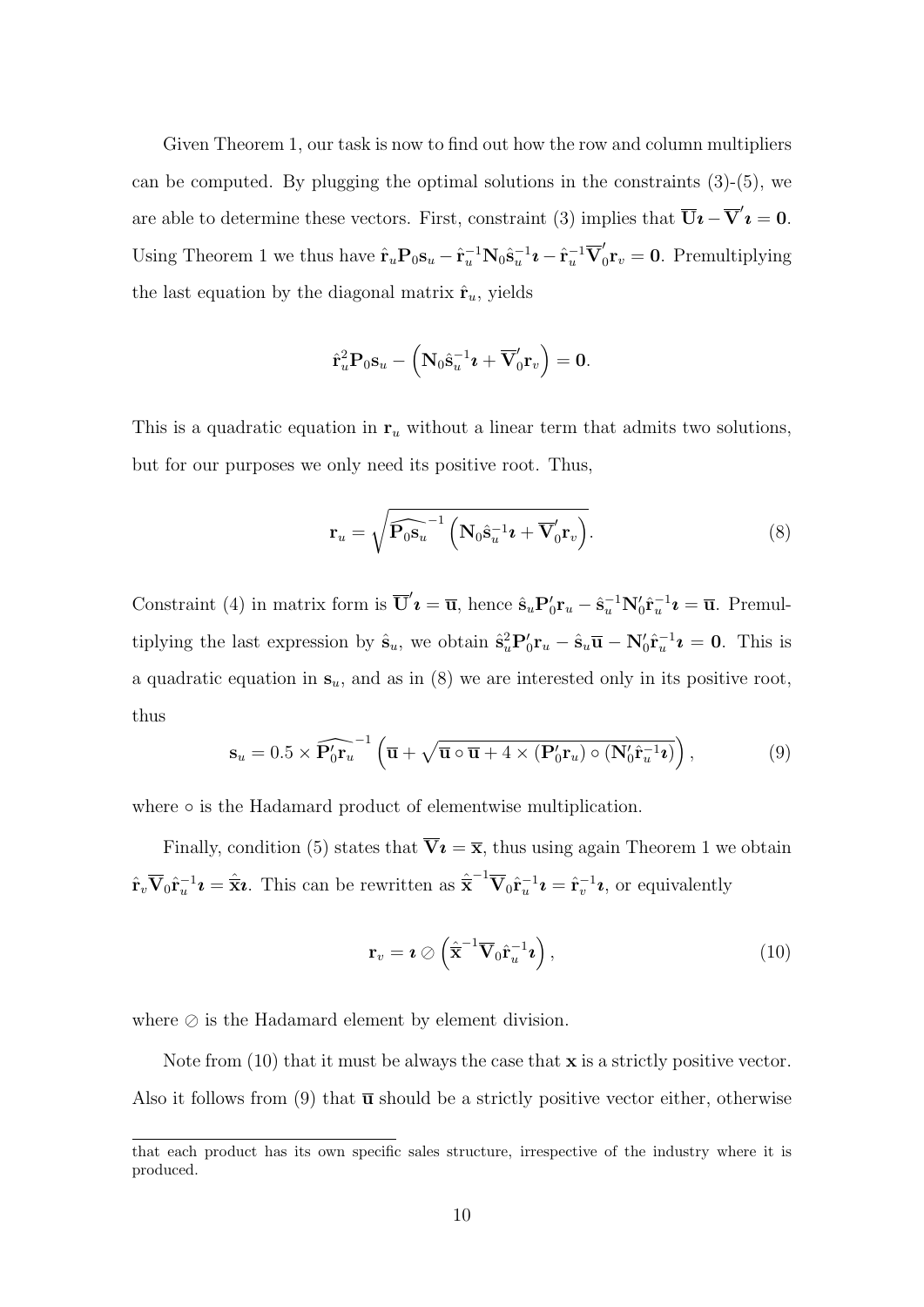the diagonal matrix  $\widehat{P'_0r_u}^{-1}$  is not defined.<sup>6</sup> We observe that equations (9) and (10), besides the exogenously given data, depend *directly* only on  $r_u$ . Thus, we propose the following algorithm for computing the required row and column multipliers.

- Step  $t = 0$ . Initialize  $\mathbf{s}_u(0) = \mathbf{\imath}$  and  $\mathbf{r}_v(0) = \mathbf{\imath}.^7$
- Step  $t = 1, ..., k$ . Calculate  $\mathbf{r}_u(t)$  on the base of  $\mathbf{s}_u(t-1)$  and  $\mathbf{r}_v(t-1)$ , and then use  $\mathbf{r}_u(t)$  to compute  $\mathbf{s}_u(t)$  and  $\mathbf{r}_v(t)$ .
- Step  $t = k$ . Stop when  $|\mathbf{r}_u(k) \mathbf{r}_u(k-1)| < \epsilon \mathbf{\hat{i}}$  for sufficiently small  $\epsilon > 0$ .
- Step  $t = k+1$ . Derive the final estimates as  $\overline{\mathbf{U}} = \hat{\mathbf{r}}_u(k)\mathbf{P}_0\hat{\mathbf{s}}_u(k) \hat{\mathbf{r}}_u^{-1}(k)\mathbf{N}_0\hat{\mathbf{s}}_u^{-1}(k)$ and  $\overline{\mathbf{V}} = \hat{\mathbf{r}}_v(k) \overline{\mathbf{V}}_0 \hat{\mathbf{r}}_u^{-1}(k)$ .

Finally, we want to briefly discuss whether the convergence of the above algorithm is guaranteed and whether there exist more than one solution to our problem. In our minimization problem, function  $(2)$  is the sum of *strictly convex* functions, hence is itself strictly convex either. Constraints  $(3)-(5)$  are *linear* equality constraints, thus are convex as well as concave functions, but not strictly so. It is well-known that the sum of a strictly convex function and a convex function is a strictly convex function (see e.g., Chiang 1984, Theorems I-III, p.342). Thus, our Lagrangian is a strictly convex function, which guarantees that there exists a unique solution to the problem  $(2)-(5)$ . This it turn implies that the above mentioned algorithm surely converges provided that the solution to our SUT-RAS problem exists. We can say more about the necessary and sufficient conditions for the global minimum of our problem using the Kuhn-Tucker sufficiency theorem. The last states that if the following sufficient conditions hold: (a) the objective function is differentiable and convex in the non-negative orthant, (b) each constraint is differentiable and

<sup>&</sup>lt;sup>6</sup>A practical note on this issue, which is true also for other settings that will follow: in real computations it is not necessary to delete a zero row/column from the tables. In MATLAB, for example, one might write a very simple function that derives the inverse of positive elements while desregarding (say, nullifying) the undefined ratios.

<sup>&</sup>lt;sup>7</sup>Note that the two multipliers have different dimensions. In this case,  $s_u(0)$  has a row dimension equal to the number of industries and final demand categories, while that of  $\mathbf{r}_v(0)$  is equal to the number of industries plus one (for total imports).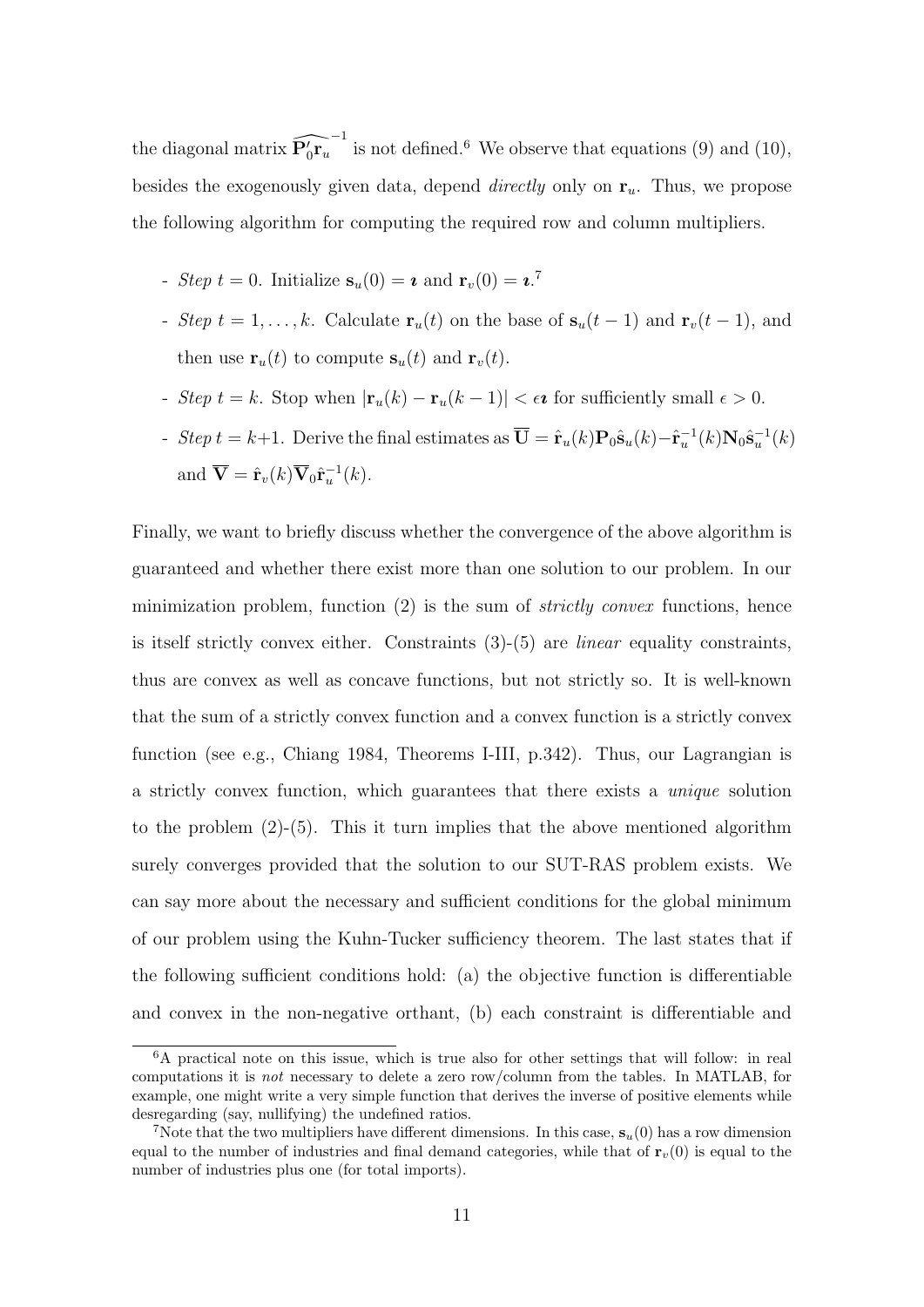concave in the nonnegative orthant, and (c) the solution satisfies the Kuhn-Tucker minimum conditions, then the solution gives global minimum of the minimization function (for details see e.g., Chiang 1984, Chapter 21). The reader may confirm that the Kuhn-Tucker minimum conditions are satisfied in our SUT-RAS setting. It is well-known that the Kuhn-Tucker minimum conditions become necessary when the so-called constraint qualification is satisfied. But our setting with the linear constraints immediately implies that the constraint qualification is satisfied, thus if the above mentioned conditions (a) and (b) are realized, then the Kuhn-Tucker minimum conditions will be *necessary-and-sufficient* for a minimum. This is indeed the case for the SUT-RAS problem (2)-(5). And, moreover, since the minimization function is strictly convex, the solution is a unique global minimum.

#### 2.2 SUTs estimation with additional information

Often it may happen that besides the column totals of intermediate and final uses, sectoral value-added and total outputs, and aggregate imports, there might be more data available for the projection year(s). Usually this extra information contains the vectors of exports and imports by product from international trade statistics, or, for example, households' consumption by product. It has been extensively reported that, in general, introduction of accurate exogenous information into the classical RAS updating, besides row and column sums of the projection table, improves the resulting estimates (see e.g., de Mesnard and Miller 2006), although there are cases when that does not hold. Hence, in this section we consider the joint estimation of SUTs at basic prices with extra external data availability.

Table 2 presents SUTs framework for our estimation purposes when commodity imports, m, and commodity exports vector, denoted by e, are exogenously available. The vector e can contain any other information from the final demand matrix. That is, it can also be consumption by households, investments, or the sum of any final demand categories by product. Thus, in comparison to (1), now the benchmark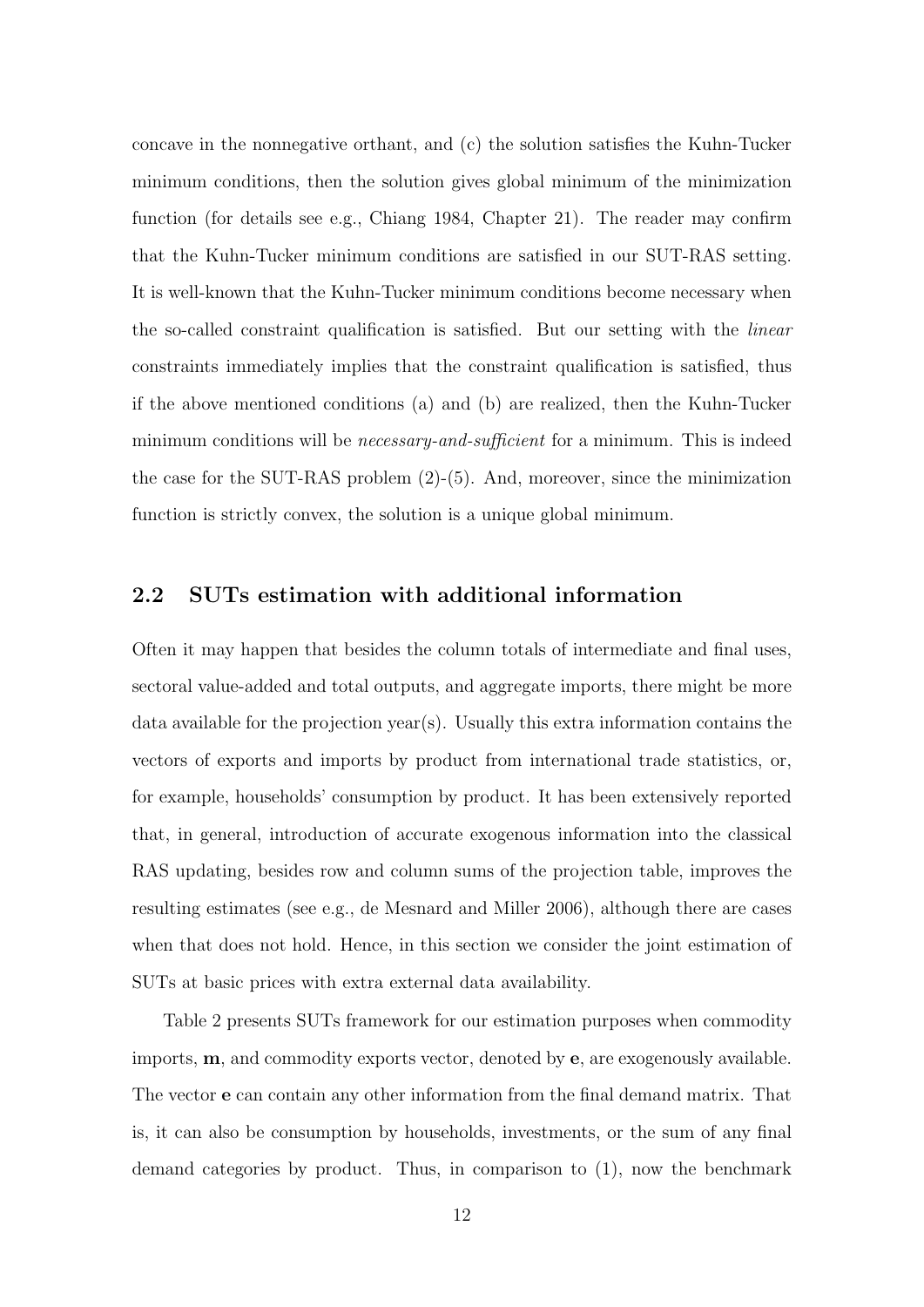|               | $U_b$ - Intermediate Use   $Y_b^r$ - Reduced $Y_b$ |  |
|---------------|----------------------------------------------------|--|
| - Make matrix |                                                    |  |
| $\mathbf{m}$  | $\mathbf{u}'_h = \mathbf{x}'_h - \mathbf{v}'$      |  |

Table 2: A framework of SUTs at basic prices with more exogenous information

SUTs matrix is

$$
\mathbf{A} = \left( \begin{array}{cc} \mathbf{O} & \overline{\mathbf{U}}_0 \\ \mathbf{V}_0 & \mathbf{O} \end{array} \right),
$$

where  $\overline{U}_0 = (U_{b,0}, Y_{b,0}^r)$ . Note that this matrix has lower column dimension than  $\overline{U}_0$ in the previous section. For the sake of presentation simplicity, we do not introduce additional notations or sub(super)scripts, and assume that the reader understands that, for example,  $\overline{\mathbf{u}} = (\mathbf{u}'_b, \mathbf{y}_b^{r'}$  $\bar{u}^{r'}$  in this section is different from  $\bar{u}$  in the previous section. Also the Make matrix is now written without the subscript  $b$ ; that is, instead of  $V_{b,0}$  in what follows we will write simply  $V_0$ . The corresponding sets are  $I = \{p\}, II = \{\{s\}, \{f^r\}\}\$ , and  $III = \{s\}$ . The minimization problem will be exactly the same as in (2) subject to the constraints

$$
\sum_{j \in II} a_{pj} z_{pj} - \sum_{k \in III} a_{kp} z_{kp} = m_p - e_p \quad \text{for all } p \in I,
$$
\n(11)

$$
\sum_{k \in I} a_{kj} z_{kj} = \overline{u}_j \quad \text{for all } j \in II,
$$
\n(12)

$$
\sum_{p \in I} a_{ip} z_{ip} = x_i \quad \text{for all } i \in III.
$$
\n(13)

It is easy to check that Theorem 1 still holds for this case as well, but the multipliers are now computed differently. So, the first constraint (11) implies that  $\overline{U}i - V'i = f$ , where  $\mathbf{f} \equiv \mathbf{m} - \mathbf{e}$ . Using Theorem 1 we thus have  $\hat{\mathbf{r}}_u \mathbf{P}_0 \mathbf{s}_u - \hat{\mathbf{r}}_u^{-1} \mathbf{N}_0 \hat{\mathbf{s}}_u^{-1} \mathbf{\imath} - \hat{\mathbf{r}}_u^{-1} \mathbf{V}_0' \mathbf{r}_v = \mathbf{f}$ . Premultiplying the last equation by the diagonal matrix  $\hat{\mathbf{r}}_u$ , yields

$$
\hat{\mathbf{r}}_u^2 \mathbf{P}_0 \mathbf{s}_u - \hat{\mathbf{r}}_u \mathbf{f} - \left(\mathbf{N}_0 \hat{\mathbf{s}}_u^{-1} \boldsymbol{\imath} + \mathbf{V}_0' \mathbf{r}_v\right) = \mathbf{0}.
$$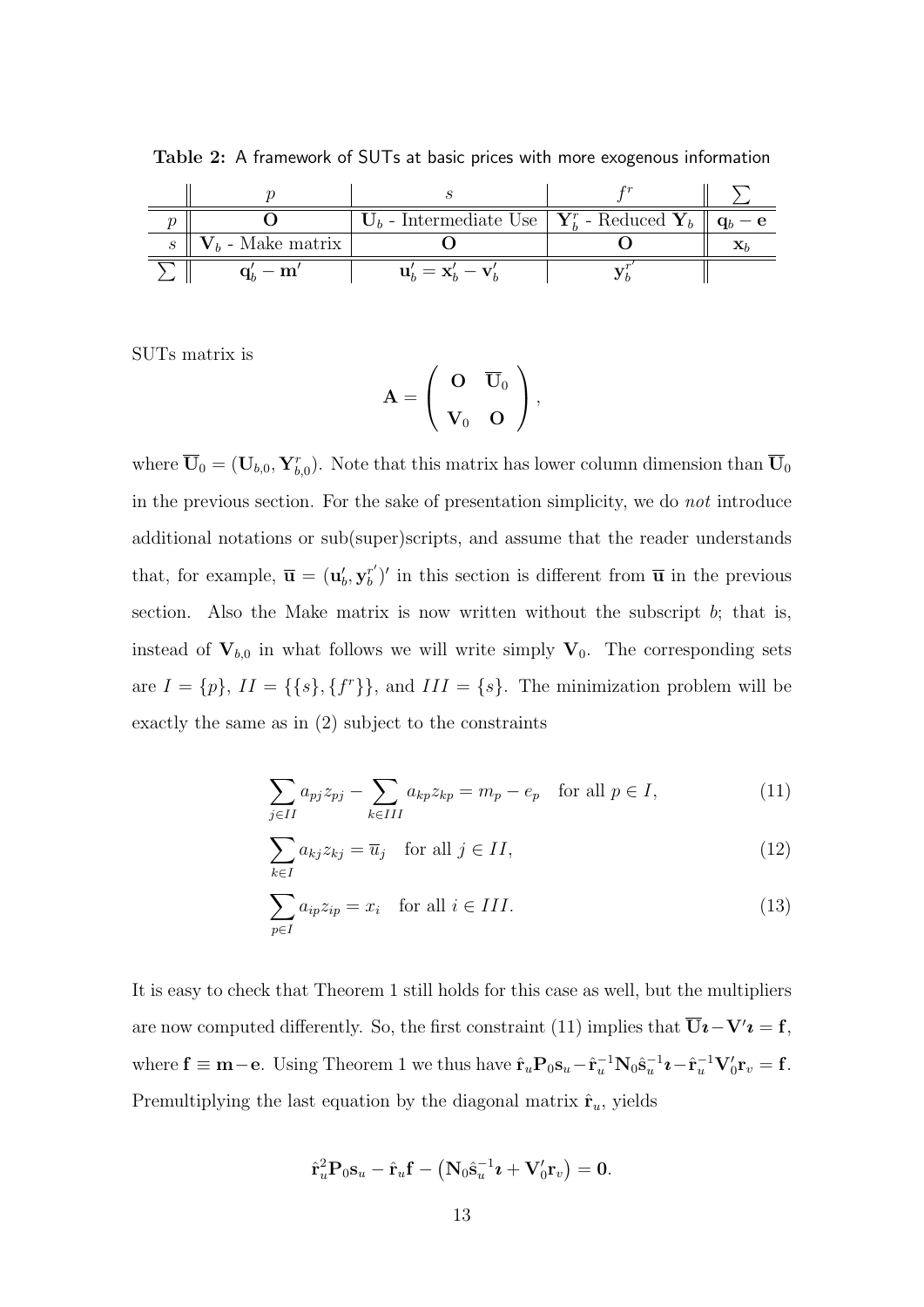This is a quadratic equation in  $r_u$  with linear term, hence its positive root is

$$
\mathbf{r}_u = 0.5 \times \widehat{\mathbf{P}_0 \mathbf{s}_u}^{-1} \left( \mathbf{f} + \sqrt{\mathbf{f} \circ \mathbf{f} + 4 \times (\mathbf{P}_0 \mathbf{s}_u) \circ (\mathbf{N}_0 \hat{\mathbf{s}}_u^{-1} \mathbf{z} + \mathbf{V}_0' \mathbf{r}_v)} \right), \quad (14)
$$

which boils down to (8) whenever  $f = 0$ .

Similarly, constraint (12) is  $\overline{\mathbf{U}}'\boldsymbol{i} = \overline{\mathbf{u}}$ , hence  $\hat{\mathbf{s}}_u \mathbf{P}_0' \mathbf{r}_u - \hat{\mathbf{s}}_u^{-1} \mathbf{N}_0' \hat{\mathbf{r}}_u^{-1} \boldsymbol{i} = \overline{\mathbf{u}}$ . This will yield exactly the same expression for the column multiplier  $s_u$  as in (9), but remember that now its row dimension is reduced due to considering exogenous information from the final demand matrix.

In the same way, condition (13) states that  $V_i = x$ , thus using again Theorem 1 we obtain similar expression to (10) as follows

$$
\mathbf{r}_v = \boldsymbol{i} \oslash (\hat{\mathbf{x}}^{-1} \mathbf{V}_0 \hat{\mathbf{r}}_u^{-1} \boldsymbol{i}). \tag{15}
$$

Here again it is true that the vectors  $\overline{u}$  and x must be strictly positive, otherwise the multipliers  $s_u$  and  $r_v$  are not defined (which, however, can be easily dealt with in practical applications, see fn. 6). The algorithm of computing the three multipliers and the final estimates in the presence of exogenous information is exactly the same that was presented in Section 2.1.

# 2.3 Updating SUTs when the Use tables are in purchasers' prices

Now we consider the case when the Supply table has also the valuation adjustment matrix that translates outputs at basic prices into the total supply at purchasers' prices, and the Use table is at purchasers' prices. This is currently the most common case for which SUTs are available. For example, the SUT database from Eurostat (http://epp.eurostat.ec.europa.eu) contains only Use tables at purchasers' prices, not at basic prices. This framework for our joint SUTs updating purposes is illus-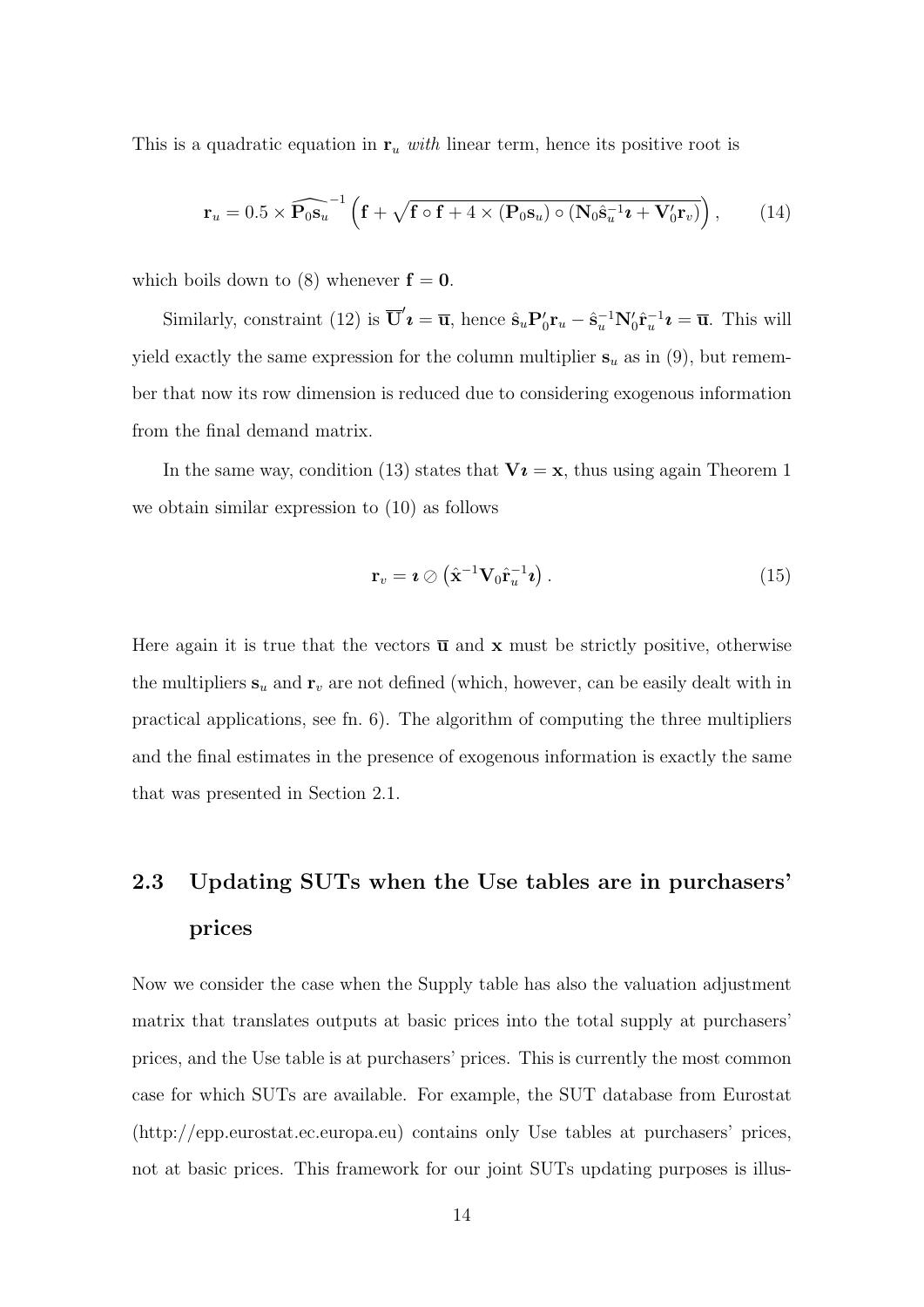|                   |                                              | $\mathbf U$ - Intermediate Use   $\mathbf Y$ - Final demand |                |
|-------------------|----------------------------------------------|-------------------------------------------------------------|----------------|
| $\mathcal{S}_{0}$ | $V_b$ - Make matrix                          |                                                             | $\mathbf{X}_l$ |
| m                 | $m'$ - Imports vector                        |                                                             |                |
|                   | $t \parallel$ <b>T</b> - Margins & net taxes |                                                             |                |
|                   | $\alpha' + \alpha'$                          | $\mathbf{u}' = \mathbf{x}_b' - \mathbf{v}_b'$               |                |

Table 3: Supply table at basic prices, including transformation into purchasers' prices, and Use table at purchasers' prices

trated in Table 3, which is different from Table 1 for SUTs at basic prices in only one respect, besides difference in prices. This is the inclusion of a valuation adjustment matrix  $T$ , which includes row-wise trade margins, transportation margins, and product taxes that are net of subsidies. The only difference with the official published SUTs is that now the totals of the trade and transportation margins do not sum to zero, because the products' trade and transportation negative figures are nullified, and their totals in absolute value are given in the vector t, which is a strictly positive vector. The reason for this adjustment is that with zero totals the estimation of the valuation adjustment matrix is not possible.<sup>8</sup> That is why, the overall sum of products in the Supply table given in Table 3 is equal to  $q+c$ , where q is the commodity output at purchasers' prices and c has the totals of margins from t, which are distributed over the trade and transportation products, and zeros otherwise. Note that  $U, Y, q$ ,  $u$  and  $y$  are all expressed in purchasers' prices, thus do not have subscript b. Furthermore, the vector  $\bf{c}$  with trade and transportation margins figures is exogenously given for the SUT-RAS method.

To give more clear picture of  $T$ ,  $t$  and  $c$ , let us consider a four product economy, which is assumed to have the following valuation adjustment matrix in the official SUTs publication:

<sup>8</sup>Actually, one can find also the solution with zero totals, but then deriving the explicit solutions in terms of the multipliers is no longer possible. This can be implemented in a software that finds a zero of functions. But since our aim is to make the entire procedure explicit, we make the mentioned adjustment to the trade and transportation margins.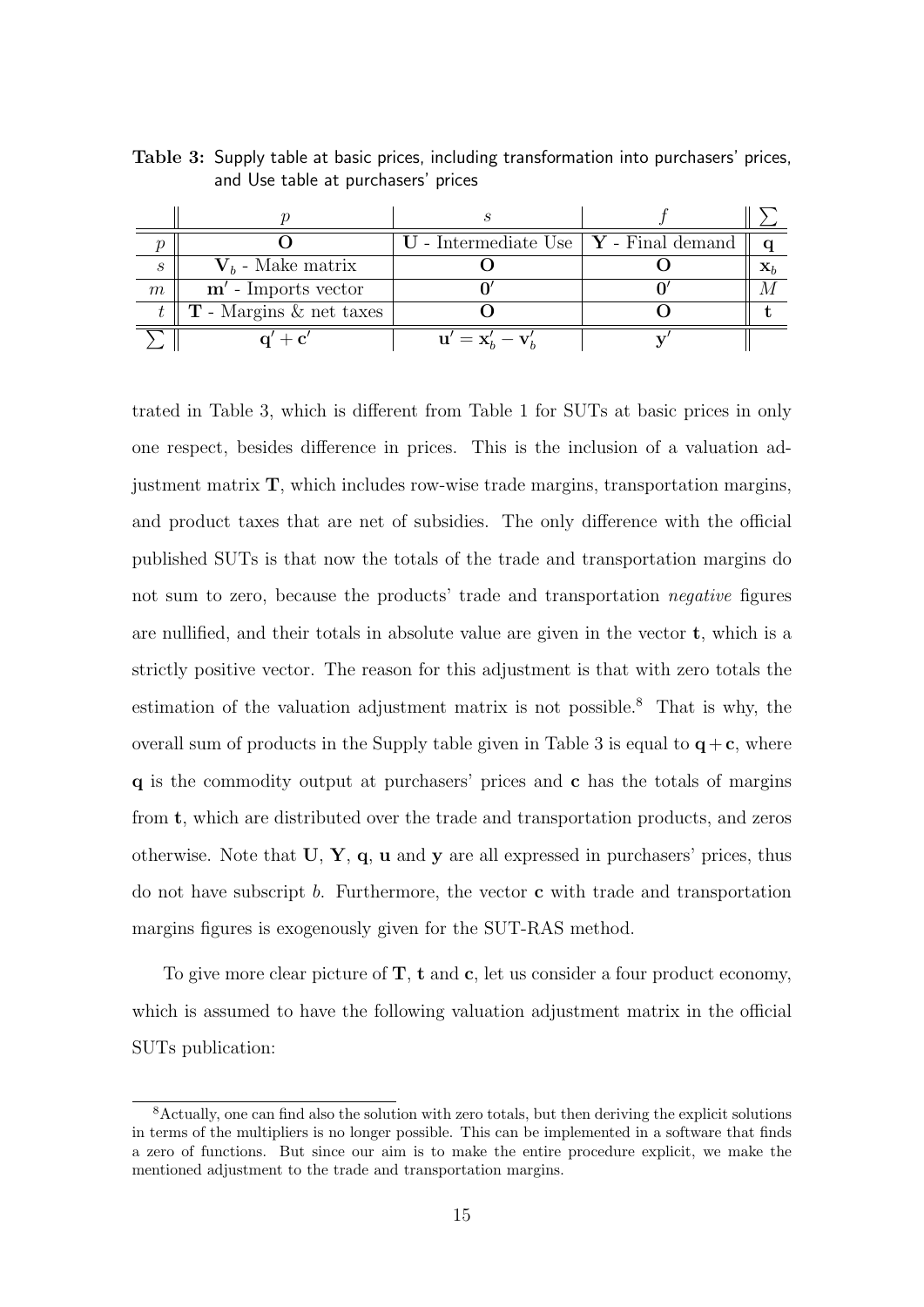| Products       | Trade margins | Transport margins | Net taxes |
|----------------|---------------|-------------------|-----------|
| Agriculture    | 12            | 10                | -2        |
| Manufacturing  | 22            | 15                | 30        |
| Trade          | $-34$         |                   | 4         |
| Transportation |               | $-25$             | 6         |
| Total          |               |                   | 38        |

For simplicity we gave only the total trade margins, but this column in reality is further divided into wholesale, retail, and motor trade margins. For the above hypothetical valuation adjustment table we then define

$$
\mathbf{T} = \begin{pmatrix} 12 & 22 & 0 & 0 \\ 10 & 15 & 0 & 0 \\ -2 & 30 & 4 & 6 \end{pmatrix}, \text{ thus } \mathbf{t} = \begin{pmatrix} 34 \\ 25 \\ 38 \end{pmatrix} \text{ and } \mathbf{c} = \begin{pmatrix} 0 \\ 0 \\ 34 \\ 25 \end{pmatrix}.
$$

It may be the case that for the projection year the distribution of margins over the trade and transportation products is unknown, and only their overall values are given. In that case, we suggest to distribute the totals over corresponding commodities in c using the constant shares from the benchmark valuation adjustment matrix. So, in contrast to the SUTs estimation setting at basic prices, now we also require the availability of totals of margins and net taxes (i.e., t) for the projection year(s).

To estimate SUTs we again define the original matrix  $\bf{A}$  as in (1), but with  $\overline{\mathbf{U}}_0$  =  $(\mathbf{U}_0, \mathbf{Y}_0)$  and  $\overline{\mathbf{V}}_0$  =  $(\mathbf{V}'_{b,0}, \mathbf{m}_0, \mathbf{T}')'$ . Similarly, we define  $\overline{\mathbf{x}}$  =  $(\mathbf{x}', M, \mathbf{t}')'$ and  $\overline{\mathbf{u}} = (\mathbf{u}', \mathbf{y}')'$ , and the corresponding sets are  $I = \{p\}$ ,  $II = \{\{s\}, \{f\}\}\$ , and  $III = \{\{s\}, m, \{t\}\}\.$  Note that the Use table  $\overline{U}_0$  and its column totals  $\overline{u}$ , and the Supply table  $\overline{V}_0$  and its row totals  $\overline{x}$  are different from those in Section 2.1 due to the price and dimension differences. However, mathematically our problem is very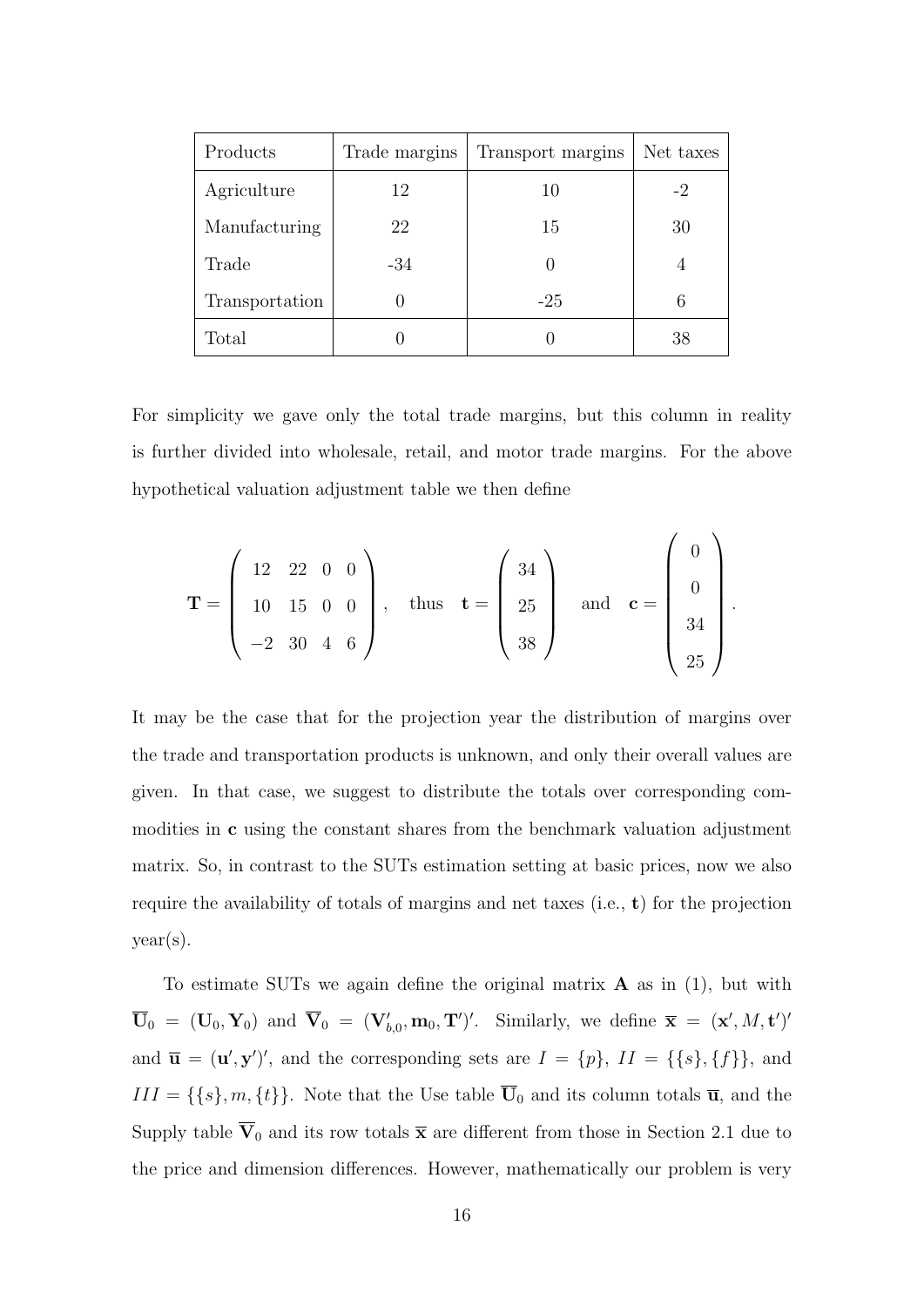similar to  $(2)-(5)$ , with only distinction that instead of  $(3)$  now we have

$$
\sum_{j \in II} a_{pj} z_{pj} - \sum_{k \in III} a_{kp} z_{kp} = -c_p \quad \text{for all } p \in I,
$$

which guarantees that the supply and use of products at purchasers' prices are equal, that is,  $\overline{U}i = \overline{V}'i - c$  (remember that c is exogenous). Thus, the commodity output at purchasers' prices, q, is again endogenously derived. The main distinction of this setting from the SUTs at basic prices is that  $\overline{V}_0$  can also allow for negative entries as well: net taxes can be negative when subsidies exceed taxes. Thus, besides (6), the second optimal condition instead of (7) is

$$
z_{ip} = \begin{cases} e^{\mu_i} e^{-\lambda_p} & \text{if } a_{ip} \ge 0 \text{ for all } i \in III \text{ and all } p \in I, \\ e^{-\mu_i} e^{\lambda_p} & \text{if } a_{ip} < 0 \text{ for all } i \in III \text{ and all } p \in I. \end{cases}
$$
(16)

As in Section 2.1, define  $r_u(p) \equiv e^{\lambda_p}$ ,  $s_u(j) \equiv e^{\tau_j}$ ,  $r_v(i) \equiv e^{\mu_i}$ , and  $\overline{U}_0 = P_0 - N_0$ . Further, let  $\mathbf{P}_0^v$  be a matrix with all non-negative elements of  $\overline{\mathbf{V}}_0$  and  $\mathbf{N}_0^v \equiv \mathbf{P}_0^v - \overline{\mathbf{V}}_0$ . Thus, the optimal solutions (6) and (16) imply:

**Theorem 2.** The solutions of the joint estimation of SUTs, where Supply table is at basic prices and includes transformation into purchasers' prices, and Use table is at purchasers' prices, are given by  $\overline{U} = \hat{r}_u P_0 \hat{s}_u - \hat{r}_u^{-1} N_0 \hat{s}_u^{-1}$  and  $\overline{V} = \hat{r}_v P_0^v \hat{r}_u^{-1}$  $\hat{\mathbf{r}}_v^{-1}\mathbf{N}_0^v\hat{\mathbf{r}}_u.$ 

Theorem 2 again confirms that to jointly estimate *consistent* SUTs one needs to compute only three dependent multipliers  $r_u$ ,  $s_u$  and  $r_v$ . Their dependency reflects the fact that all the components of SUTs are estimated simultaneously. Using the supply and use by products identity condition,  $\overline{U}i - \overline{V}'i = -c$ , together with Theorem 2, yields  $\hat{\mathbf{r}}_u \mathbf{P}_0 \mathbf{s}_u - \hat{\mathbf{r}}_u^{-1} \mathbf{N}_0 \hat{\mathbf{s}}_u^{-1} \mathbf{\imath} - \hat{\mathbf{r}}_u^{-1} \mathbf{P}_0^{v'}$  $_{0}^{v^{\prime }}$ r $_{v}+\hat{\bf r}_{u}\mathbf{N}_{0}^{v^{\prime }}$  $v_0^{\nu'} \hat{\mathbf{r}}_v^{-1} \mathbf{\imath} = -\mathbf{c}$ . Its premultiplication by the diagonal matrix  $\hat{\mathbf{r}}_u$  results again in the quadratic equation in  $\mathbf{r}_u$ , thus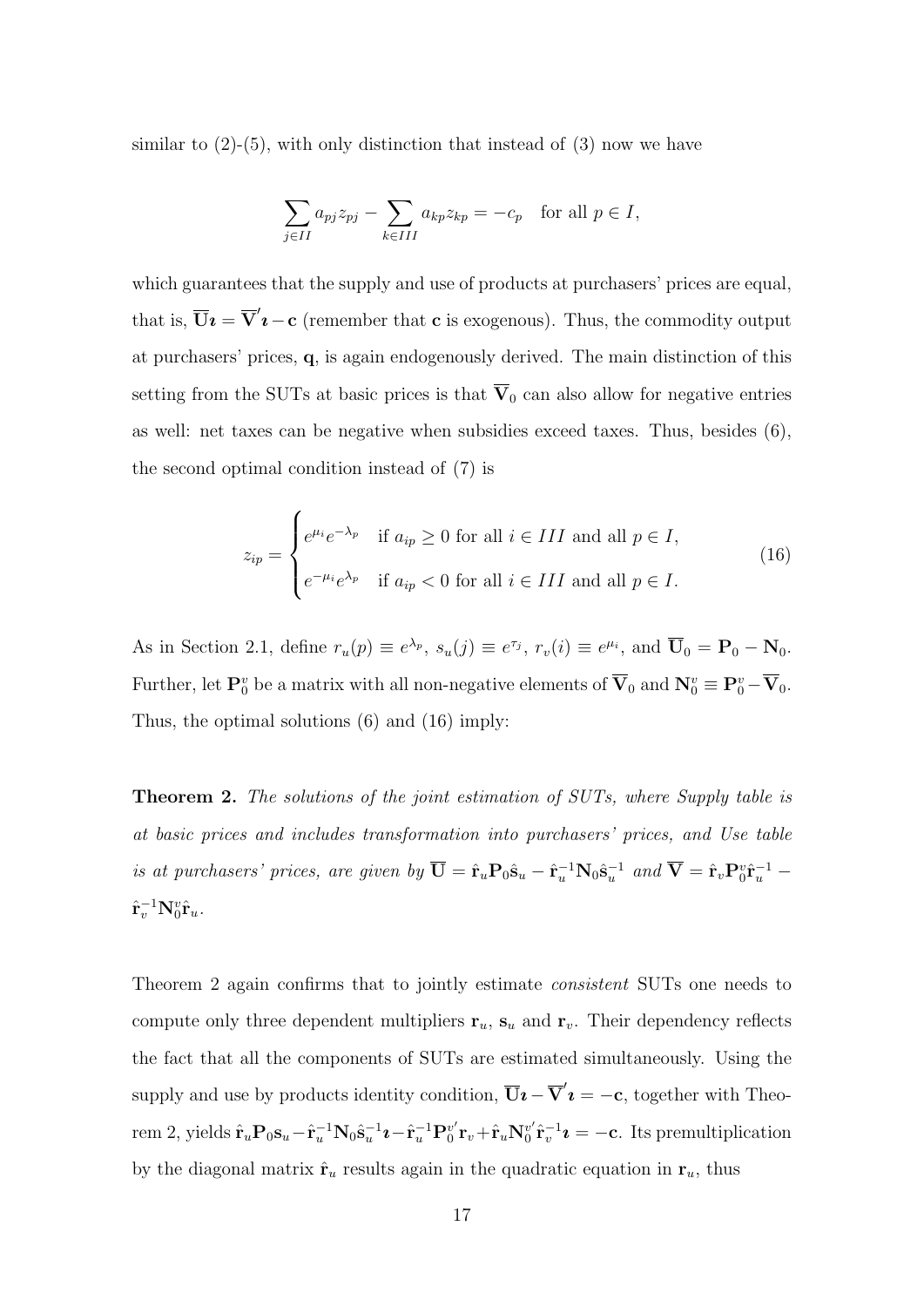$$
\mathbf{r}_u = 0.5 \times \widehat{\mathbf{p}}_u^{-1} \left( -\mathbf{c} + \sqrt{\mathbf{c} \circ \mathbf{c} + 4 \times \mathbf{p}_u \circ \mathbf{n}_u} \right), \qquad (17)
$$

where  $\mathbf{p}_u \equiv \mathbf{P}_0 \mathbf{s}_u + \mathbf{N}_0^{v'}$  $v' \hat{\mathbf{r}}_v^{-1} \boldsymbol{\imath}$  and  $\mathbf{n}_u \equiv \mathbf{N}_0 \hat{\mathbf{s}}_u^{-1} \boldsymbol{\imath} + \mathbf{P}_0^{v'}$  $\frac{v'}{0}$   $\mathbf{r}_v$ .

Condition (4) requires  $\overline{\mathbf{U}}'\mathbf{\imath} = \overline{\mathbf{u}}$ , hence  $\hat{\mathbf{s}}_u \mathbf{P}_0' \mathbf{r}_u - \hat{\mathbf{s}}_u^{-1} \mathbf{N}_0' \hat{\mathbf{r}}_u^{-1} \mathbf{\imath} = \overline{\mathbf{u}}$ . Its solution in terms of  $s_u$  is already given in (9) and is valid in the current setting as well. Finally, from (5) it follows that  $\overline{\mathbf{V}}\mathbf{\imath} = \overline{\mathbf{x}}$ . Thus, using Theorem 2, we obtain  $\hat{\mathbf{r}}_v \mathbf{P}_0^v \hat{\mathbf{r}}_u^{-1} \mathbf{\imath}$  $\hat{\mathbf{r}}_v^{-1} \mathbf{N}_0^v \mathbf{r}_u = \overline{\mathbf{x}}$ , or equivalently,  $\hat{\mathbf{r}}_v^2 \mathbf{P}_0^v \hat{\mathbf{r}}_u^{-1} \mathbf{i} - \hat{\mathbf{r}}_v \overline{\mathbf{x}} - \mathbf{N}_0^v \mathbf{r}_u = \mathbf{0}$ . Therefore,

$$
\mathbf{r}_v = 0.5 \times \widehat{\mathbf{P}_0^v \hat{\mathbf{r}}_u^{-1} \mathbf{i}}^{-1} \left( \overline{\mathbf{x}} + \sqrt{\overline{\mathbf{x}} \circ \overline{\mathbf{x}} + 4 \times (\mathbf{P}_0^v \hat{\mathbf{r}}_u^{-1} \mathbf{i}) \circ (\mathbf{N}_0^v \mathbf{r}_u)} \right).
$$
(18)

Note that mathematically the basic price SUTs estimation results are essentially a particular case of this purchasers' price setting when  $N_0^v$  is a zero matrix. After updating one can distribute the totals of margins in  $\bf{c}$  over the corresponding trade and transportation products, which will result in zero totals of these margins as given in the official statistical publications.

Given our earlier discussions on the availability of extra exogenous information, the elaborations in Section 2.2 can be used in the current setting as well. Then in Table 3 we are not going to estimate the commodity imports vector m and a part of the final demand matrix, denoted by e that can be commodity exports vector, consumption vector, or the sum of any final demand categories by product. In Table 3 these exogenously given vectors will be subtracted from the corresponding totals in the table margins similar to Table 2 and the reduced final demand matrix,  $Y<sup>r</sup>$ , will take the place of Y. The reader can easily confirm that in such a setting we will have  $\overline{\mathbf{U}}_0 = (\mathbf{U}_0, \mathbf{Y}_0^r), \overline{\mathbf{V}}_0 = (\mathbf{V}'_{b,0}, \mathbf{T}')', \overline{\mathbf{x}} = (\mathbf{x}', \mathbf{t}')', \overline{\mathbf{u}} = (\mathbf{u}', \mathbf{y}^{r'})'$ , and the sets will be  $I = \{p\}, II = \{\{s\}, \{f^r\}\}\$ , and  $III = \{\{s\}, \{t\}\}\$ . Again our problem is very similar to  $(2)-(5)$ , with only exception that instead of  $(3)$  now we should have

$$
\sum_{j \in II} a_{pj} z_{pj} - \sum_{k \in III} a_{kp} z_{kp} = m_p - c_p - e_p \quad \text{for all } p \in I,
$$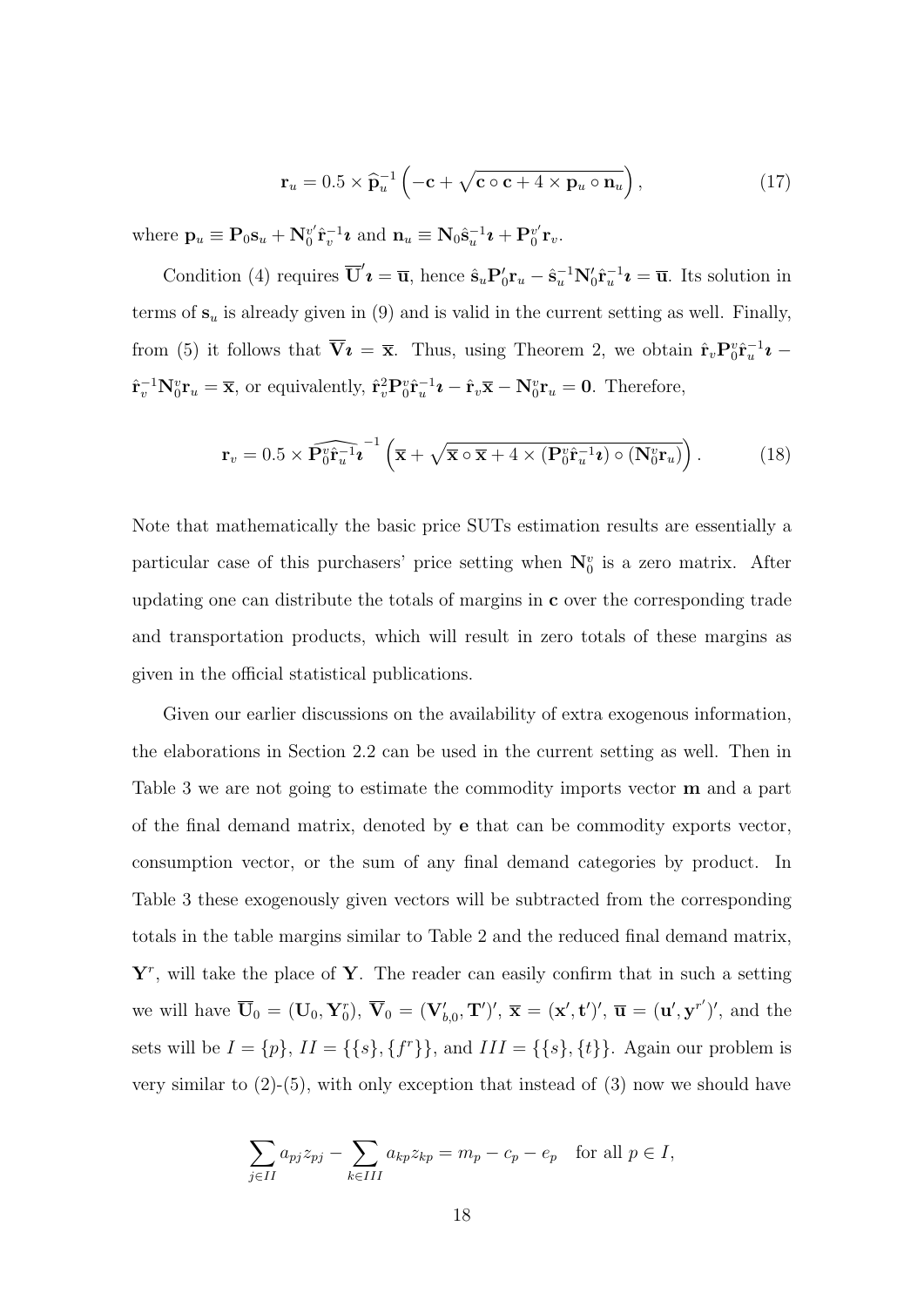which guarantees that the supply and use by products at purchasers' prices are equal, that is,  $\overline{\mathbf{U}}\mathbf{i} + \mathbf{e} = \overline{\mathbf{V}}'\mathbf{i} + \mathbf{m} - \mathbf{c}$ . Therefore, Theorem 2 holds for this setting with additional information as well, and only a small difference comes in the computation of the multiplier  $\mathbf{r}_u$  in (17), where instead of  $\pm \mathbf{c}$  we will have the vector  $\mathbf{f} \equiv \mathbf{m} - \mathbf{c} - \mathbf{e}$ (this is due to combination of Theorem 2 and the identity  $\overline{U}i - \overline{V}'i = m - c - e$ ). As before, the other two multipliers  $s_u$  and  $r_v$  are defined, respectively, by (9) and (18), remembering that now they have different dimensions. In fact, this last setting is the most general of all frameworks considered above, since mathematically each of them is its particular case.<sup>9</sup>

The algorithm of computing the three multipliers is similar to that presented in Section 2.1, with the only difference that in the last step of  $t = k+1$  the final estimate of  $\overline{V}$  should be derived using the corresponding expression from Theorem 2. Again our discussions in the last paragraph of Section 2.1 on uniqueness of the solution and convergence also hold in the current setting.

An important remark is that in order the estimated vectors of use and supply by products to be immediately consistent, it must be true that the exogenous given data is consistent itself. That is, it must hold that  $\mathbf{i}'\overline{\mathbf{u}} + \mathbf{i}'\mathbf{y} + \mathbf{i}'\mathbf{e} = \mathbf{i}'\overline{\mathbf{x}} + \mathbf{i}'(\mathbf{m} - \mathbf{c})$  in the most general case with additional exogenous information. In words, the economywide use (as a scalar) should be equal to the overall production. Otherwise, the SUT-RASing might still produce the required estimates, but the error by which the mentioned identity does not hold, will appear as the overall difference of the endogenized vectors of the use and supply by products.<sup>10</sup> The final note is that if we were to multiply the first constraint of our optimization problem, which links Supply and Use tables and guarantees their consistency product-wise, by minus one (-1), then we would obtain alternative expressions of the estimates. So it can be easily shown that then the estimated Use and Supply tables instead of those given

<sup>&</sup>lt;sup>9</sup>As such an algorithm written for the last case with exogenous information is immediately applicable for all other settings as well, and one needs only to nullify (ignore) its certain components.

<sup>10</sup>We thank Gaaitzen de Vries for "discovering" this regularity in his sensitivity check of the error threshold level on Mexican data.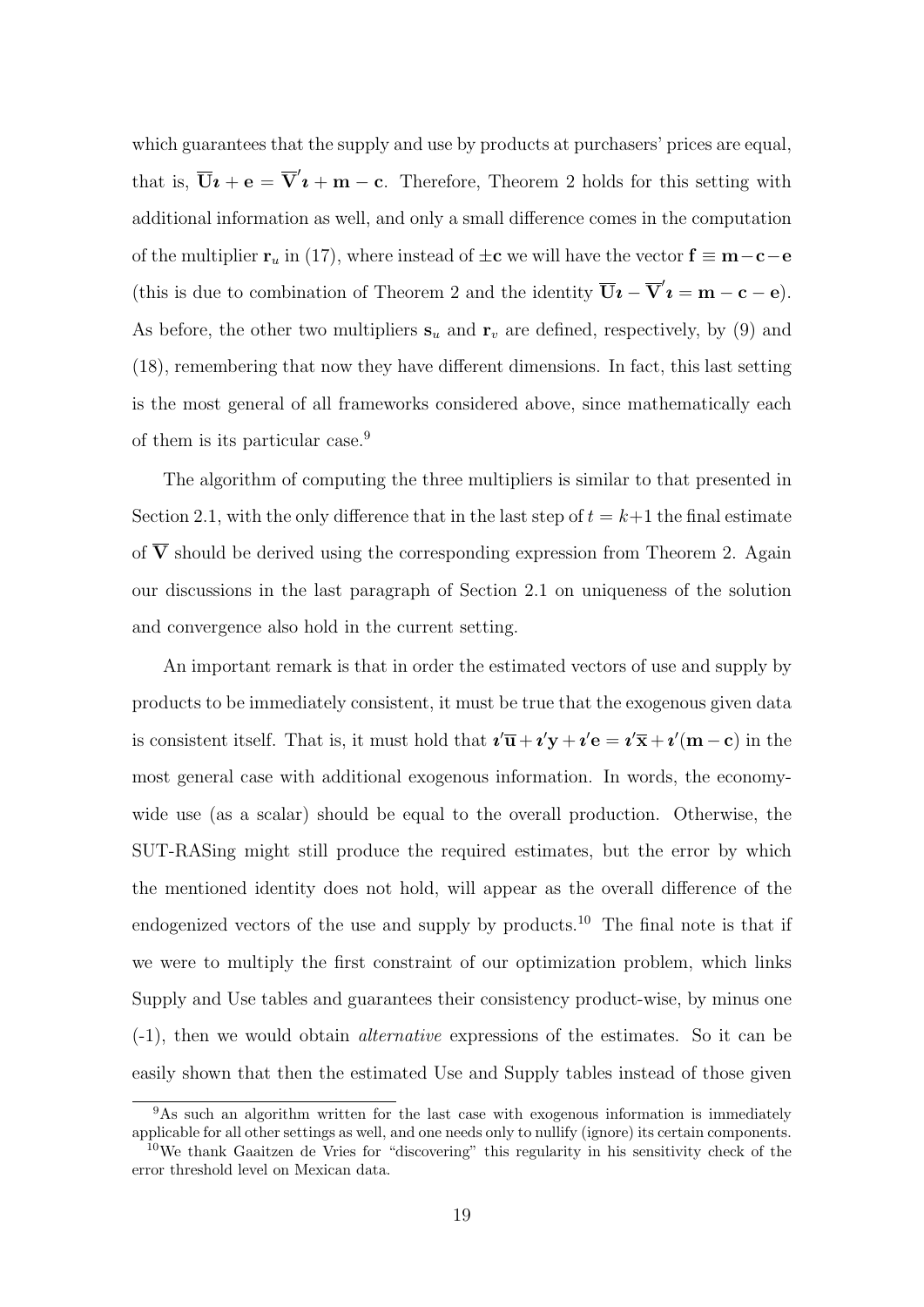in Theorem 2 would be equal to

$$
\overline{\mathbf{U}} = \hat{\mathbf{r}}_u^{-1} \mathbf{P}_0 \hat{\mathbf{s}}_u - \hat{\mathbf{r}}_u \mathbf{N}_0 \hat{\mathbf{s}}_u^{-1}, \text{ and } \overline{\mathbf{V}} = \hat{\mathbf{r}}_v \mathbf{P}_0^v \hat{\mathbf{r}}_u - \hat{\mathbf{r}}_v^{-1} \mathbf{N}_0^v \hat{\mathbf{r}}_u^{-1},
$$

where the corresponding multipliers (in a general case of the availability of exogenous information) are

$$
\mathbf{r}_{u} = 0.5 \times \hat{\mathbf{n}}_{u}^{-1} \left( \mathbf{f} + \sqrt{\mathbf{f} \circ \mathbf{f} + 4 \times \mathbf{p}_{u} \circ \mathbf{n}_{u}} \right),
$$
  
\n
$$
\mathbf{r}_{v} = 0.5 \times \widehat{\mathbf{P}_{0}^{v} \mathbf{r}_{u}}^{-1} \left( \overline{\mathbf{x}} + \sqrt{\overline{\mathbf{x}} \circ \overline{\mathbf{x}} + 4 \times (\mathbf{P}_{0}^{v} \mathbf{r}_{u}) \circ (\mathbf{N}_{0}^{v} \hat{\mathbf{r}}_{u}^{-1} \mathbf{z})} \right),
$$
  
\n
$$
\mathbf{s}_{u} = 0.5 \times \widehat{\mathbf{P}_{0}^{r} \hat{\mathbf{r}}_{u}^{-1} \mathbf{z}}^{-1} \left( \overline{\mathbf{u}} + \sqrt{\overline{\mathbf{u}} \circ \overline{\mathbf{u}} + 4 \times (\mathbf{P}_{0}^{r} \hat{\mathbf{r}}_{u}^{-1} \mathbf{z}) \circ (\mathbf{N}_{0}^{r} \mathbf{r}_{u})} \right),
$$

where  $n_u$  and  $p_u$  are defined above under (17). Certainly, the two expressions with their corresponding multipliers result in exactly equivalent estimates, thus it is only a matter of taste which one of them to use.

## 2.4 SUT-RAS method: the case of domestic and imported Use tables

In this section we provide a somewhat different SUTs estimation method, which distinguishes the intermediate and final Use tables into domestic and imported tables. Having Use tables separately for domestic and imported uses is important, since many economic analyses are based only on the domestic input structure of the economy, rather than its entire technology that includes also imported inputs.

If we want to use, for example, the setting analyzed in Sections 2.1–2.3, then the most obvious way of producing domestic and imported Use tables would be as follows. The SUT-RAS from the previous sections endogenously computes the vector of total outputs by product,  $q$ , be it at basic prices or purchasers' prices. If we denote the entire domestic Use table (i.e., intermediate and final uses) by  $\overline{\mathbf{U}}^d$ , and the corresponding imported table by  $\overline{U}^m$ , which are going to be estimated on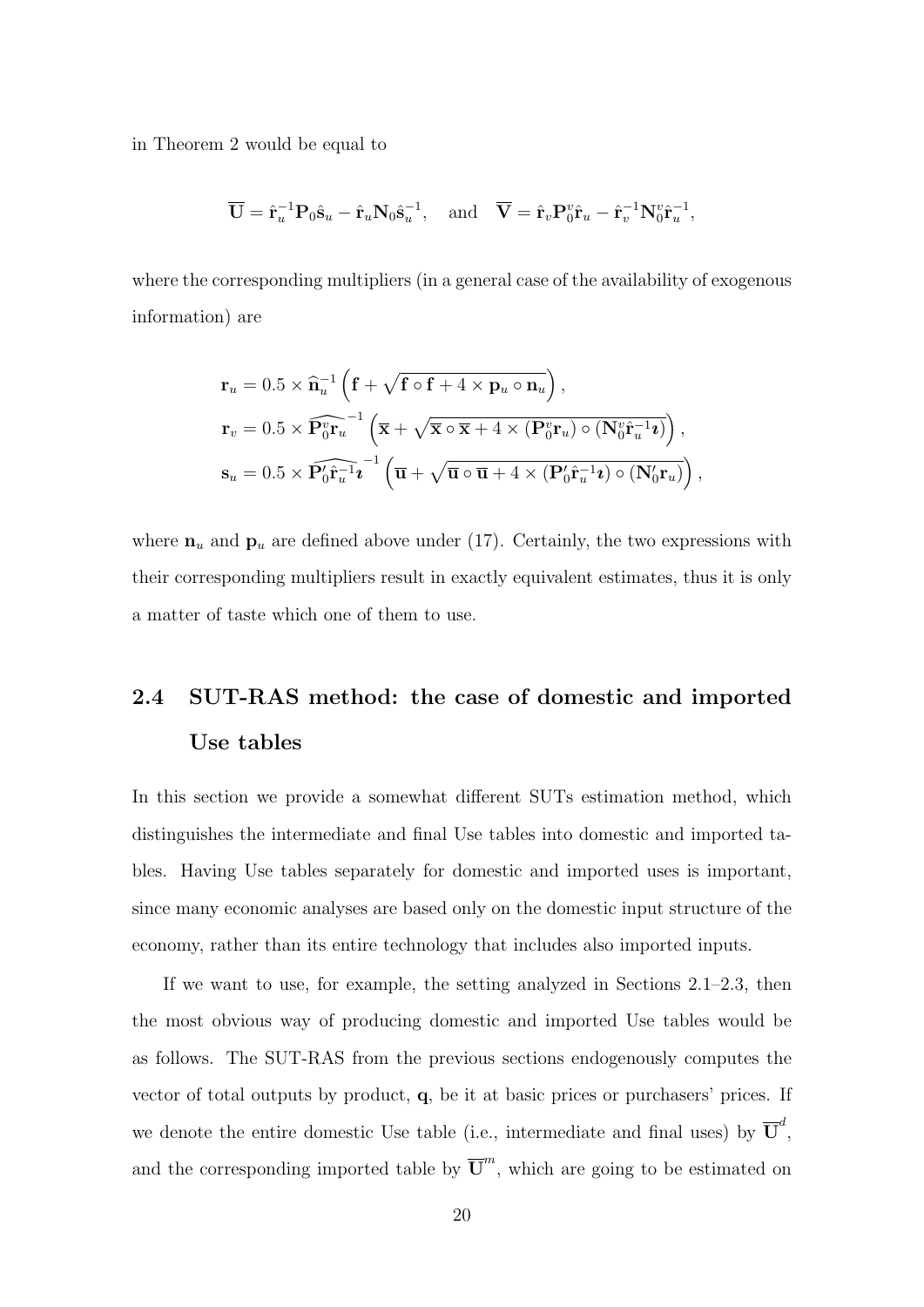the base of the available corresponding matrices of some benchmark year, then from our first SUT-RAS step we already know their column and row sums. Thus, we estimate the matrix  $(\overline{\mathbf{U}}^{d'}, \overline{\mathbf{U}}^{m'})'$  such that it has the row totals of  $(\mathbf{q'} - \mathbf{m'}, \mathbf{m'})'$  and the column totals of  $\overline{u}$ , which was used in the SUT-RAS approach as well. Since we know these row and column totals for the projection year, one can in the second step use the GRAS algorithm to jointly estimate  $\overline{U}^d$  and  $\overline{U}^m$ . Of course, there is no guarantee that the matrix  $\overline{U}^d + \overline{U}^m$  is equal to the total Use table  $\overline{U}$  from the first step SUT-RAS result. Hence, in such cases the total Use table should be taken from the second step GRAS procedure, i.e.,  $\overline{U}^d + \overline{U}^m$ , implying that the first step SUT-RAS outcome for the Use table was used only to compute the vector of outputs by product and the vector of imports (if the last was not available). The projected Supply table is taken from the first step SUT-RAS approach.

Now we pose a question whether instead of the two-step procedure discussed above, can we provide a SUT-RAS setting, where Supply table and the domestic and imported Use tables are estimated within one framework. In what follows, we provide such framework of SUTs estimation, which is valid for both basic and purchasers' prices settings. Let us start with the case when Use tables are expressed in purchasers' prices. This more general SUTs setting is illustrated in Table 4, which is an adjusted version of Table 3 that makes distinction between domestic products,  $p^d$ , imported products,  $p^m$ , and also separates the intermediate and final Use tables into the domestic and imported parts. This setting divides the supply and use identity into two identities: supply of domestic products is equal to use of domestic products, and supply of imported products is equal to the use of imported products. This distinction, thus, make us to place the vector of imports separately from the Supply table of domestic products.

We define sets  $I^d = \{p^d\}, I^m = \{p^m\}, II = \{\{s\}, \{f\}\}, \text{ and } III = \{\{s\}, \{t\}\},\$ and the *expanded* vectors of total outputs and total uses as  $\overline{\mathbf{x}} = (\mathbf{x}'_b, \mathbf{t})'$  and  $\overline{\mathbf{u}} =$  $(\mathbf{u}', \mathbf{y}')'$ . Our SUT-RAS problem is minimization of  $(2)$  with respect to the following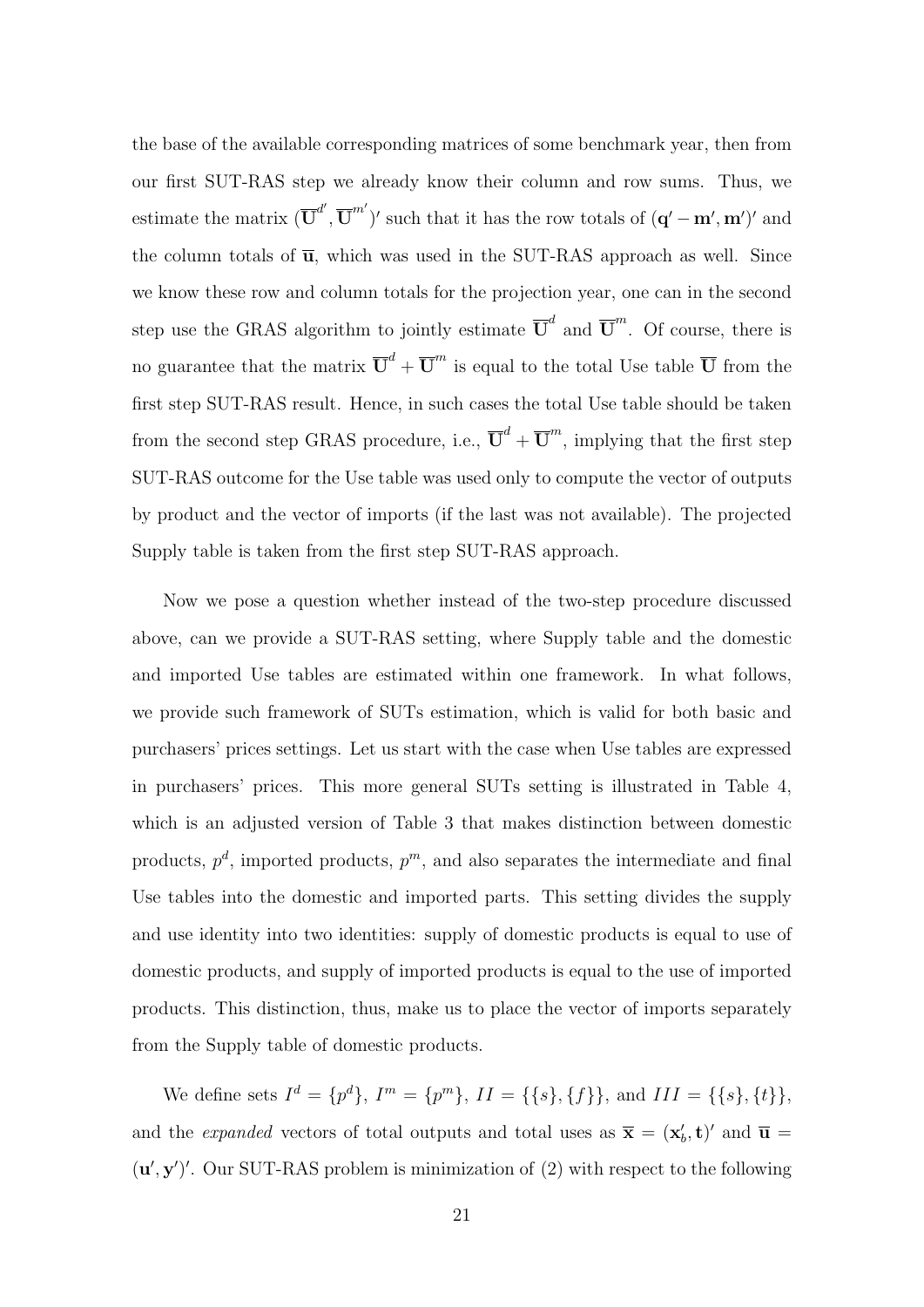|                  |                                                  | $n^m$         | S                                         |                |                |
|------------------|--------------------------------------------------|---------------|-------------------------------------------|----------------|----------------|
|                  |                                                  |               | T T $^d$                                  | $\mathbf{V}^d$ | – m            |
| $p^m$            |                                                  |               | $I^{m}$                                   | $\mathbf{V}^m$ | $\mathbf m$    |
| $\boldsymbol{s}$ | $\mathbf{v}_{b}$                                 |               |                                           |                | $\mathbf{x}_b$ |
| t                | ጥ                                                |               |                                           |                |                |
| m                |                                                  | $\mathbf{m}'$ |                                           | Օ              |                |
|                  | $\overline{\mathbf{q}'-\mathbf{m}'+\mathbf{c}'}$ | m'            | $\mathbf{u}'=\mathbf{x}_b'-\mathbf{v}_b'$ |                |                |

Table 4: SUTs with domestic and imported Use tables

five constraints:

$$
\sum_{j \in II} a_{p^d j} z_{p^d j} - \sum_{k \in III} a_{k p^d} z_{k p^d} = -c_{p^d} \quad \text{for all } p^d \in I^d,
$$
\n(19)

$$
\sum_{j \in II} a_{p^m j} z_{p^m j} - a_{m p^m} z_{m p^m} = 0 \quad \text{for all } p^m \in I^m,
$$
\n(20)

$$
\sum_{k \in I^d} a_{kj} z_{kj} + \sum_{k \in I^m} a_{kj} z_{kj} = \overline{u}_j \quad \text{for all } j \in II,
$$
\n(21)

$$
\sum_{p^d \in I^d} a_{ip^d} z_{ip^d} = \overline{x}_i \quad \text{for all } i \in III,
$$
\n(22)

$$
\sum_{p^m \in I^m} a_{mp^m} z_{mp^m} = M. \tag{23}
$$

Condition (19) ensures consistency of the supply and use of domestic products, while this identity for the imported products is reflected in  $(20)$ . Constraint  $(21)$ guarantees that the column sum of total (i.e., domestic and imported) Use table is equal to the given vector  $\overline{u}$ , while condition (22) ensures that the row totals of the Supply table corresponds to  $\bar{x}$ . Finally, (23) ensures that the sum of imports is equal to  $M > 0$ . Setting the corresponding Lagrangian with multipliers  $\lambda_{p^d}$ ,  $\lambda_{p^m}$ ,  $\tau_j$ ,  $\mu_i$ , and  $\phi$ , respectively, for the above five constraints, we obtain the following first-order conditions:

$$
z_{p^d j} = \begin{cases} e^{\lambda_{p^d}} e^{\tau_j} & \text{if } a_{p^d j} \ge 0 \text{ for all } p^d \in I^d \text{ and all } j \in II, \\ e^{-\lambda_{p^d}} e^{-\tau_j} & \text{if } a_{p^d j} < 0 \text{ for all } p^d \in I^d \text{ and all } j \in II, \end{cases}
$$
(24)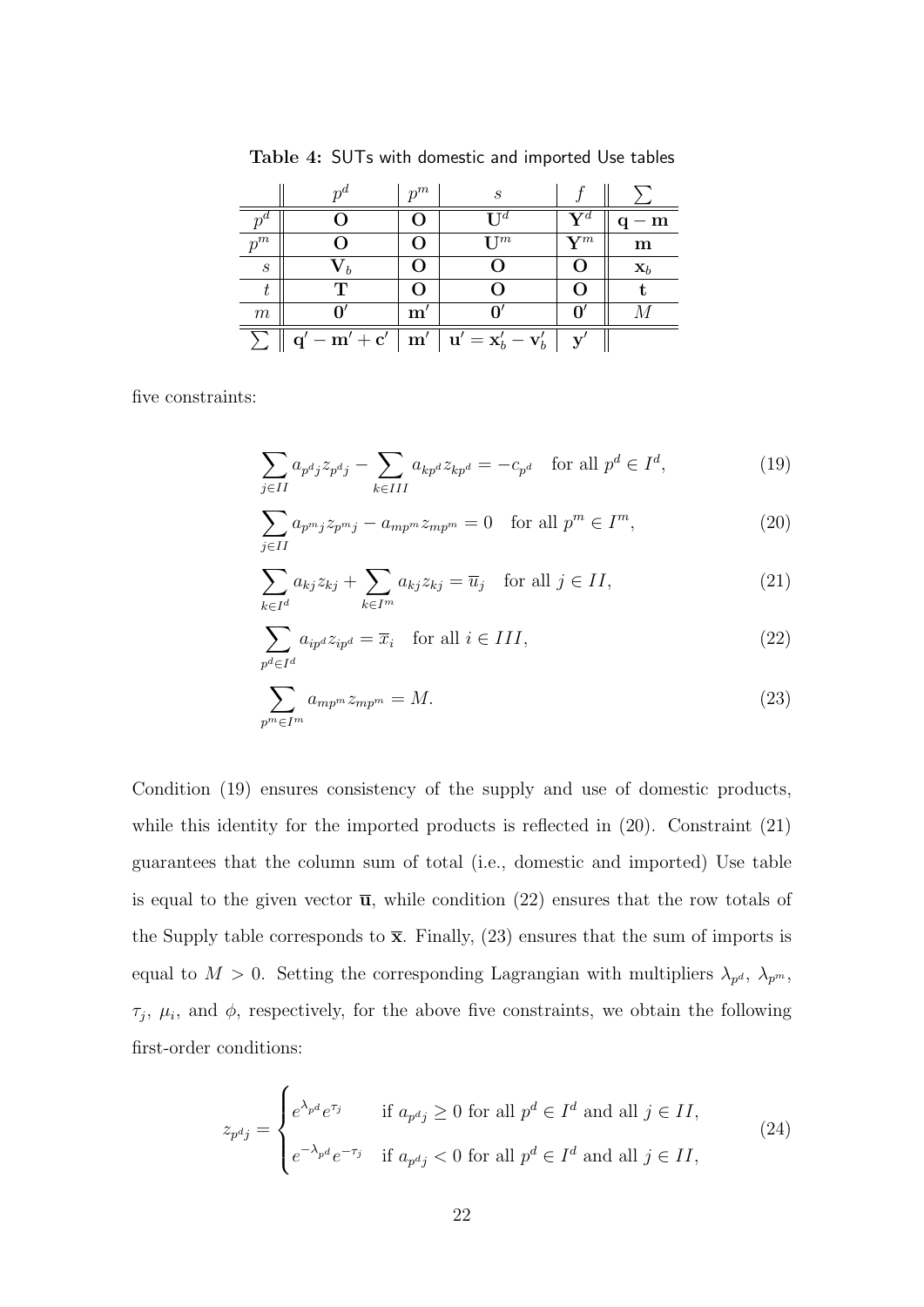$$
z_{p^m j} = \begin{cases} e^{\lambda_{p^m}} e^{\tau_j} & \text{if } a_{p^m j} \ge 0 \text{ for all } p^m \in I^m \text{ and all } j \in II, \\ e^{-\lambda_{p^m}} e^{-\tau_j} & \text{if } a_{p^m j} < 0 \text{ for all } p^m \in I^m \text{ and all } j \in II, \end{cases} \tag{25}
$$
\n
$$
z_{ip^d} = \begin{cases} e^{\mu_i} e^{-\lambda_{p^d}} & \text{if } a_{ip^d} \ge 0 \text{ for all } i \in III \text{ and all } p^d \in I^d, \\ e^{-\mu_i} e^{\lambda_{p^d}} & \text{if } a_{ip^d} < 0 \text{ for all } i \in III \text{ and all } p^d \in I^d, \end{cases} \tag{26}
$$
\n
$$
z_{mp^m} = e^{\phi} e^{-\lambda_{p^m}}. \tag{27}
$$

Similar to the previous sections, define  $r_d(p^d) \equiv e^{\lambda_{p^d}}$ ,  $r_m(p^m) \equiv e^{\lambda_{p^m}}$ ,  $s_u(j) \equiv e^{\tau_j}$ ,  $r_v(i) \equiv e^{\mu_i}$ , and  $r \equiv e^{\phi}$ . Further, we denote the non-negative and absolute values of negative entries of the benchmark domestic Use table,  $\overline{\mathbf{U}}_0^d$  $\mathbf{p}_0^d$ , by matrices  $\mathbf{P}_0^d$  and  $\mathbf{N}_0^d$ , respectively, i.e.,  $\overline{\mathbf{U}}_0^d = \mathbf{P}_0^d - \mathbf{N}_0^d$ . The corresponding matrices for the imported Use table,  $\overline{\mathbf{U}}_0^m$ <sup>m</sup>, are  $\mathbf{P}_0^m$  and  $\mathbf{N}_0^m$ . The benchmark Supply matrix  $\overline{\mathbf{V}}_0 = (\mathbf{V}'_{b,0}, \mathbf{T}'_0)'$ (note that in comparison to Section 2.3, it excludes  $\mathbf{m}_0$ ) is also separated into  $\mathbf{P}_0^v$ and  $N_0^v$  similarly, i.e.,  $\overline{V}_0 = P_0^v - N_0^v$ . These distinctions are made because positive elements contribute differently to the estimation procedure of SUTs than strictly negative entries. The Use tables can have negative entries because of changes in inventories, while the existence of net taxes can result in negative entries in the Supply table. Imports vector is by definition non-negative, hence it has only one condition in  $(27)$ . Using the optimal conditions  $(24)-(27)$ , we thus established the following result.

Theorem 3. The solutions of the joint estimation of SUTs that distinguishes between domestic and imported use of products are given by  $\overline{\mathbf{U}}^d = \hat{\mathbf{r}}_d \mathbf{P}_0^d \hat{\mathbf{s}}_u - \hat{\mathbf{r}}_d^{-1} \mathbf{N}_0^d \hat{\mathbf{s}}_u^{-1}$ ,  $\overline{\bf U}^m = \hat{\bf r}_m {\bf P}_0^m \hat{\bf s}_u - \hat{\bf r}_m^{-1} {\bf N}_0^m \hat{\bf s}_u^{-1}, \; \overline{\bf V} = \hat{\bf r}_v {\bf P}_0^v \hat{\bf r}_d^{-1} - \hat{\bf r}_v^{-1} {\bf N}_0^v \hat{\bf r}_d, \; and \; {\bf m}' = r {\bf m}_0' \hat{\bf r}_m^{-1}.$ 

Theorem 3 shows that in order to estimate three matrices and one vector, we need to compute only five dependent multipliers, which can be derived by joint employment of the optimal conditions with the constraints  $(19)-(23)$ . This principle should be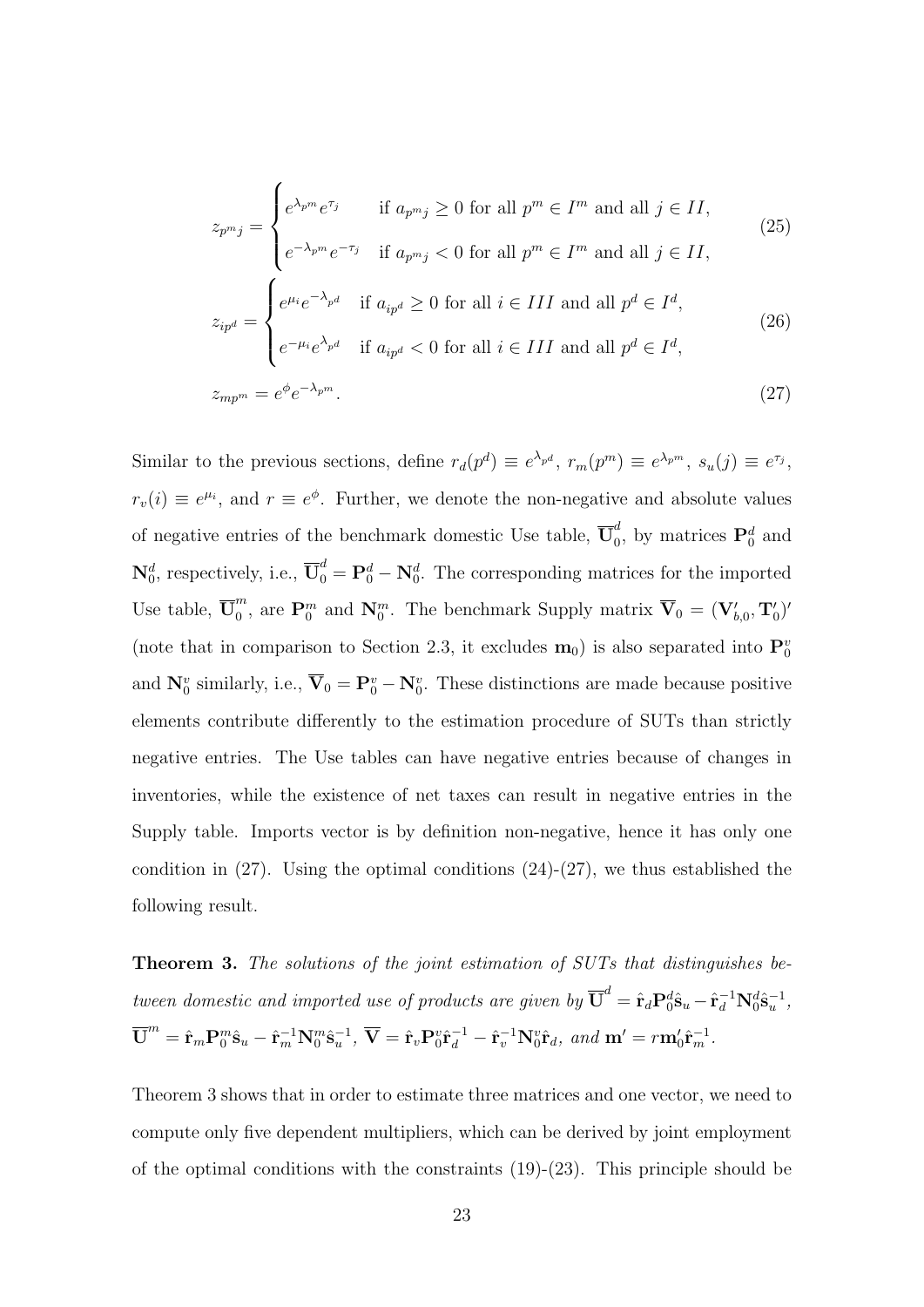clear by now to the reader, hence we only give the final results as follows:

$$
\mathbf{r}_d = 0.5 \times \widehat{\mathbf{p}}_d^{-1} \left( -\mathbf{c} + \sqrt{\mathbf{c} \circ \mathbf{c} + 4 \times \mathbf{p}_d \circ \mathbf{n}_d} \right),\tag{28}
$$

$$
\mathbf{r}_m = \sqrt{\widehat{\mathbf{P}_0^m \mathbf{s}_u}^{-1} (\mathbf{N}_0^m \hat{\mathbf{s}}_u^{-1} \mathbf{\imath} + r \mathbf{m}_0)},\tag{29}
$$

$$
\mathbf{r}_v = 0.5 \times \widehat{\mathbf{P}_0^v \hat{\mathbf{r}}_d^{-1} \mathbf{i}}^{-1} \left( \overline{\mathbf{x}} + \sqrt{\overline{\mathbf{x}} \circ \overline{\mathbf{x}} + 4 \times (\mathbf{P}_0^v \hat{\mathbf{r}}_d^{-1} \mathbf{i}) \circ (\mathbf{N}_0^v \mathbf{r}_d)} \right), \tag{30}
$$

$$
\mathbf{s}_{u} = 0.5 \times \widehat{\mathbf{p}}_{s}^{-1} \left( \overline{\mathbf{u}} + \sqrt{\overline{\mathbf{u}} \circ \overline{\mathbf{u}} + 4 \times \mathbf{p}_{s} \circ \mathbf{n}_{s}} \right), \tag{31}
$$

$$
r = M/(\mathbf{m}_0' \hat{\mathbf{r}}_m^{-1} \mathbf{z}),\tag{32}
$$

where  $\mathbf{p}_d \equiv \mathbf{P}_0^d \mathbf{s}_u + \mathbf{N}_0^{v'}$  $\mathrm{D}_0^v \hat{\mathbf{r}}_v^{-1} \bm{\imath}, \,\, \mathbf{n}_d \,\equiv\, \mathbf{N}_0^d \hat{\mathbf{s}}_u^{-1} \bm{\imath} \,+\, \mathbf{P}_0^{v'}$  $_{0}^{v'} {\bf r}_{v}, \,\, {\bf p}_{s} \, = \, {\bf P}_{0}^{d'}$  $\mathbf{d}'\mathbf{r}_d + \mathbf{P}_0^{m'}\mathbf{r}_m$ , and  $\mathbf{n}_s \equiv \mathbf{N}_0^{d'}$  $_0^{d'} \hat{\mathbf{r}}_d^{-1}$  $\frac{-1}{d}$ U +  ${\bf N}_0^{m'} \hat{\bf r}_m^{-1}$ U.

From equations (28)-(32) it follows that if  $\mathbf{r}_d$  and  $\mathbf{r}_m$  converge, so do the other three multipliers. Thus we propose an algorithm similar to the one presented in Section 2.1 as follows:

- Step  $t = 0$ . Initialize  $\mathbf{s}_u(0) = \mathbf{z}, \mathbf{r}_v(0) = \mathbf{z}$  and  $r = 1$ .
- Step  $t = 1, \ldots, k$ . Calculate  $\mathbf{r}_d(t)$  and  $\mathbf{r}_m(t)$  on the base of  $\mathbf{s}_u(t-1)$ ,  $\mathbf{r}_v(t-1)$ and  $r(t - 1)$ , and then use  $\mathbf{r}_d(t)$  and  $\mathbf{r}_m(t)$  to compute  $\mathbf{s}_u(t)$ ,  $\mathbf{r}_v(t)$ , and  $r(t)$ .
- Step  $t = k$ . Stop when  $|\mathbf{r}_d(k) \mathbf{r}_d(k-1)| < \epsilon \mathbf{\imath}$  and  $|\mathbf{r}_m(k) \mathbf{r}_m(k-1)| < \epsilon \mathbf{\imath}$ for sufficiently small  $\epsilon > 0$ .
- Step  $t = k + 1$ . Derive the final estimates using Theorem 3 and multipliers from step  $k$ .

The discussions in the last paragraph of Section 2.1 on the unique solution and convergence applies to this SUT setting as well. We should note that Theorem 3 and multipliers' expressions (28)-(32) also hold for the case when Use tables are given in basic prices. In that case, one must not consider the valuation adjustment matrix **T** in the Supply table, and also set  $c = 0$ . Finally, in case of availability of additional information, such as imports and exports vectors, one can easily adapt the SUT-RAS problem of this section, similar to that described in Section 2.2.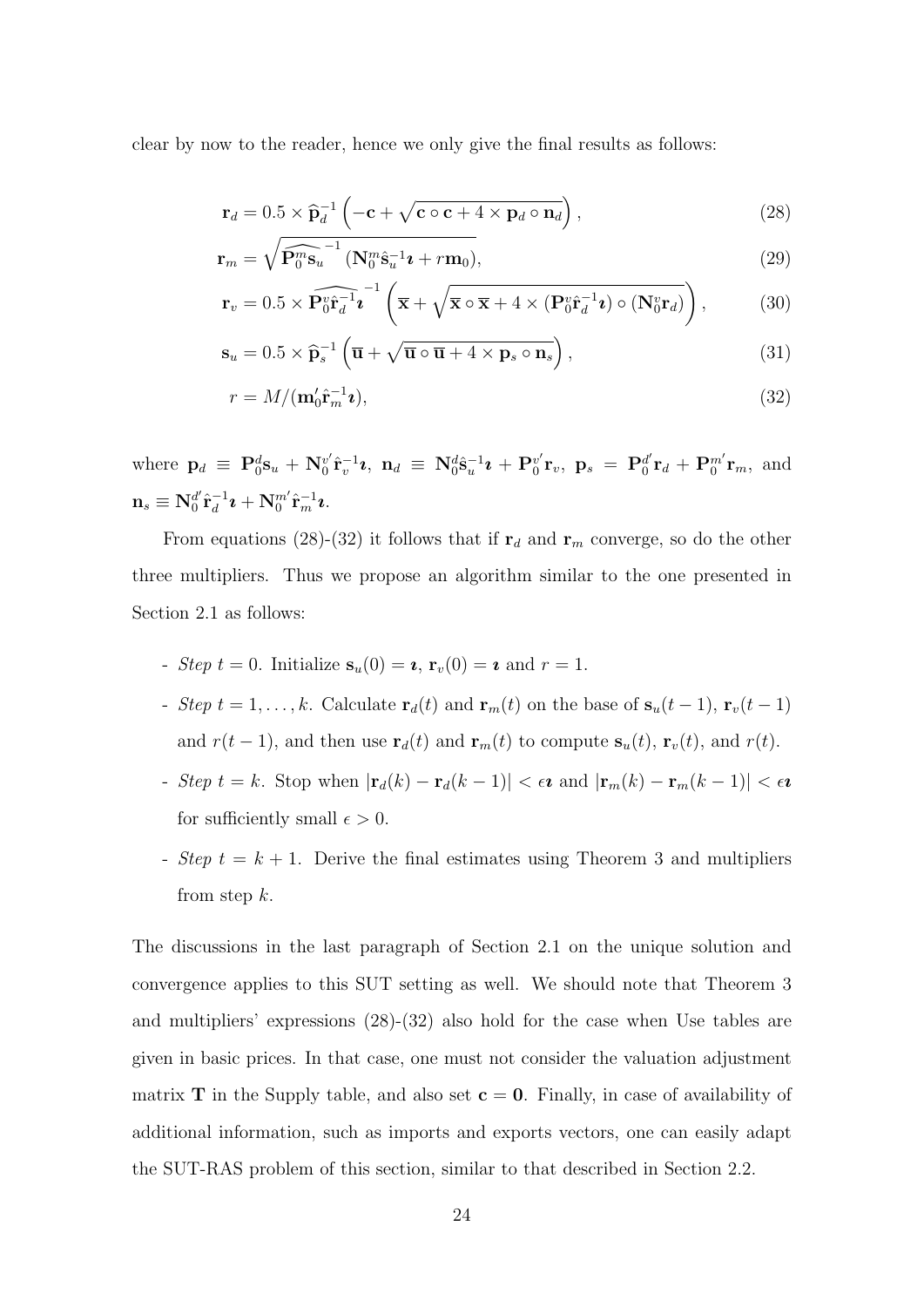### 3 Empirical assessment

We apply the proposed SUT-RAS method to the Spanish benchmark SUTs for 2000 and 2005, which are available from National Statistics Institute of Spain both at basic and purchasers' prices. The data were disaggregated into 72 products and 72 industries. We symmetrized the tables because we want to compare the results of SUT-RAS algorithm to two other methods of updating SUTs. These are the Euro method (Beutel 2002, Eurostat 2008), which requires symmetric SUTs, and EUKLEMS method (Timmer et al. 2005). They require almost the same data availability for the projection year tables except for the Euro method, which does not use output vector by industry and computes it endogenously. We, however, think that since total outputs by industry are also available from the national accounts, it is more reasonable to use this extra important information rather than estimate it. It should be mentioned that the Euro method also requires that the Use table at basic prices is distinguished between domestic and imported intermediate and final uses. We do not explain the Euro and EUKLEMS methods in this paper due to space constraints, and refer the reader to Temurshoev et al. (2010) who present detailed description of both methods for updating SUTs.

In order to assess the relative performance of the methods, we use the following criteria:

1. Mean absolute percentage error (Butterfield and Mules 1980):

$$
MAPE = \frac{1}{mn} \sum_{i=1}^{m} \sum_{j=1}^{n} \frac{|x_{ij} - x_{ij}^{true}|}{|x_{ij}^{true}|} \times 100,
$$

where  $x_{ij}^{true}$  is the true element, while  $x_{ij}$  is its estimate, and **X** is the  $m \times n$  matrix. Thus, MAPE shows the *average* percentage by which each estimated element is larger or smaller than its true value. Note that we take the denominator in absolute value as well so that it does not allow to reduce the actual error when  $x_{ij}^{true} < 0$ .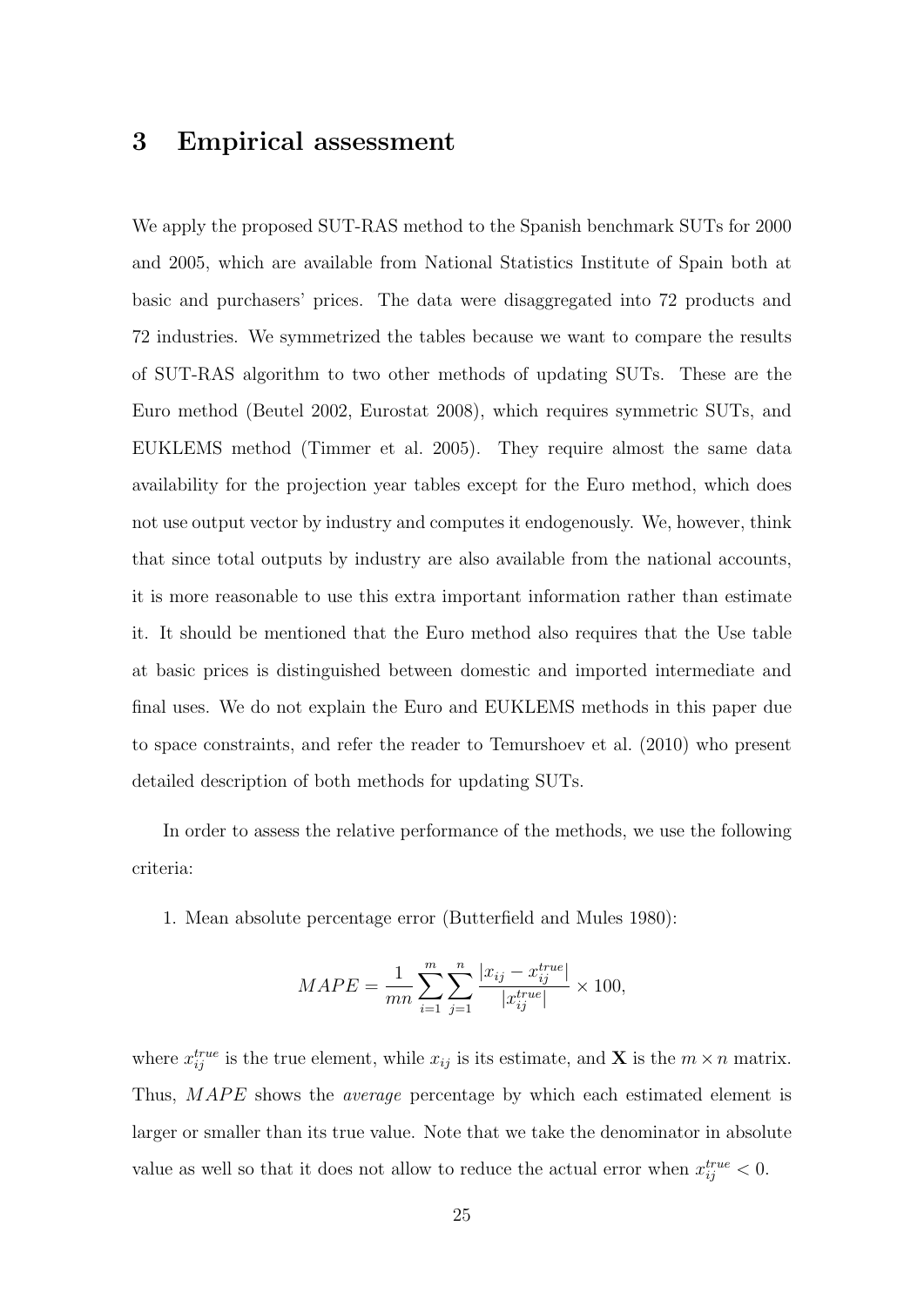2. Weighted absolute percentage error (Mínguez et al. 2009):

$$
WAPE = \sum_{i=1}^{m} \sum_{j=1}^{n} \left( \frac{|x_{ij}^{true}|}{\sum_{k} \sum_{l} x_{kl}^{true}} \right) \frac{|x_{ij} - x_{ij}^{true}|}{|x_{ij}^{true}|} \times 100,
$$

which weights each percentage deviation of  $x_{ij}$  from  $x_{ij}^{true}$  by the relative size of the corresponding true element in the overall sum of the actual elements.

3. Standardized weighted absolute difference (Lahr 2001):

$$
SWAD = \frac{\sum_{i=1}^{m} \sum_{j=1}^{n} |x_{ij}^{true}| \times |x_{ij} - x_{ij}^{true}|}{\sum_{k} \sum_{l} (x_{kl}^{true})^2},
$$

which is somewhat similar to  $WAPE$  with the difference that the absolute deviations are weighted by the size of the true transactions.

4. The psi statistic (Kullback 1959, Knudsen and Fotheringham 1986):

$$
\hat{\psi} = \frac{1}{\sum_{k} \sum_{l} x_{kl}^{true}} \sum_{i} \sum_{j} \left[ |x_{ij}^{true}| \times \left| \ln \left( \frac{x_{ij}^{true}}{s_{ij}} \right) \right| + |x_{ij}| \times \left| \ln \left( \frac{x_{ij}}{s_{ij}} \right) \right| \right],
$$

where  $s_{ij} = (|x_{ij}^{true}| + |x_{ij}|)/2$ . This information-based statistic has a lower limit of zero when  $\mathbf{X}^{true} = \mathbf{X}$ , and upper bound of mn ln 2 when the non-zero elements of  $X^{true}$  correspond to the zero elements of X, and vice versa. Unlike  $MAPE$ ,  $WAPE$  and  $SWAD$ , the psi statistic is insensitive to the change in the positions of  $x_{ij}^{true}$  and  $x_{ij}$ , and it offers the advantage of considering the case when  $x_{ij}^{true} = 0$ and  $x_{ij} \neq 0$  (next to the reverse situation).<sup>11</sup> Knudsen and Fotheringham (1986) concluded that the psi statistic is one of the most useful goodness-of-fit measures for matrix comparative purposes, as they showed a linear relation between its value and the level of error.

5. RSQ (or coefficient of determination) – the square of the correlation coefficient between the elements of the actual matrix,  $\mathbf{X}^{true}$ , and the predicted matrix,

<sup>&</sup>lt;sup>11</sup>When  $x_{ij}^{true} = 0$ , we set the corresponding element of  $MAPE$ ,  $WAPE$  and  $SWAD$  to zero, and when  $x_{ij}^{true} = x_{ij} = 0$ , the corresponding entry of  $\hat{\psi}$ , along other goodness-of-fit measures, is nullified as well.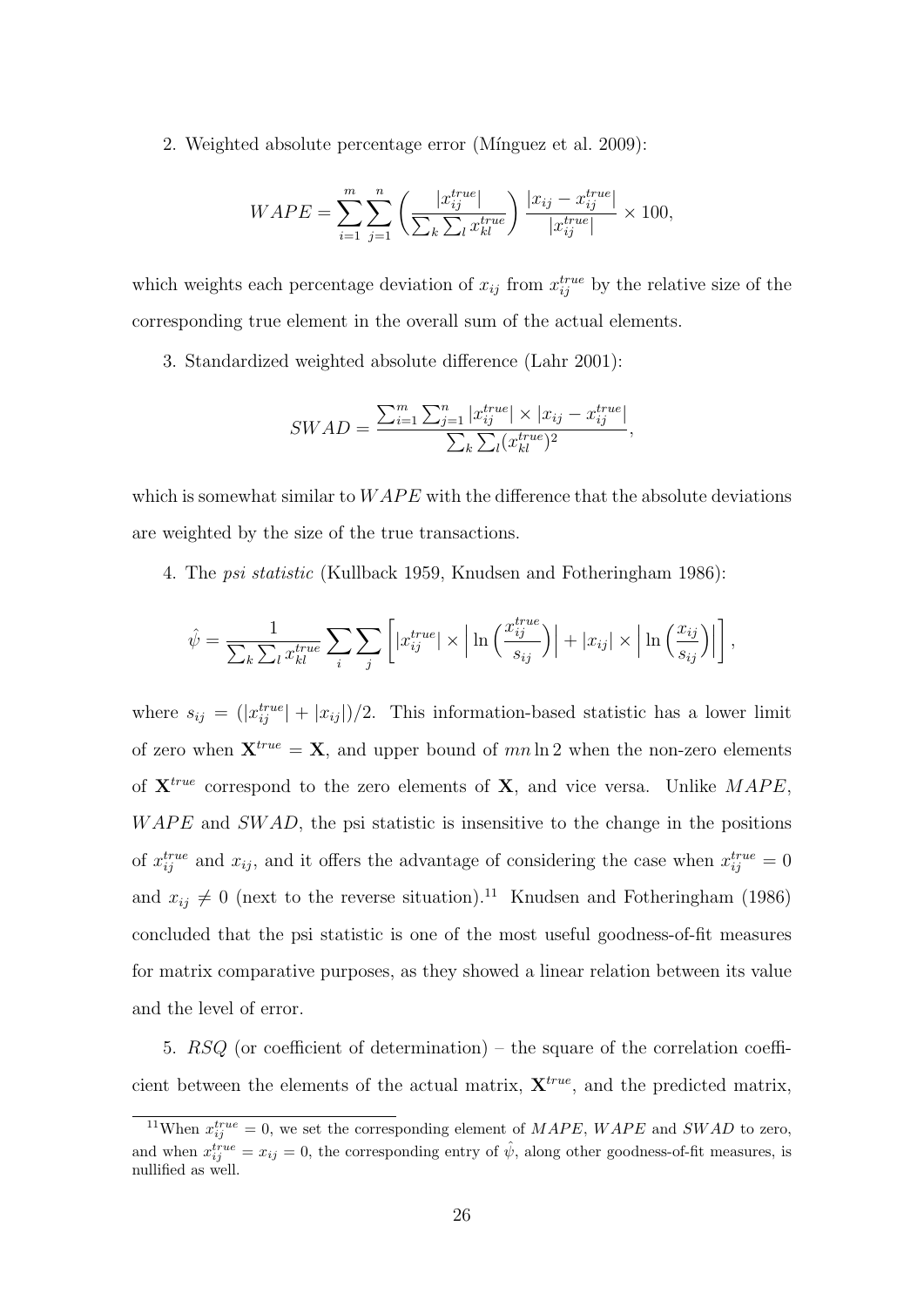X, when at least one of the elements is different from zero.

The results of the estimation of Spanish SUTs at basic prices are given in Table 5. We use the 2000 SUTs as benchmarks and the required totals vectors from 2005 SUTs in order to estimate the 2005 tables, and then compare the estimates with the true 2005 SUTs. The final demand matrix for this exercise consists of total consumption, gross capital formation, and total exports.

|                | MAPE                                                  | R.                           | WAPE  | R.             | <b>SWAD</b>                             | R.             | $\psi$ | R.             | <b>RSQ</b> | R.             | $CmR$ .        |  |
|----------------|-------------------------------------------------------|------------------------------|-------|----------------|-----------------------------------------|----------------|--------|----------------|------------|----------------|----------------|--|
|                |                                                       | Make matrix $(72 \times 72)$ |       |                |                                         |                |        |                |            |                |                |  |
| EURO           | 21.62                                                 | 3                            | 8.45  | 3              | 0.109                                   | 3              | 0.083  | 3              | 0.9922     | 3              | 3              |  |
| <b>EUKLEMS</b> | 19.44                                                 | 1                            | 2.52  | 1              | 0.004                                   | $\mathbf{1}$   | 0.024  | 1              | 0.9998     | 1              | 1              |  |
| <b>SUT-RAS</b> | 20.78                                                 | $\overline{2}$               | 3.03  | $\overline{2}$ | 0.010                                   | 2              | 0.029  | 2              | 0.9998     | 1              | $\overline{2}$ |  |
|                | Supply table (Make matrix + imports, $72 \times 73$ ) |                              |       |                |                                         |                |        |                |            |                |                |  |
| <b>EURO</b>    | 21.65                                                 | 3                            | 8.77  | 3              | 0.108                                   | 3              | 0.086  | 3              | 0.9916     | 3              | 3              |  |
| <b>EUKLEMS</b> | 19.47                                                 | 1                            | 3.69  | 1              | 0.007                                   | 1              | 0.035  | 1              | 0.9995     | 1              | 1              |  |
| SUT-RAS        | 20.78                                                 | $\overline{2}$               | 4.21  | $\overline{2}$ | 0.013                                   | $\overline{2}$ | 0.041  | 2              | 0.9994     | $\overline{2}$ | $\overline{2}$ |  |
|                |                                                       |                              |       |                | Total intermediate Use $(72 \times 72)$ |                |        |                |            |                |                |  |
| EURO           | 38.99                                                 | 3                            | 20.90 | 3              | 0.349                                   | 3              | 0.206  | 3              | 0.9205     | 3              | 3              |  |
| <b>EUKLEMS</b> | 35.78                                                 | 1                            | 16.35 | $\overline{2}$ | 0.150                                   | $\overline{2}$ | 0.161  | $\overline{2}$ | 0.9829     | $\overline{2}$ | $\overline{2}$ |  |
| <b>SUT-RAS</b> | 36.27                                                 | $\overline{2}$               | 16.07 | 1              | 0.131                                   | 1              | 0.158  | 1              | 0.9880     | 1              | 1              |  |
|                | Total final demand $(72 \times 3)$                    |                              |       |                |                                         |                |        |                |            |                |                |  |
| <b>EURO</b>    | 254.02                                                | $\overline{2}$               | 8.40  | $\overline{2}$ | 0.050                                   | 3              | 0.085  | $\mathcal{D}$  | 0.9963     | $\overline{2}$ | $\overline{2}$ |  |
| <b>EUKLEMS</b> | 753.38                                                | 3                            | 9.78  | 3              | 0.042                                   | 2              | 0.125  | 3              | 0.9955     | 3              | 3              |  |
| $SUT-RAS$      | 111.10                                                | 1                            | 7.22  | $\mathbf 1$    | 0.028                                   | 1              | 0.073  | 1              | 0.9973     | 1              | 1              |  |

Table 5: Results of updating Spanish SUTs at basic prices

The second column of Table 5, for example, shows that the Euro method produces the estimate of the Make matrix, whose elements are, on average, 21.6% larger or smaller than the true Make matrix entries according to  $MAPE$ . Similarly, the EUKLEMS and SUT-RAS methods are on average, respectively, 19.4% and 20.8% 'in error' according to  $MAPE$ . However, we should note that  $MAPE$  is not a good measure of goodness-of-fit, since it gives identical weights to all elements of a matrix of deviations of the estimated and true matrices.<sup>12</sup> In this respect, the

Note: The rank of each indicator is given in column R., while CmR. is the combined rank of the averages of all the five rankings. The indicators provide the comparison of the true 2005 SUTs with the 2005 estimates benchmarked on the 2000 SUTs.

 $12$ This can be seen in the strange figures of  $MAPE$  for the final demand matrix estimation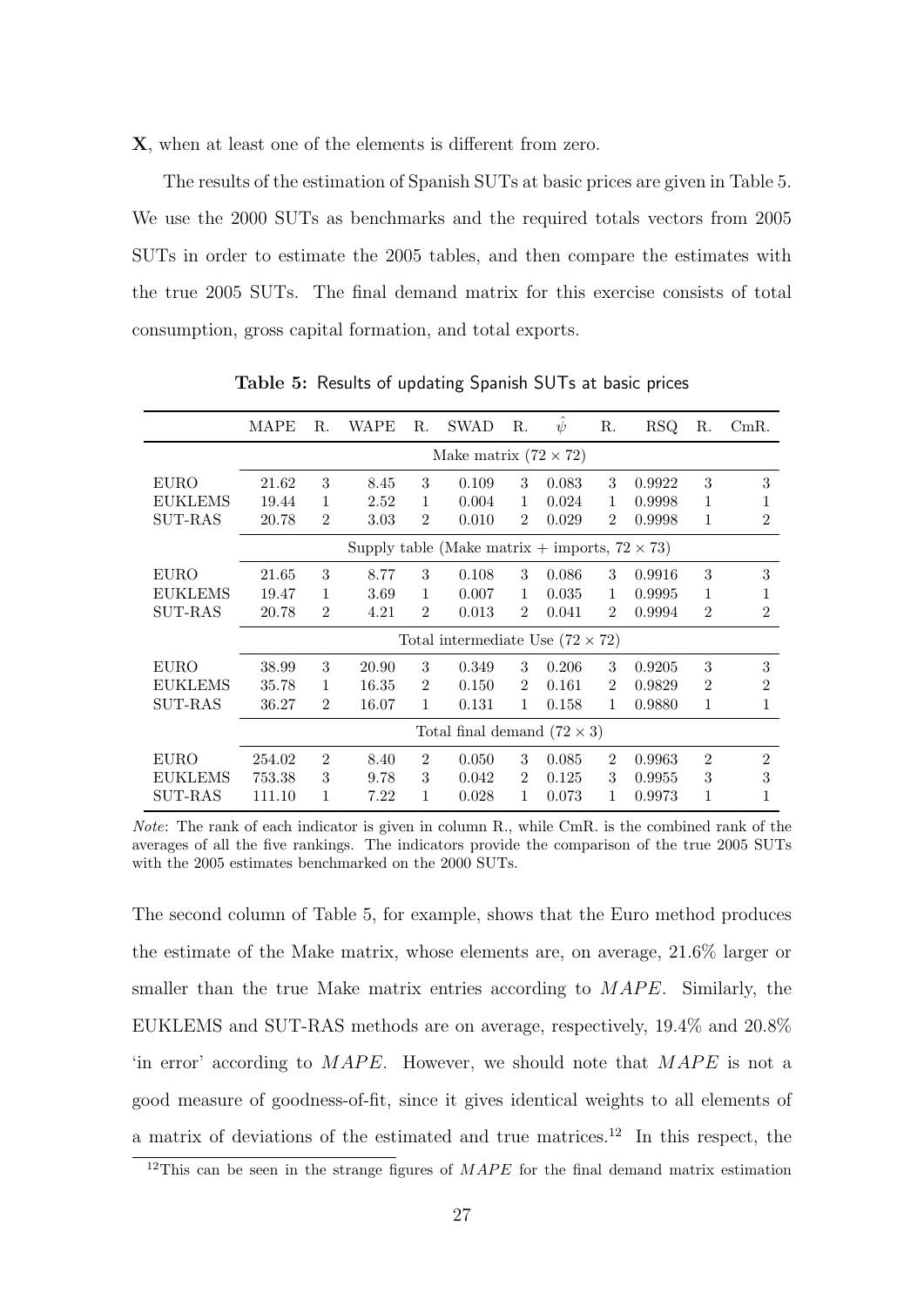$WAPE$  indicator is much more relevant as it takes into account the relative size of each element of the true matrix, which, for example, strongly suggests that the Euro method is producing much worse predictions of the Make matrix and Supply table than those estimated by the EUKLEMS and SUT-RAS methods. In general, Table 5 shows that the EUKLEMS method outperforms the other two methods in estimating the Supply table in basic prices, although note that its average errors are quite close to those of the SUT-RAS algorithm. However, when we compare the estimates of the Use tables, we find that the SUT-RAS algorithm outperforms both the Euro and EUKLEMS methods. In particular, one can easily observe that the EUKLEMS is performing worst in the estimation of the final demand matrix. The reason for this large deviation is that EUKLEMS approach considers the column of changes in inventories as the residual between the commodity output vectors obtained from the estimated Supply and Use tables in order to make SUTs consistent. This procedure turns out to have a rather large negative impact on the overall quality of estimation of the final demand matrix. This is confirmed in Figure 1, which illustrates  $WAPEs$  by final demand categories, whose sum for each method equals the overall  $WAPE$  given in Table 5 above. Figure 1 clearly illustrates another important issue: compared to the SUT-RAS approach, the Euro and EUKLEMS methods produce *extra* errors of 0.87% and 0.46%, respectively, in the consumption vector estimation according to  $WAPE$ . These percentages, in fact, do not indicate small errors, because total consumption accounted for 32.2% of total product use in Spain for 2005. Since the corresponding total consumption was 655,496 million euros, these additional errors roughly mean that, compared to the SUT-RAS method, the Euro and EUKLEMS wrongly estimate consumption components at the amount of, respectively, 5,714 and 3,011 million euros. For the same year, total intermediate use, gross capital

results in Tables 5 and 6. Further, we have to note that the coefficient of determination, RSQ, is a weak statistic for matrix comparison purposes either, which, in fact, has been already shown in Knudsen and Fotheringham (1986). We, however, provide the values of the  $MAPE$  and  $RSQ$ measures here only for the sake of completeness, as these indicators are often reported in the studies on updating IO matrices.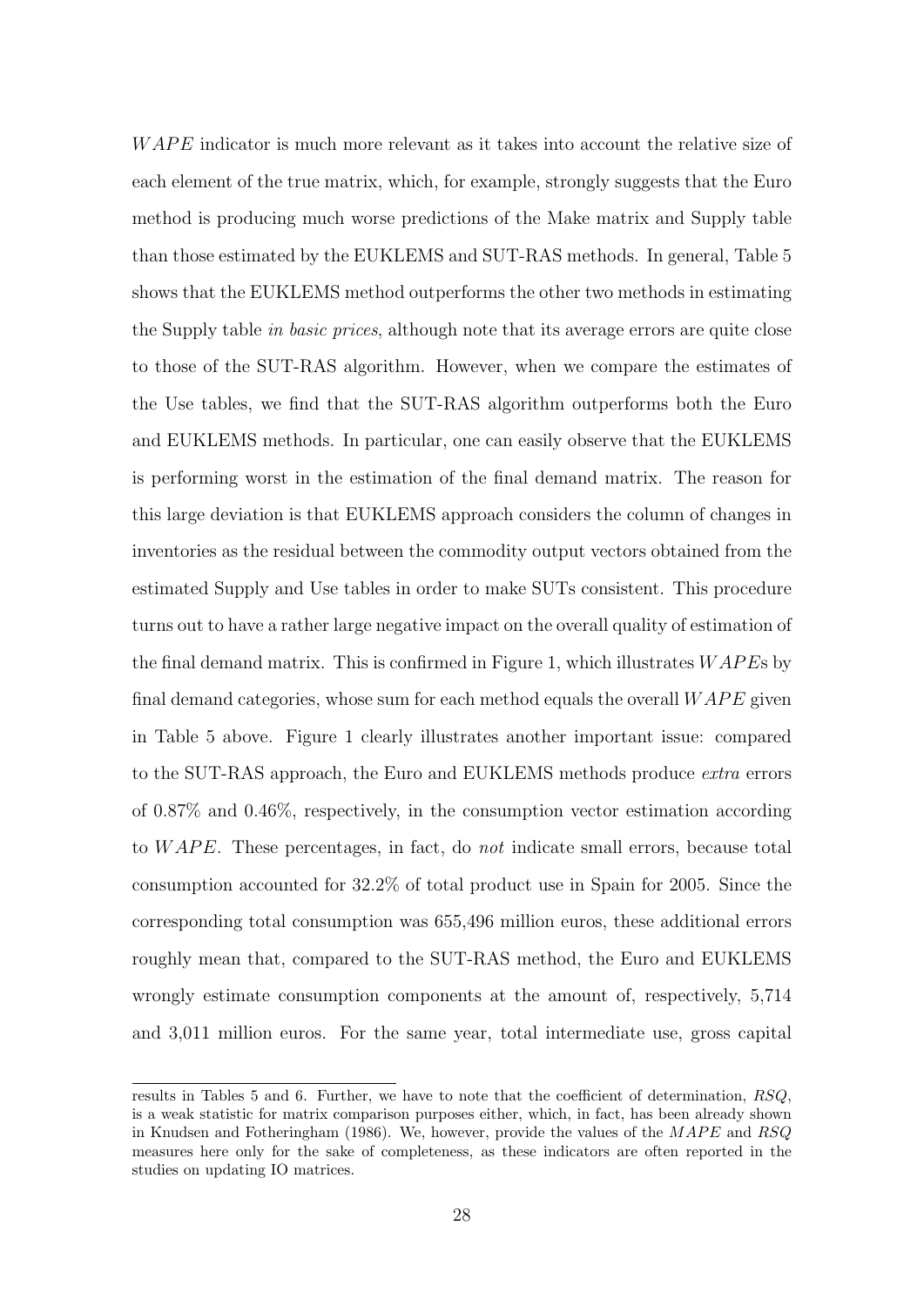

Figure 1:  $WAPE$ s by final demand categories

formation and total exports comprised, respectively, 46.0%, 12.1%, and 9.7% of the economy-wide product use. Thus, the same reasoning also hold for gross capital formation estimation as it is the third largest consumer of product uses.

As we have mentioned earlier, the majority of countries do not have the entire SUTs available at basic prices. Thus, in our second examination, we consider the case when the Use tables are at purchasers' prices, and Supply tables include also the valuation adjustment matrix that transforms total supply at basic prices into supply at purchasers' prices. The last in our Spanish case includes trade margins, transportation margins, and taxes less subsidies on products. Further, we now consider the more detailed structure of the final demand matrix. It consists of final consumption expenditure by households, final consumption expenditure by nonprofit institutions serving households (NPISH), government expenditure, gross fixed capital formation, change in inventories and valuables, and total exports.

The results of the estimation are presented in Table 6. Note that now it is the analysis in Section 2.3 that is applied to the data in order to get the estimates of our SUT-RAS method. We cannot evaluate the Euro method, since it requires the necessary data to be in basic prices and estimates SUTs at basic prices only. Again based on the 2000 SUT and using the 2005 expanded total outputs and total inputs vectors (i.e.,  $\bar{\mathbf{x}}$  and  $\bar{\mathbf{u}}$  in Section 2.3) we estimate the 2005 SUTs, and then compare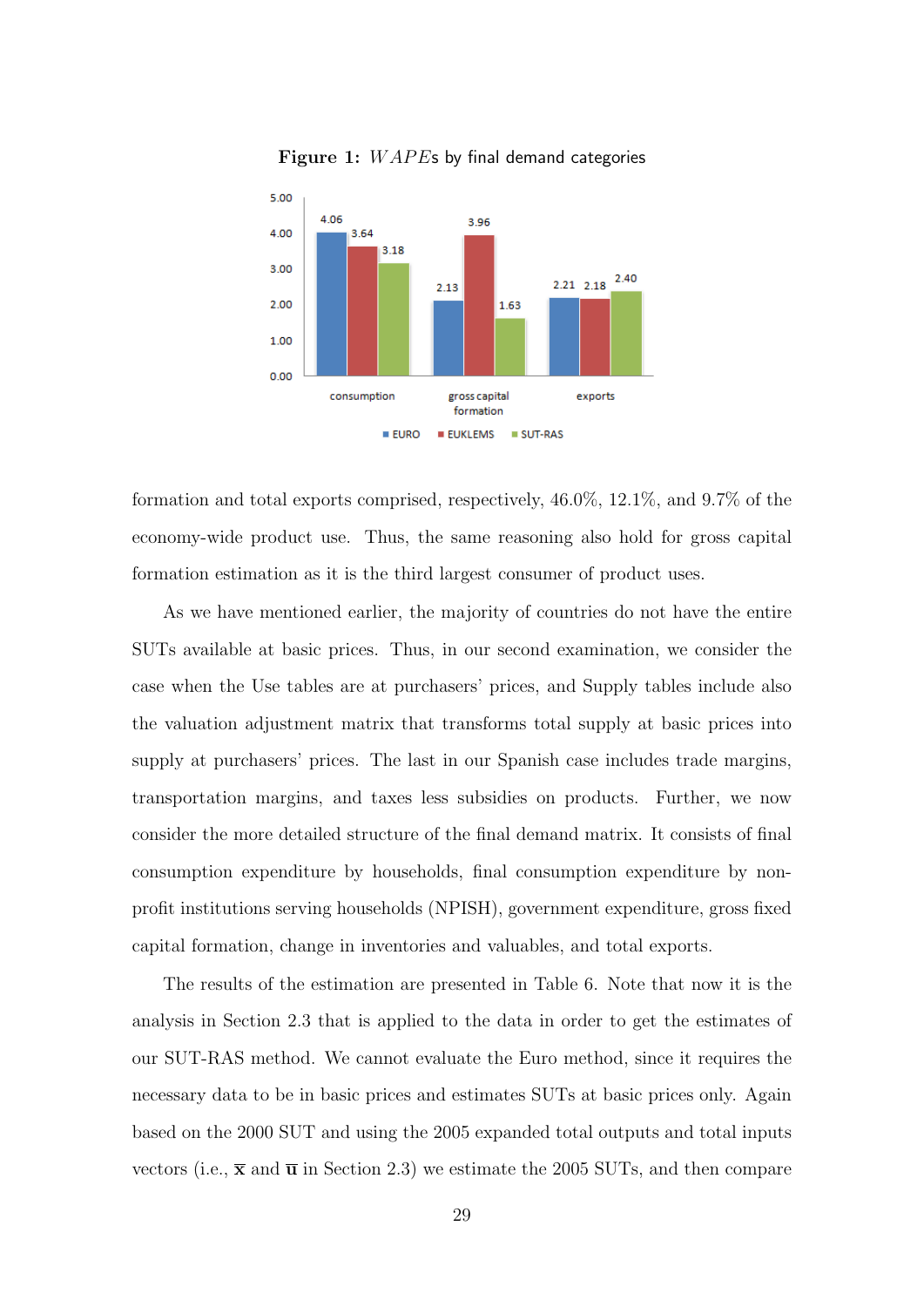|                | <b>MAPE</b>                                                               | R.                          | WAPE  | R.                          | <b>SWAD</b>                             | R.             | $\psi$ | R.                          | <b>RSQ</b> | R.             | CmR.                        |
|----------------|---------------------------------------------------------------------------|-----------------------------|-------|-----------------------------|-----------------------------------------|----------------|--------|-----------------------------|------------|----------------|-----------------------------|
|                | Make matrix $(72 \times 72)$                                              |                             |       |                             |                                         |                |        |                             |            |                |                             |
| EUKLEMS        | 19.44                                                                     |                             | 2.52  | 1                           | 0.004                                   | 1              | 0.024  | 1                           | 0.9998     | 1              |                             |
| <b>SUT-RAS</b> | 20.27                                                                     | $\overline{2}$              | 2.89  | $\overline{2}$              | 0.009                                   | $\mathcal{D}$  | 0.027  | 2                           | 0.9998     | 1              | 2                           |
|                | Supply table (Make matrix + imports + 3 valuation items, $72 \times 76$ ) |                             |       |                             |                                         |                |        |                             |            |                |                             |
| <b>EUKLEMS</b> | 19.85                                                                     |                             | 6.44  | $\mathfrak{D}$              | 0.009                                   | 1              | 0.495  | $\mathfrak{D}$              | 0.9985     | $\overline{2}$ | $\mathfrak{D}$              |
| SUT-RAS        | 20.30                                                                     | $\overline{2}$              | 5.79  | 1                           | 0.014                                   | $\mathcal{D}$  | 0.064  | 1                           | 0.9986     | 1              | 1                           |
|                |                                                                           |                             |       |                             | Total intermediate Use $(72 \times 72)$ |                |        |                             |            |                |                             |
| <b>EUKLEMS</b> | 41.23                                                                     | $\mathcal{D}_{\mathcal{L}}$ | 19.99 | $\mathcal{D}_{\mathcal{L}}$ | 0.071                                   | $\mathbf{1}$   | 0.194  | $\mathcal{D}_{\mathcal{L}}$ | 0.9878     | 1              | $\mathcal{D}_{\mathcal{L}}$ |
| SUT-RAS        | 35.18                                                                     | 1                           | 15.91 | 1                           | 0.148                                   | $\mathfrak{D}$ | 0.157  | 1                           | 0.9842     | $\overline{2}$ |                             |
|                | Total final demand $(72 \times 6)$                                        |                             |       |                             |                                         |                |        |                             |            |                |                             |
| EUKLEMS        | 5989.00                                                                   | $\overline{2}$              | 33.75 | 2                           | 0.196                                   | $\mathcal{D}$  | 0.361  | $\overline{2}$              | 0.8853     | $\overline{2}$ | $\mathfrak{D}$              |
| SUT-RAS        | 125.92                                                                    |                             | 6.60  | 1                           | 0.026                                   | $\mathbf{1}$   | 0.068  | 1                           | 0.9977     | 1              |                             |

Table 6: Results of updating Spanish SUTs: purchasers' prices setting

them with the true benchmark SUTs of 2005.

Table 6 shows that in the estimation of only the  $72\times72$  Make matrix, EUKLEMS outperforms the SUT-RAS method. Notice that the corresponding numbers for EUKLEMS are exactly those from Table 5, since the Make matrix in both considered SUTs settings is expressed in basic prices. But now if we also consider imports, trade margins, transport margins, and net taxes on products (hence the Supply table has  $72 \times 76$  dimension), overall the SUT-RAS is performing better in predicting 2005 Supply table. The difference in estimation between the two approaches becomes more apparent in updating the Use tables. So, according to  $WAPE$ , SUT-RAS estimate of intermediate Use table is, on average, 15.9% 'in error', while that for the EUKLEMS estimate is 20.0%. In particular, again we can confirm that the EUKLEMS prediction of the final demand matrix is far worse than that of the SUT-RAS method (i.e., the corresponding  $WAPEs$  are 33.8% and 6.6%).

Next, we consider the SUT-RAS approach when Use tables are separated between domestic and imported uses (see Section 2.4), and make use of the same dataset. This distinction is made for SUTs at basic prices, thus we are also able to compare the SUT-RAS estimation with the Euro method separately for imported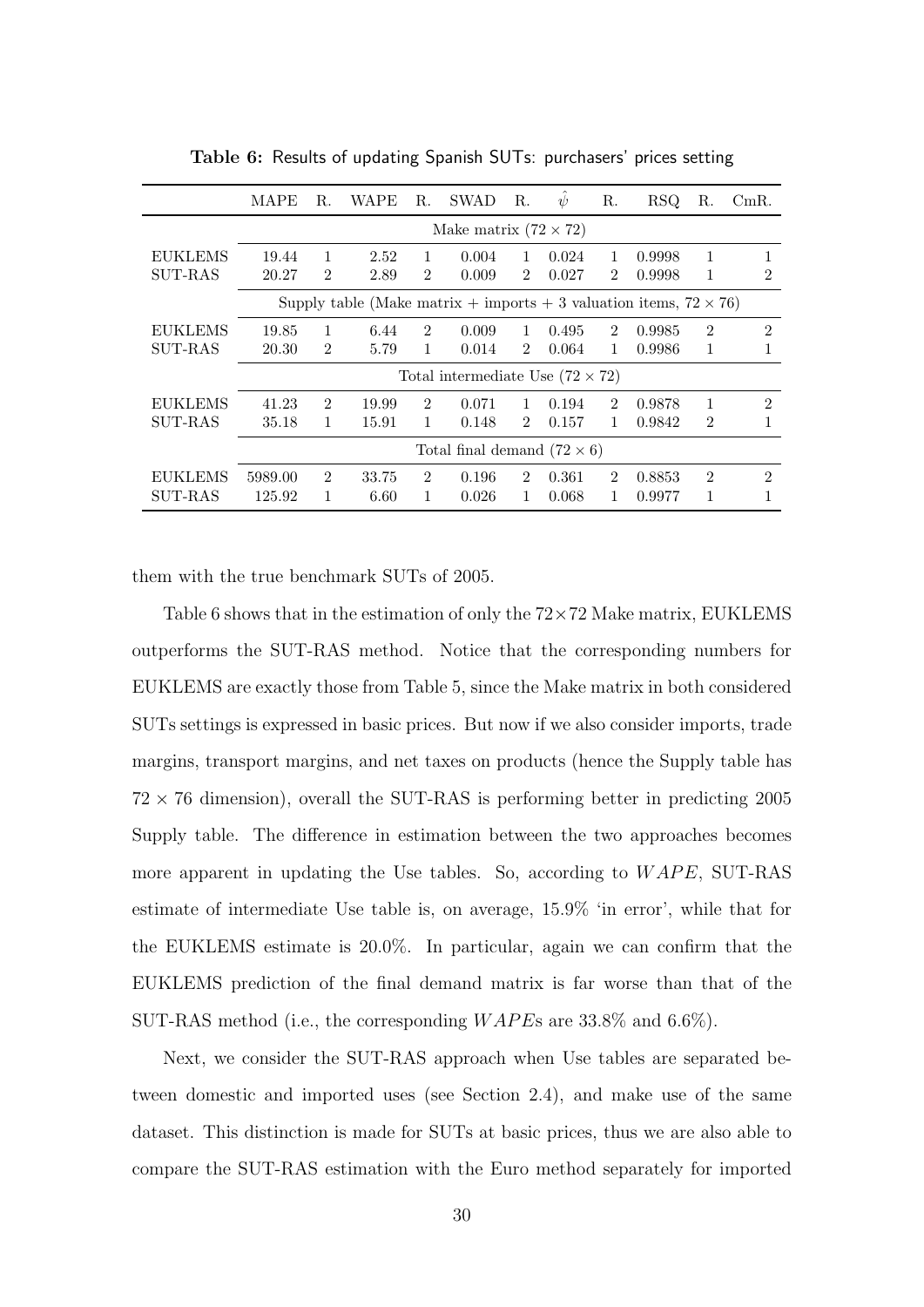

Figure 2: WAPEs by final demand categories for domestic and imported uses

and domestic Use tables. The results of SUT-RAS vs. Euro estimation of the Make matrix and imports vector are, respectively, 3.07% vs. 8.45%, and 9.18% vs.  $10.77\%$  according to  $WAPE$ . The corresponding figures for the domestic and imported intermediate Use tables are, respectively, 21.39% vs. 26.86%, and 41.43% and  $42.58\%$ <sup>13</sup> For the estimated domestic and imported final demand matrices the corresponding  $WAPE$ s of SUT-RAS vs. Euro estimation are, respectively, 7.45% vs. 9.34%, and 18.87% vs. 21.71%. Hence, in all cases the SUT-RAS method produces better estimates than those of the Euro method, and apparently there is much scope for improvement with the SUT-RAS estimation. The composition of  $WAPEs$ for the domestic and imported final demand categories is graphed in Figure 2. It clearly demonstrates our point made earlier on the severity of errors for final demand categories uses, since they comprise a large portion of the total product use, in particular, consumption of domestic and imported products. That is, for example, 1.28% extra error of the Euro method in comparison to the SUT-RAS approach is, in fact, significant because consumption of domestic products in Spain for 2005 accounted for 33.7% of all domestic uses. The same is true for the consumption of

<sup>&</sup>lt;sup>13</sup>If we sum the derived domestic and imported intermediate Use tables and compare it to the true total intermediate Use table, we get the overall  $WAPE$  of 16.15%, which is slightly higher than that presented in Table 5. The last number of 16.07% was the result of SUT-RASing when the Use tables were not distinguished between domestic and imported uses.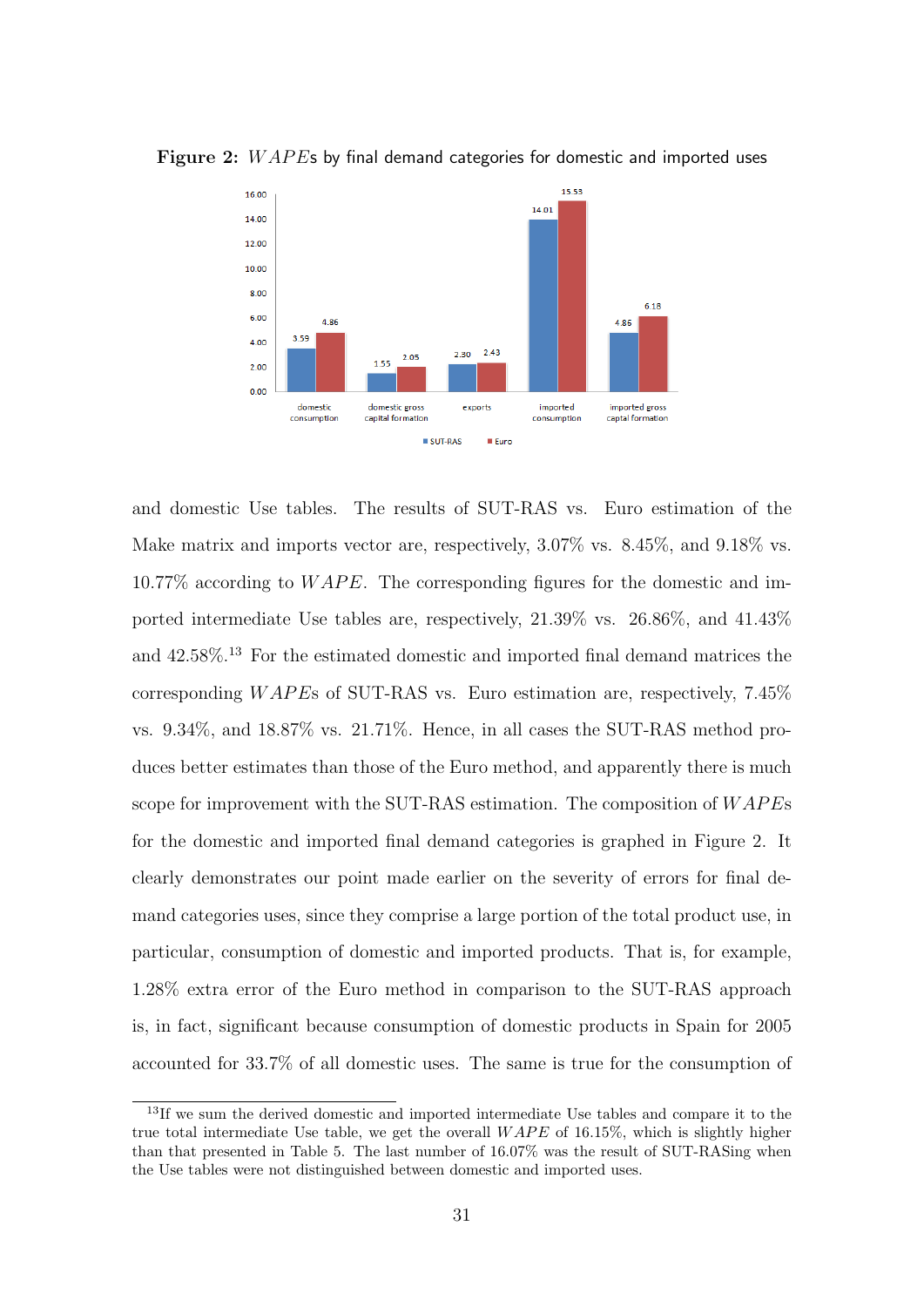imported products, which overall comprised 22.6% of total imported uses, and the Euro method produces extra 1.52% error according to  $WAPE$ .

Often it is required to estimate taxes net of subsidies on products in the framework of SUTs at basic prices. This can be easily incorporated in the analysis of Section 2.1 by defining the expanded Supply and Use tables as follows (ignoring the subscripts 0's):

$$
\overline{\mathbf{V}} = \left(\begin{array}{cc} \mathbf{V}_b & \mathbf{0} \\ \mathbf{m}' & 0 \\ \mathbf{0}' & N \end{array}\right) \quad \text{and} \quad \overline{\mathbf{U}} = \left(\begin{array}{cc} \mathbf{U}_b & \mathbf{Y}_b \\ \mathbf{n}'_1 & \mathbf{n}'_2 \end{array}\right),
$$

where  $n_1$  and  $n_2$  are, respectively, the vectors of net taxes of industries and final demand categories, and  $N$  is the overall sum of net taxes in the economy, i.e.,  $(\mathbf{n}'_1 \mathbf{n}'_2)\mathbf{i} = N$ . Having access to the official dataset of Belgian SUTs at basic prices for the years of 1995-2004, we further examined a series of backward extrapolations using both the Euro and SUT-RAS methods.<sup>14</sup> Namely, using the 2004 SUTs as a benchmark, we projected SUTs for nine years of 1995-2003, and the obtained estimates were compared with the corresponding official SUTs using  $WAPE$  measure. The results are reported in Table 7, which clearly suggest the superiority of SUT-RAS over the Euro method. In general, Euro method produces extra average error over the nine projection years ranging from 1.99% to 3.67%, and makes the largest errors in the estimation of Make matrices. The maximum and minimum individual errors are, respectively, 5.91% and 0.79% according to  $WAPE$ . Note that these differences are in fact quite large, because the  $WAPE$  indicator, in quantifying the deviations of the estimated matrices from the actual ones, takes into account the relative weight of each individual element in the overall sum of all true elements of the corresponding matrices.

<sup>&</sup>lt;sup>14</sup>This exercise was carried out together with José Manuel Rueda-Cantuche of the Joint Research Centre's Institute for Prospective and Technological Studies (IPTS) of the European Commission, who had access to the data. We are grateful to him for his collaboration in implementing the last mentioned test.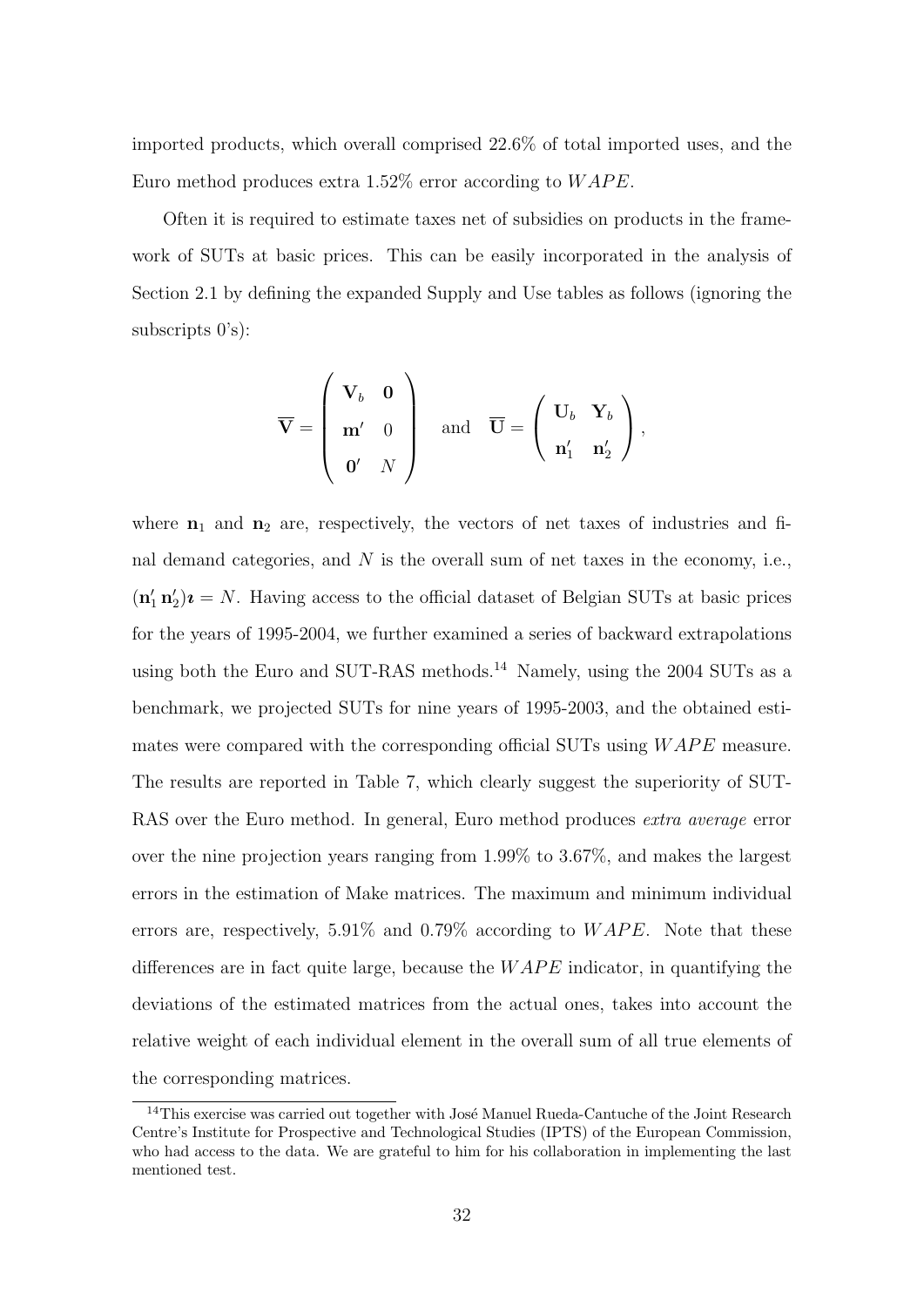|      |                | Make<br>$(59 \times 59)$ | Make+<br>imports<br>$(60 \times 59)$ | $Inter.+$<br>final Use<br>$(59 \times 65)$ | $Int.+final$<br>Use+net taxes<br>$(60 \times 65)$ | Overall<br>$\rm SUTs$<br>$(60 \times 124)$ |
|------|----------------|--------------------------|--------------------------------------|--------------------------------------------|---------------------------------------------------|--------------------------------------------|
| 2003 | Euro           | 4.0745                   | 5.4357                               | 6.2893                                     | 6.2884                                            | 5.8699                                     |
|      | $SUT-RAS$      | 2.7734                   | 3.9253                               | 4.8233                                     | 4.7565                                            | 4.3486                                     |
|      | Difference     | 1.3011                   | 1.5104                               | 1.4660                                     | 1.5319                                            | 1.5213                                     |
| 2002 | Euro           | 6.7016                   | 7.6829                               | 10.0956                                    | 10.0649                                           | 8.8959                                     |
|      | <b>SUT-RAS</b> | 4.0373                   | 5.0563                               | 7.3441                                     | 7.2780                                            | 6.1876                                     |
|      | Difference     | 2.6643                   | 2.6266                               | 2.7515                                     | 2.7869                                            | 2.7083                                     |
| 2001 | Euro           | 8.3094                   | 9.5000                               | 12.3687                                    | 12.2646                                           | 10.9068                                    |
|      | <b>SUT-RAS</b> | 4.3545                   | 6.0907                               | 9.6065                                     | 9.4445                                            | 7.7973                                     |
|      | Difference     | 3.9549                   | 3.4093                               | 2.7622                                     | 2.8201                                            | 3.1095                                     |
| 2000 | Euro           | 9.7952                   | 10.6351                              | 15.3664                                    | 15.0683                                           | 12.8929                                    |
|      | <b>SUT-RAS</b> | 4.9489                   | 7.4167                               | 12.3291                                    | 12.0878                                           | 9.7957                                     |
|      | Difference     | 4.8463                   | 3.2184                               | 3.0373                                     | 2.9805                                            | 3.0972                                     |
| 1999 | Euro           | 16.2534                  | 15.7599                              | 28.2013                                    | 27.609                                            | 21.8006                                    |
|      | <b>SUT-RAS</b> | 13.5465                  | 14.1535                              | 27.412                                     | 26.7434                                           | 20.5719                                    |
|      | Difference     | 2.7069                   | 1.6064                               | 0.7893                                     | 0.8656                                            | 1.2287                                     |
| 1998 | Euro           | 17.5953                  | 17.7341                              | 28.8371                                    | 28.222                                            | 23.0784                                    |
|      | <b>SUT-RAS</b> | 13.7990                  | 14.5412                              | 27.2773                                    | 26.5648                                           | 20.6681                                    |
|      | Difference     | 3.7963                   | 3.1929                               | 1.5598                                     | 1.6572                                            | 2.4103                                     |
| 1997 | Euro           | 16.8978                  | 16.9228                              | 26.6086                                    | 26.1243                                           | 21.6123                                    |
|      | SUT-RAS        | 13.2177                  | 14.4897                              | 25.1617                                    | 24.5879                                           | 19.6362                                    |
|      | Difference     | 3.6801                   | 2.4331                               | 1.4469                                     | 1.5364                                            | 1.9761                                     |
| 1996 | Euro           | 17.3751                  | 17.3855                              | 27.4355                                    | 27.0023                                           | 22.2867                                    |
|      | <b>SUT-RAS</b> | 13.2320                  | 14.6944                              | 25.6383                                    | 25.0896                                           | 19.9924                                    |
|      | Difference     | 4.1431                   | 2.6911                               | 1.7972                                     | 1.9127                                            | 2.2943                                     |
| 1995 | Euro           | 19.4645                  | 19.5556                              | 29.3423                                    | 28.923                                            | 24.3271                                    |
|      | <b>SUT-RAS</b> | 13.5530                  | 15.8796                              | 27.0321                                    | 26.5298                                           | 21.3045                                    |
|      | Difference     | 5.9115                   | 3.6760                               | 2.3102                                     | 2.3932                                            | 3.0226                                     |
|      | Average error  | 3.6672                   | 2.7071                               | 1.9912                                     | 2.0538                                            | 2.3743                                     |

Table 7: WAPEs for Belgian SUTs projections at basic prices

Note: For all projections, 2004 Belgian SUTs at basic prices are taken as benchmark tables. There are 59 products and industries, 6 final demand categories, and (two vectors of) imports and net taxes. Difference is equal to the gap between  $WAPES$  values of Euro minus SUT-RAS, and the average error is the mean of these gaps over the nine projections.

The final exercise we want to consider is how introducing extra accurate information into the SUT-RAS procedure affects its final estimates. It is possible to find examples in which using additional correct exogenous information leads the traditional RAS algorithm to produce poorer estimates. However, de Mesnard and Miller (2006) state that "[a]s a general rule, introduction of accurate exogenous information into RAS improves the resulting estimates, and counterexamples should probably not be taken too seriously" (p. 517). In what follows, we would like to see whether this result also holds for the SUT-RAS algorithm. Using the Spanish SUTs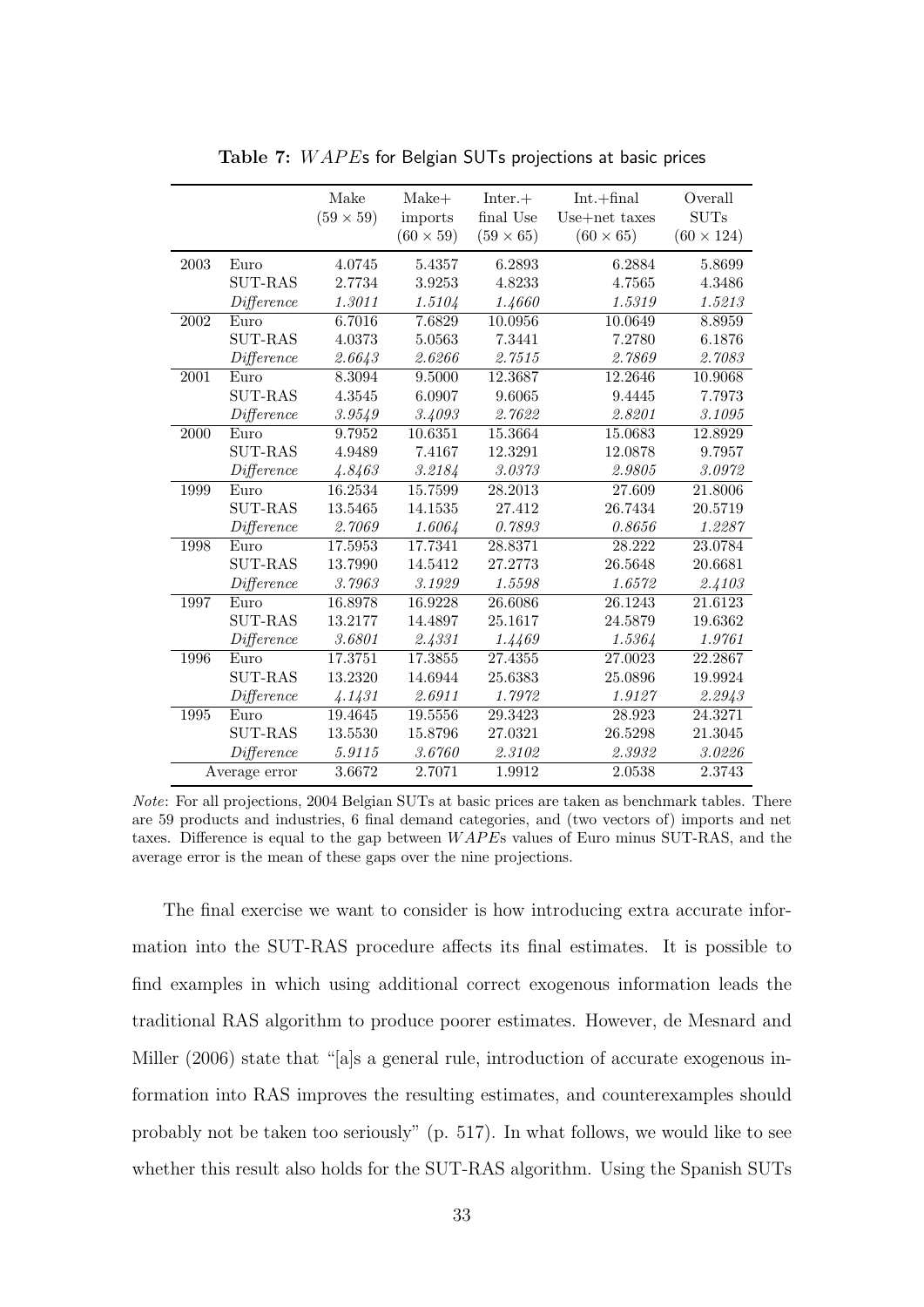|                              | <b>MAPE</b>                         | WAPE   | <b>SWAD</b> | $\psi$ |  |  |
|------------------------------|-------------------------------------|--------|-------------|--------|--|--|
|                              | Make matrix                         |        |             |        |  |  |
| <b>SUT-RAS</b>               | 20.777                              | 3.025  | 0.0102      | 0.0287 |  |  |
| $SUT-RAS +$ imports          | 20.932                              | 3.024  | 0.0099      | 0.0287 |  |  |
| $SUT-RAS + import$           | 21.307                              | 3.070  | 0.0101      | 0.0292 |  |  |
|                              | Total intermediate Use              |        |             |        |  |  |
| <b>SUT-RAS</b>               | 36.271                              | 16.074 | 0.1312      | 0.1582 |  |  |
| $SUT-RAS +$ imports          | 35.919                              | 15.940 | 0.1320      | 0.1569 |  |  |
| $SUT-RAS + import$           | 36.050                              | 15.593 | 0.1276      | 0.1534 |  |  |
|                              | Total reduced final demand          |        |             |        |  |  |
| <b>SUT-RAS</b>               | 111.096                             | 7.221  | 0.0283      | 0.0732 |  |  |
| $SUT-RAS +$ imports          | 109.190                             | 6.754  | 0.0283      | 0.0685 |  |  |
| $SUT-RAS + import$ s+exports | 157.315                             | 5.778  | 0.0224      | 0.0592 |  |  |
|                              | $Make + intermediate and final Use$ |        |             |        |  |  |
| SUT-RAS                      | 30.209                              | 7.460  | 0.0230      | 0.0735 |  |  |
| $SUT-RAS +$ imports          | 30.074                              | 7.292  | 0.0229      | 0.0719 |  |  |
| $SUT-RAS + import$ s+exports | 30.441                              | 7.009  | 0.0212      | 0.0690 |  |  |

Table 8: Added information in the SUT-RAS procedure

at basic prices, we consider two cases when the accurate information for imports and exports by product were used exogenously for the projection of 2005 SUTs. We consider these cases because in reality international trade statistics provide an alternative source for time series of exports and imports. The implementation of the SUT-RAS procedure here is based on Section 2.2, whose results are given in Table 8. The results show that, indeed, there are a few cases when adding true additional information produces poorer estimates. For example, having both exports and imports exogenous results in slightly poorer estimate of the Make matrix according to the  $MAPE$  and  $WAPE$  goodness-of-fit measures (i.e., they increase from  $20.78\%$  to  $21.31\%$  and from  $3.03\%$  to  $3.07\%$ , respectively). The same also holds for the estimated Use tables according to  $MAPE$  indicator, which as we know is not a good measure anyways. However, in general, we find that adding extra true exogenous information produces better projections. So, in the overall evaluations of the Make matrix together with total intermediate and final Use matrices, we observe that all goodness-of-fit measures, except  $MAPE$ , constantly decrease with added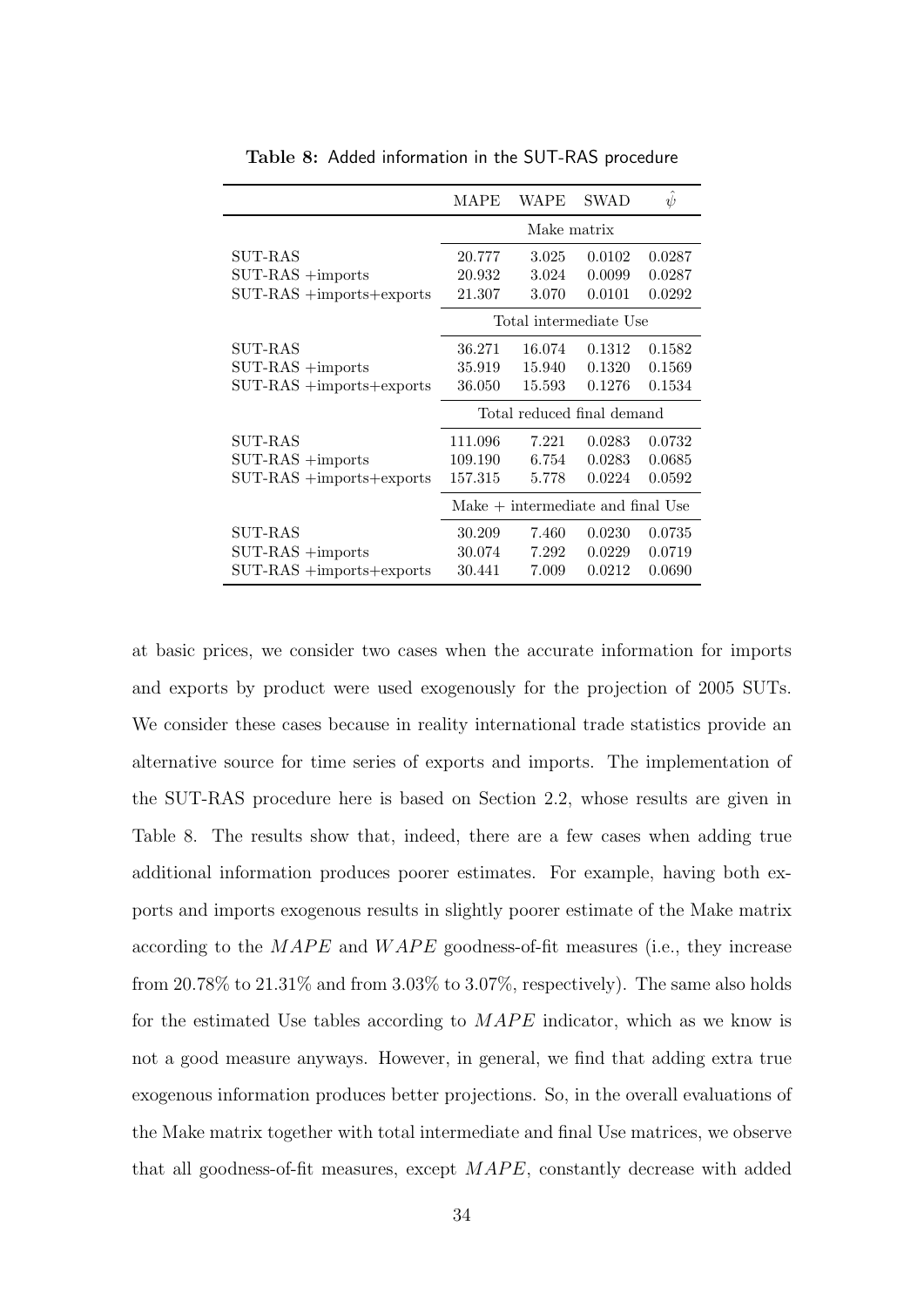true exogenous information. This also confirms the viewpoint of de Mesnard and Miller (2006) stated above for the case of our SUT-RAS algorithm in the example of Spain. Therefore, one can conclude that if for the projection years there exists more information than the minimum required exogenous data for the SUT-RAS approach, it is better to make use of them as well.

## 4 Conclusion

In this paper we have proposed a new method of estimation of Supply and Use tables (SUTs), which is labeled as the SUT-RAS procedure. The characterizing features of the SUT-RAS method are as follows:

- It does not require the availability of the vector of total outputs by product for the projection year(s), which is instead endogenously derived;
- It jointly estimates the Supply and Use tables;
- Estimated SUTs are immediately consistent, and thus, unlike the Euro method (Eurostat 2008) and EUKLEMS approach (Timmer et al. 2005), no additional assumptions are needed in order to make SUTs consistent;
- The SUT-RAS procedure is biproportional and theory-based method;
- It is general enough to handle both basic and purchasers' price settings of SUTs;
- The SUT-RAS method is also appropriate for cases when intermediate and final Use tables are distinguished between domestic and imported uses;
- One can easily consider introduction of an extra accurate information into the SUT-RAS procedure, and
- Unlike the Euro method, the Supply and Use tables do not have to be square.

Our empirical assessment of the method for the Spanish and Belgian SUTs data confirmed that the SUT-RAS method is performing quite well, where we made a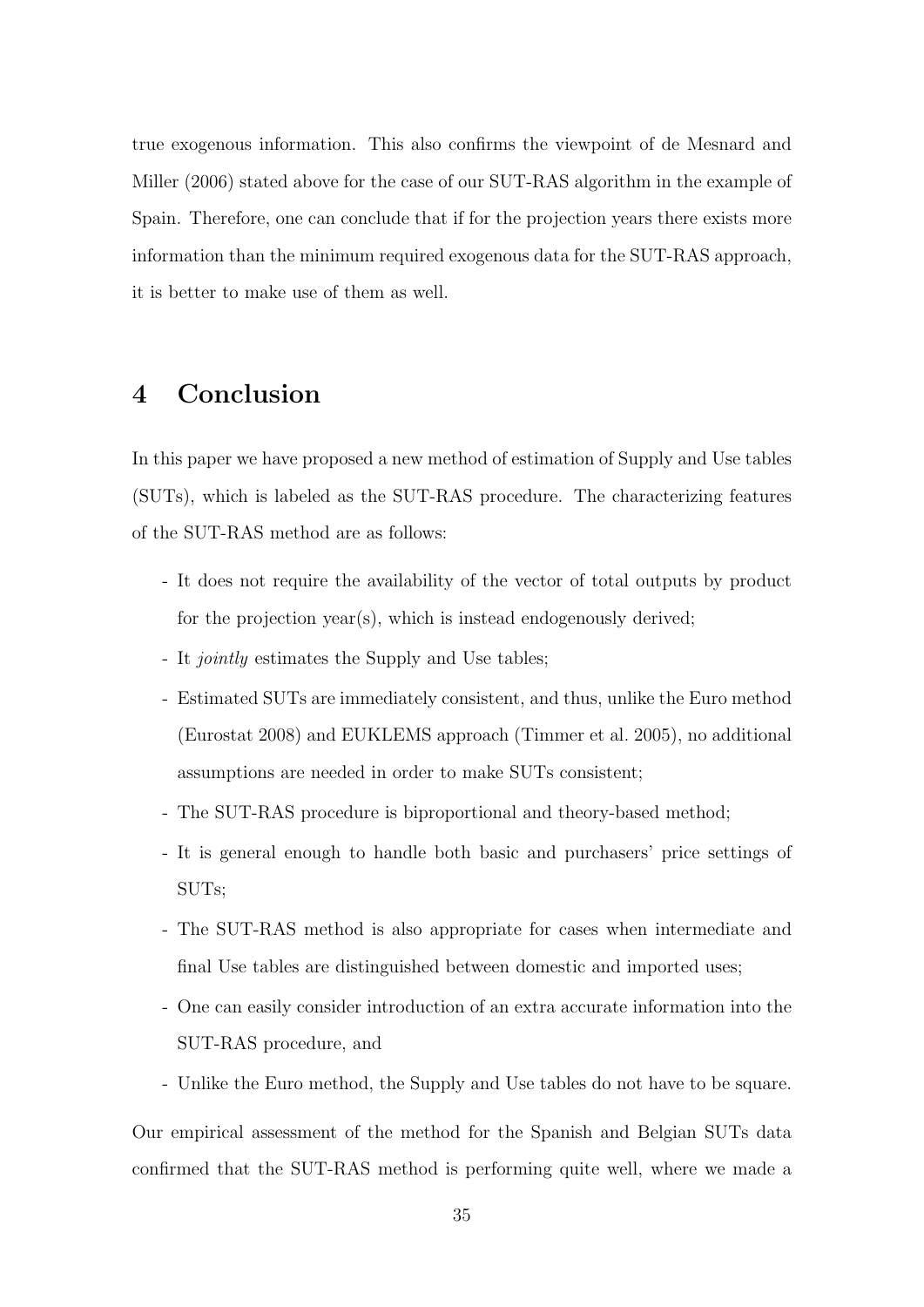detailed comparison with the outcomes of the Euro and EUKLEMS methods. Thus, we conclude that the SUT-RAS method may be used for the estimation of SUTs, and is potentially preferable, because it is theory-based approach. The economic theory behind this approach is similar to the well-known (G)RAS method. That is, one estimates the new SUTs that are as close as possible to the benchmark SUTs, but they have to satisfy certain restrictions on the SUTs structure itself and on the available information of the projection year. For interpolation when two benchmarks for the beginning and ending year are available, we suggest to use a varying benchmarks scheme that gives higher (resp. lower) weight to closer (resp. further) benchmark SUTs for the projection years SUTs estimation. This procedure will more or less ensure that when structural change indeed happened during the interpolation period, the varying benchmarks take it into account. We should also mention that in the search procedure for the structure similarity, large elements are given a higher weight than small transactions. From a practical point of view this feature is desirable, because statisticians always try to estimate large entries of SUTs as accurate as possible, while they might give less attention to the small transactions accuracy.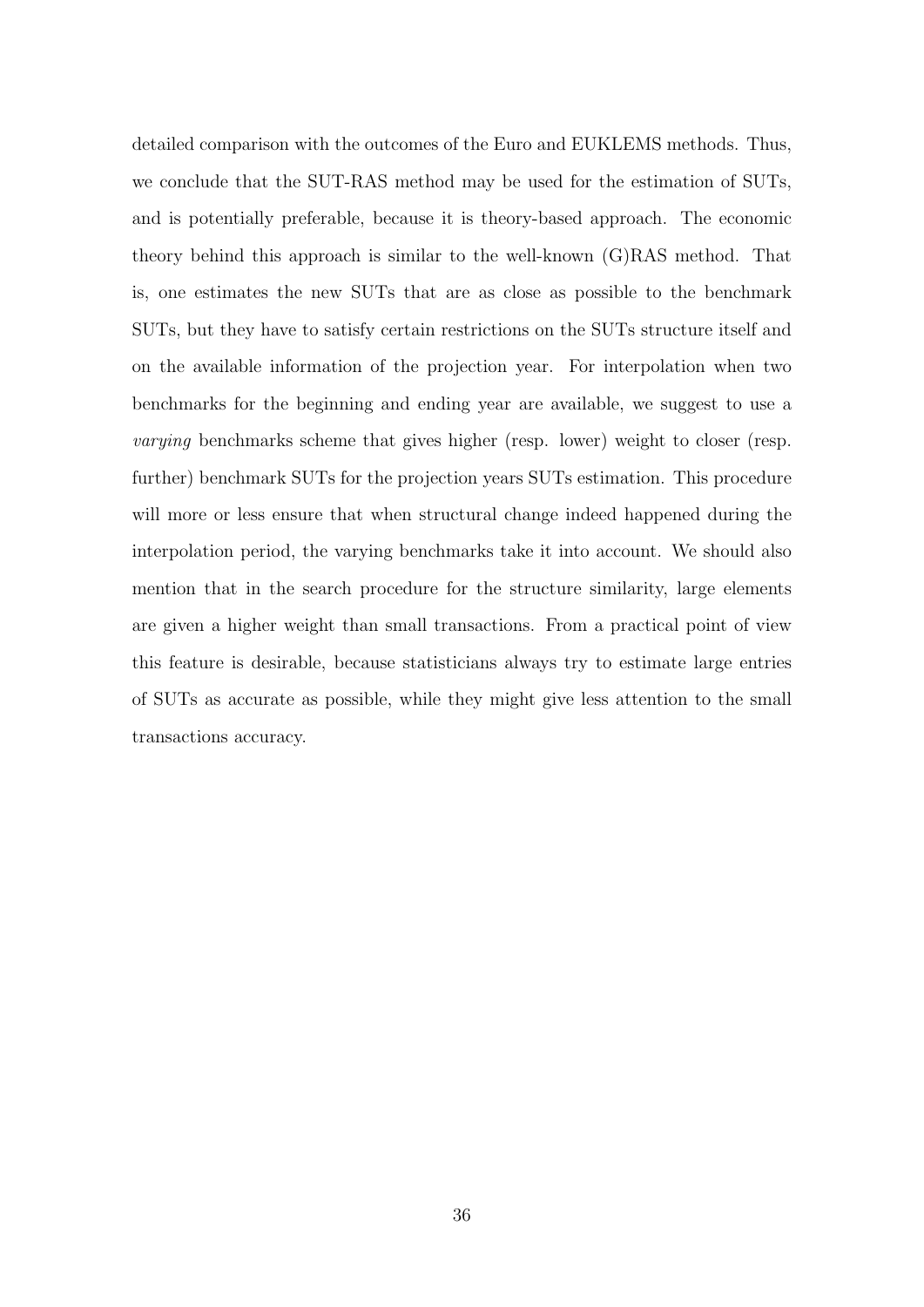## References

- Beutel, J.: 2002, 'The economic impact of objective 1 interventions for the period 2000- 2006'. Report to the Directorate-General for Regional Policies, Konstanz.
- Butterfield, M. and T. Mules: 1980, 'A testing routine fo evaluating cell by cell accuracy in short-cut regional input-output tables'. Journal of Regional Science 20, 293–310.
- Chiang, A. C.: 1984, Fundamentals Methods of Mathematical Economics. New York: McGraw-Hill Book Company, 3rd edition.
- de Mesnard, L. and R. E. Miller: 2006, 'A note on added information in the RAS procedure: reexamination of some evidence'. Journal of Regional Science 46, 517–528.
- Eurostat: 2008, European Manual of Supply, Use and Input-Output Tables. Methodologies and Working Papers. Luxembourg: Office for Official Publications of the European Communities.
- Harthoorn, R. and J. van Dalen: 1987, 'On the adjustment of tables with Lagrange multipliers'. NA-024. Central Bureau of Statistics, The Netherlands, National Accounts Research Division.
- Huang, W., S. Kobayashi, and H. Tanji: 2008, 'Updating an input-output matrix with sign-preservation: some improved objective functions and their solutions'. Economic Systems Research 20, 111–123.
- Jackson, R. W. and A. T. Murray: 2004, 'Alternative input-output matrix updating formulations'. Economic Systems Research 16, 135–148.
- Junius, T. and J. Oosterhaven: 2003, 'The solution of updating or regionalizing a matrix with both positive and negative entries'. Economic Systems Research 15, 87–96.
- Kalantari, B., I. Lari, F. Ricca, and B. Simeona: 2008, 'On the complexity of general matrix scaling and entropy minimization via the RAS algorithm'. Mathematical Programming, Series A 112, 371–401.
- Knudsen, D. C. and A. S. Fotheringham: 1986, 'Matrix comparison, goodness-of-fit, and spatial interaction modeling'. International Regional Science Review 10, 127–147.
- Kullback, S.: 1959, Information Theory and Statistics. New York: John Wiley and Sons.
- Kuroda, M.: 1988, 'A method of estimation for the updating transaction matrix in the input-output relationships'. In: K. Uno and S. Shishido (eds.): Statistical Data Bank Systems. Socio-economic database and model building in Japan. Amsterdam: North Holland, pp. 43–56.
- Lahr, M. L.: 2001, 'A strategy for producing hubrid regional input-output tables'. In: M. L. Lahr and E. Dietzenbacher (eds.): Input-Output Analysis: Frontiers and Extensions. New York: Palgrave, pp. 211–242.
- Lahr, M. L. and L. de Mesnard: 2004, 'Biproportional techniques in input-output analysis: table updating and structural analysis'. Economic Systems Research 16, 115–134.